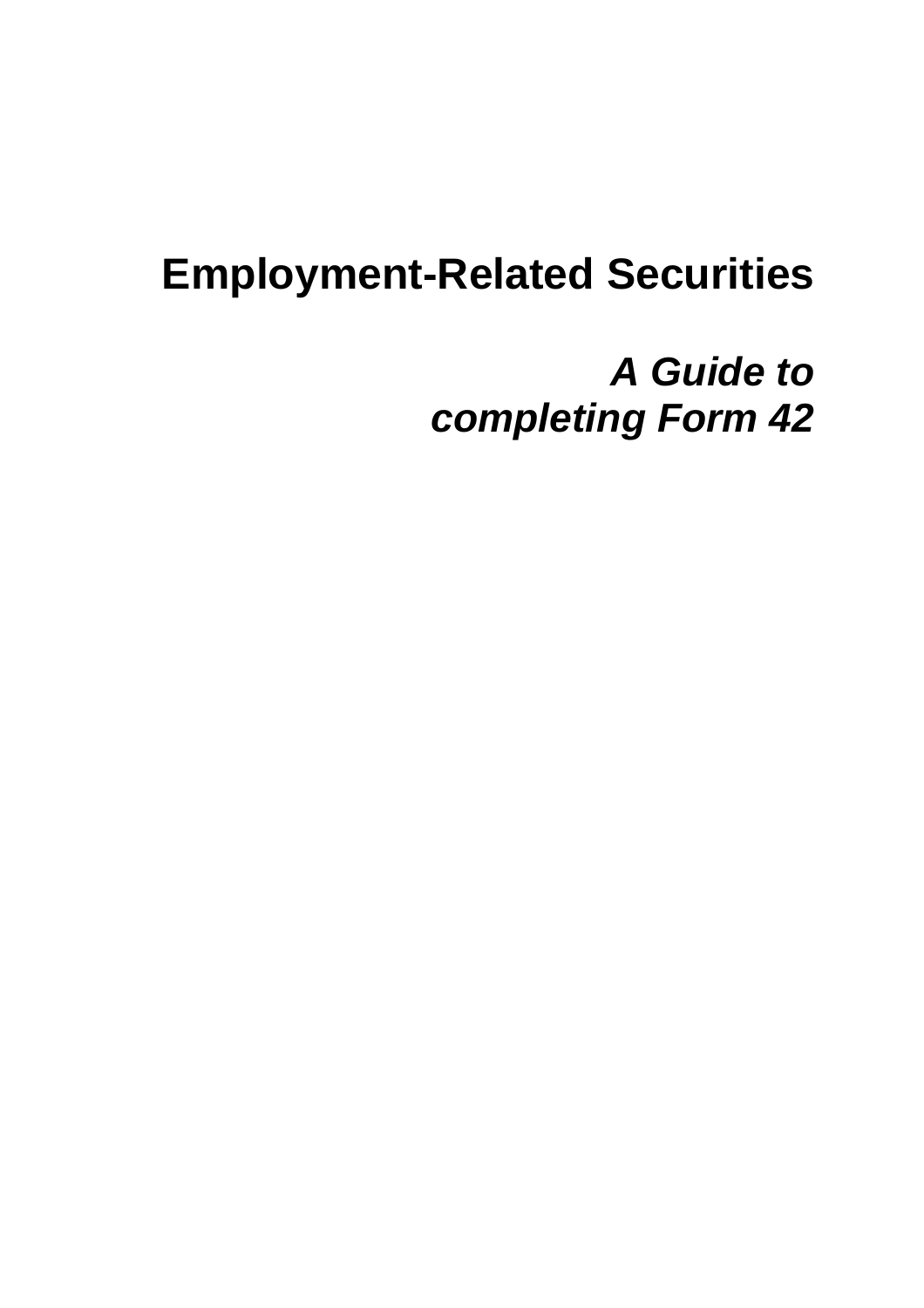# **Contents** Page **Page 2014**

| <b>About this guidance</b>                                           | 4              |
|----------------------------------------------------------------------|----------------|
| <b>What is a Form 42?</b>                                            | 5              |
| Notice to file                                                       | 5              |
| e-filing                                                             |                |
|                                                                      | $\frac{5}{5}$  |
| <b>Employer CD-Rom</b>                                               |                |
| <b>Manual completion</b>                                             | 5              |
| Do you need to fill in a Form 42?                                    | 6              |
| Events that do not need to be reported on Form 42                    | 6              |
| Companies incorporated in the tax year ended 5 April                 | 6              |
| - allotment of further shares                                        | 6              |
| <b>Company formation agents</b>                                      | $\overline{7}$ |
| <b>HMRC Approved Share Schemes</b>                                   | $\overline{7}$ |
| Other events where reports may not be required                       | 9              |
| Transfers of shares in the normal course of domestic, family or      |                |
| personal relationships                                               | 9              |
| <b>Flat Management Companies</b>                                     | 9              |
| Members' clubs formed as companies                                   | 10             |
| Share for share exchange                                             | 10             |
| <b>Rights issues</b>                                                 | 10             |
| <b>Bonus issues</b>                                                  | 11             |
| <b>Scrip Dividends</b>                                               | 11             |
| <b>Dividend Reinvestment Plans (DRIPs)</b>                           | 11             |
| Shares acquired independently by directors and employees             | 12             |
| <b>Failure to make a report</b>                                      | 13             |
| <b>Completion of Form 42</b>                                         | 14             |
| Tax avoidance arrangements                                           | 14             |
| <b>Completing the Index</b>                                          | 15             |
| <b>Market Value</b>                                                  | 15             |
| <b>PAYE</b> and National Insurance contributions (NICs)              | 15             |
| Section 1a – Grant of securities options                             | 17             |
|                                                                      |                |
| Section 1b – Acquisition of securities in connection with (including |                |
| exercise of securities options)                                      | 18             |
| Section 1c - Assignment and release of securities options            | 24             |
| <b>Section 2</b>                                                     | 25             |
| Type A - Unrestricted securities                                     | 26             |
| Type B – Restricted securities with forfeiture provisions lasting 5  |                |
| years or less                                                        | 27             |
| Type C – Restricted securities with forfeiture provisions lasting    |                |
| more than 5 years                                                    | 28             |
| Type D - Restricted securities without forfeiture provisions         | 29             |
| Type E - Convertible securities                                      | 32             |
| Type F – Securities with an artificially reduced Market Value        | 35             |
| Type G - Research Institute Spin Out Companies                       | 36             |
| Section 3 – Events occurring after the acquisition of securities     | 38             |
| Section 3b - Variation of restrictions for Shares acquired before    |                |
| <b>16 April 2003</b>                                                 | 40             |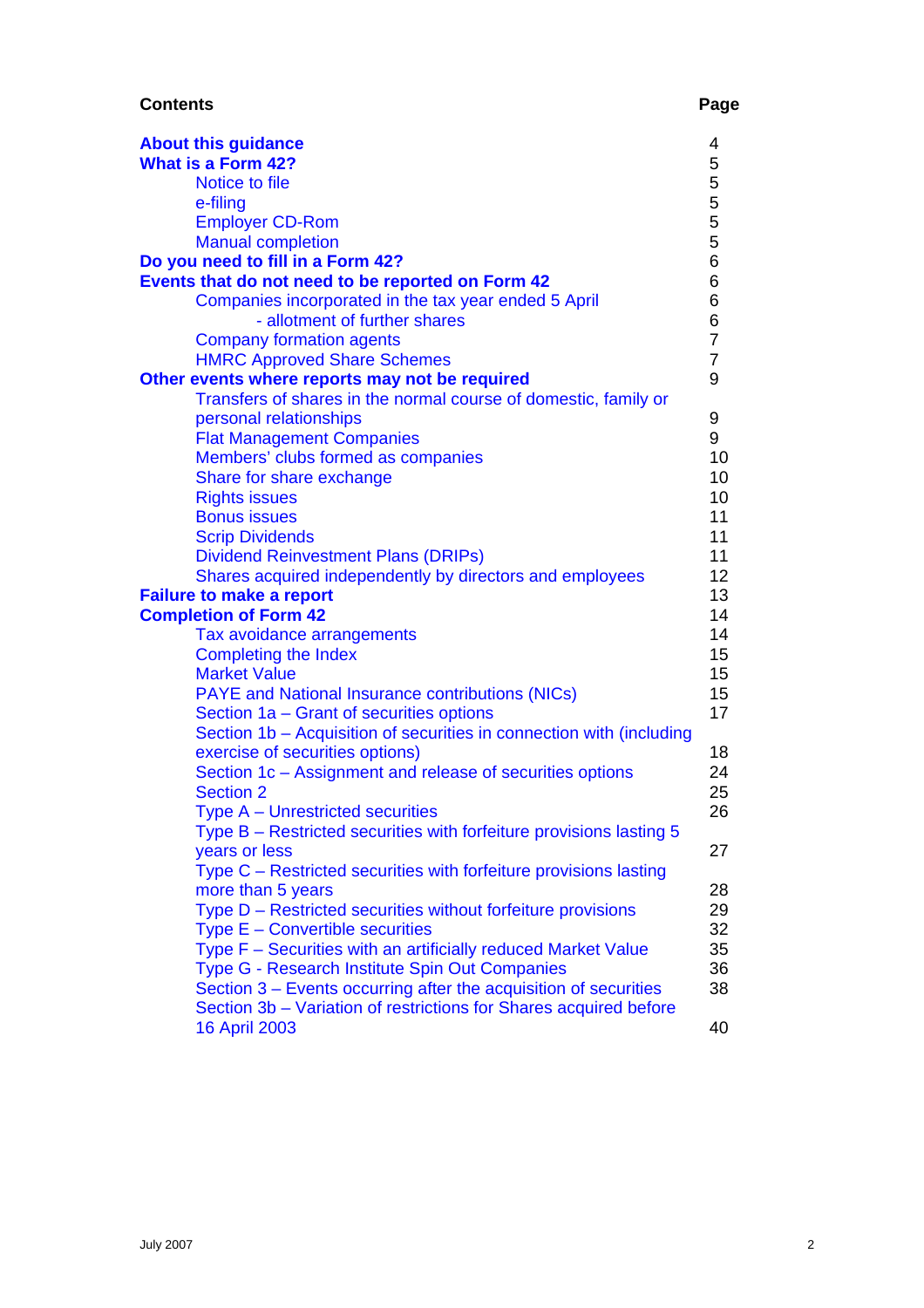| <b>Contents (continued)</b>                                       | Page |
|-------------------------------------------------------------------|------|
| Section 3c - Conversion of securities on or after 6 April 2006    | 41   |
| Section 3d - Discharge of notional loans                          | 43   |
| Section 3e – Receipt of other benefits from securities            | 44   |
| Section 3f – Securities sold for more than Market Value           | 45   |
| Section 3g - Artificial enhancement of Market value               | 46   |
| Section 4 - Participating Companies                               | 47   |
| Section 5 - Nil Returns                                           | 47   |
| Section 6 - Declaration                                           | 47   |
| <b>Some terms explained</b>                                       | 48   |
| <b>Account balances</b>                                           | 48   |
| By reason of employment                                           | 48   |
| Cash                                                              | 48   |
| <b>Cheques</b>                                                    | 48   |
| <b>Death</b>                                                      | 49   |
| <b>Employment-related securities and securities options</b>       | 48   |
| Market value to be used                                           | 49   |
| <b>Meaning of Market value</b>                                    | 49   |
| <b>NICs Agreements</b>                                            | 50   |
| <b>NICs Elections</b>                                             | 50   |
| Non-commercial actions                                            | 50   |
| <b>Property</b>                                                   | 48   |
| <b>Readily convertible assets (RCAs)</b>                          | 50   |
| <b>Responsible persons</b>                                        | 52   |
| Recognised stock exchange                                         | 52   |
| <b>Restricted securities</b>                                      | 51   |
| Restricted securities elections (for sections 1b, 1c, 2 Security  | 51   |
| Type B, C and D<br><b>Restricted securities elections - Forms</b> | 52   |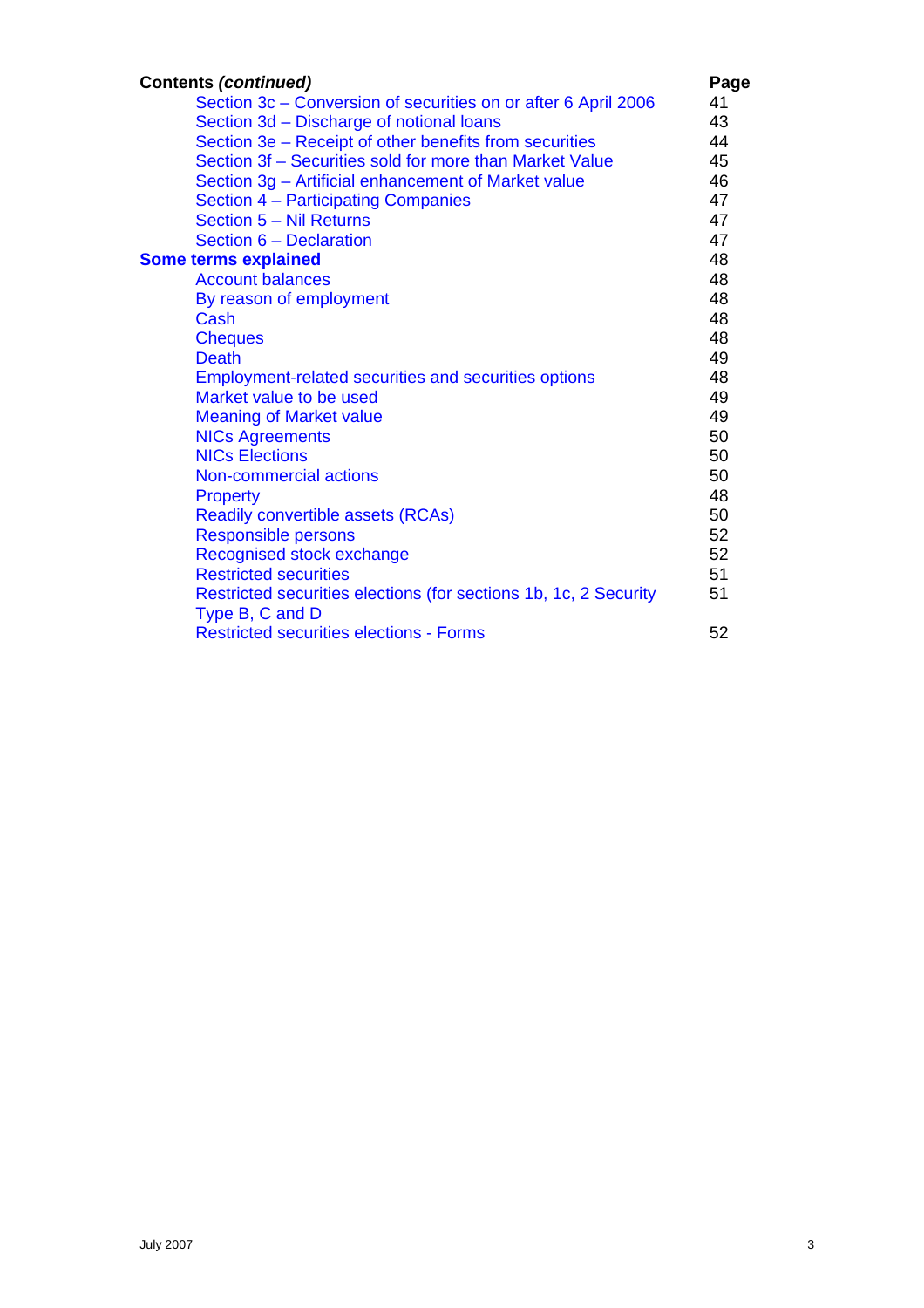# <span id="page-3-0"></span>**About this guidance**

This guidance provides help in completing [Form 42](http://www.hmrc.gov.uk/shareschemes/ann-app-schemes.htm) (reporting of transactions in employment-related securities). This includes shares and options over securities used to remunerate employees, including directors. It gives advice on when a report is **not** due and when a report **is** due.

More detailed guidance about the rules relating to the taxation of employment-related securities can be found in HMRCs [Employment-Related Securities Manual \(ERSM\).](http://www.hmrc.gov.uk/manuals/ersmmanual/index.htm)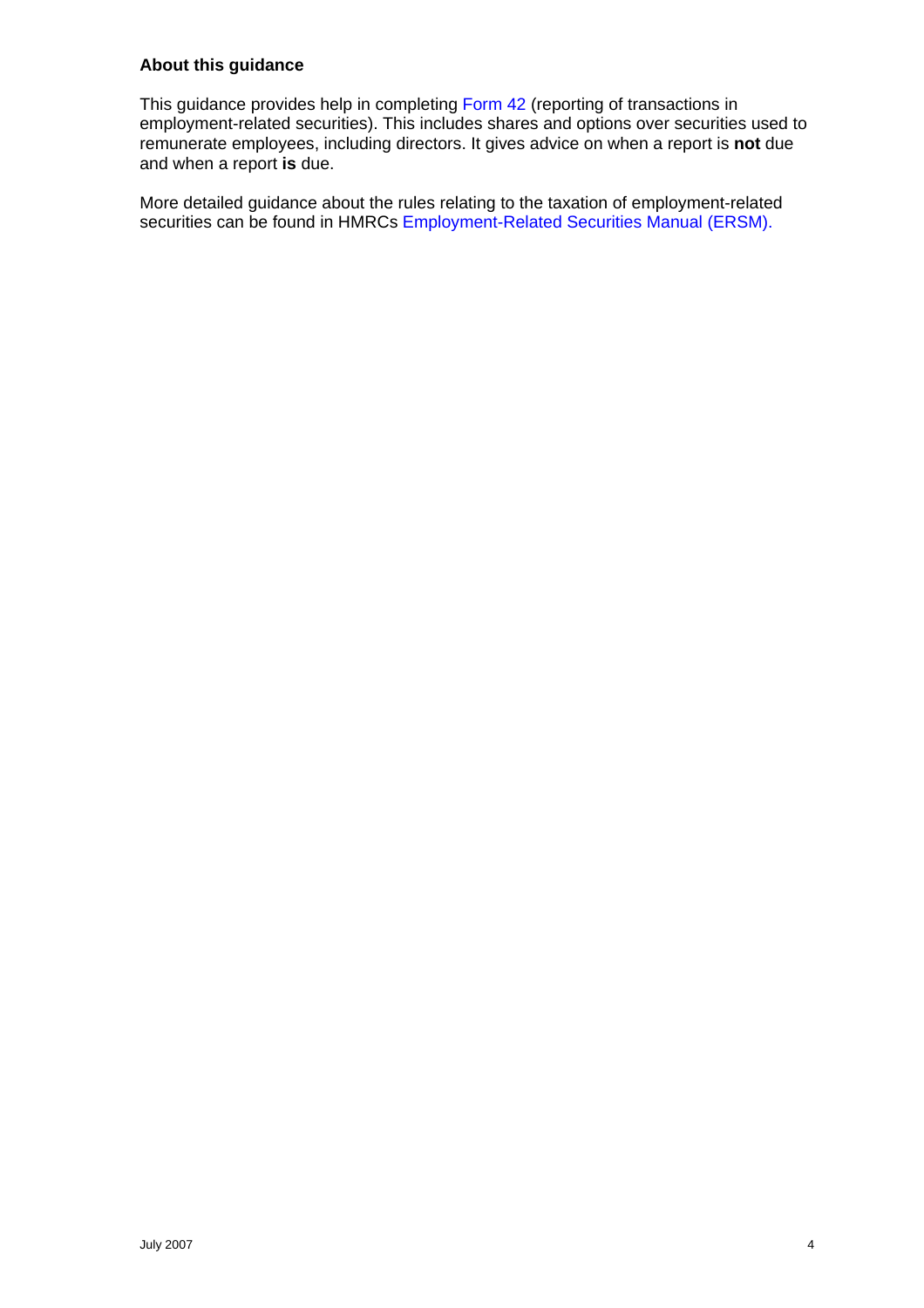# <span id="page-4-0"></span>**What is a Form 42 and when should it be completed?**

Form 42 asks for details of [reportable events](#page-13-0) in relation to Securities and Options that are obtained [by reason of employment.](#page-47-0) The information is to be provided by one of four [responsible persons](#page-51-0) and in most cases, the employer, as one of the responsible persons, will usually make the report and complete the declaration. The completed form 42 must be sent to ESSU before 7 July following the end of the tax year in which the reportable events occurred.

## **Notice to file**

Following the introduction of [e-filing](#page-4-0) of forms 42 through an on-line facility accessed through HMRC's website, companies will no longer be sent a paper copy of Form 42. Instead they will receive a "Notice to File a Form 42" and companies must then file the information required electronically or send a completed paper copy of Form 42 to the Employee Shares and Securities Unit (ESSU) before 7 July. Please note that companies are required to notify ESSU of any reportable events arising in a tax year without a notice being issued by HMRC.

# **e-filing**

From 6 April 2007, companies will, for the first time, be able to file details of reportable events electronically using an on-line filing facility available on HMRC's internet site. Companies that have not yet registered with HMRC to use the on-line filing facility will need to register before they can use the service.

A technical pack 'Employee Share Schemes Online: 2006-2007 Internet Service' has been published for Software Developers and can be found at: <http://www.hmrc.gov.uk/ebu/ess-techpack.htm>

#### **Employer CD-ROM**

An interactive Form 42 is also available on the [Employer's CD-ROM](http://www.hmrc.gov.uk/employers/cdrom/index.htm) which is sent to employers each February with an updated version issued following the Budget This includes interactive guidance on completion of Form 42. Once the CD-ROM is installed on your computer you will be able to complete the form and submit the printed version to ESSU in the normal way. There is also a PDF version of the form on the CD-ROM which can be printed and completed manually.

#### **Manual completion**

Companies can still send ESSU a completed paper copy of Form 42 by printing a copy of Form 42 from HMRC's website [www.hmrc.gov.uk/shareschemes/ann-app-schemes.htm](http://www.hmrc.gov.uk/shareschemes/ann-app-schemes.htm).

**Companies that do not file on-line or do not have internet access should contact ESSU who will provide paper copies of Form 42 for completion.** 

The address for contacting ESSU and submitting completed Form 42 is:

**Employee Shares and Securities Unit Room G52 100 Parliament Street London SW1A 2BQ** 

**Tel:** 020 7147 2841 or 2843 **Fax:** 020 7147 2747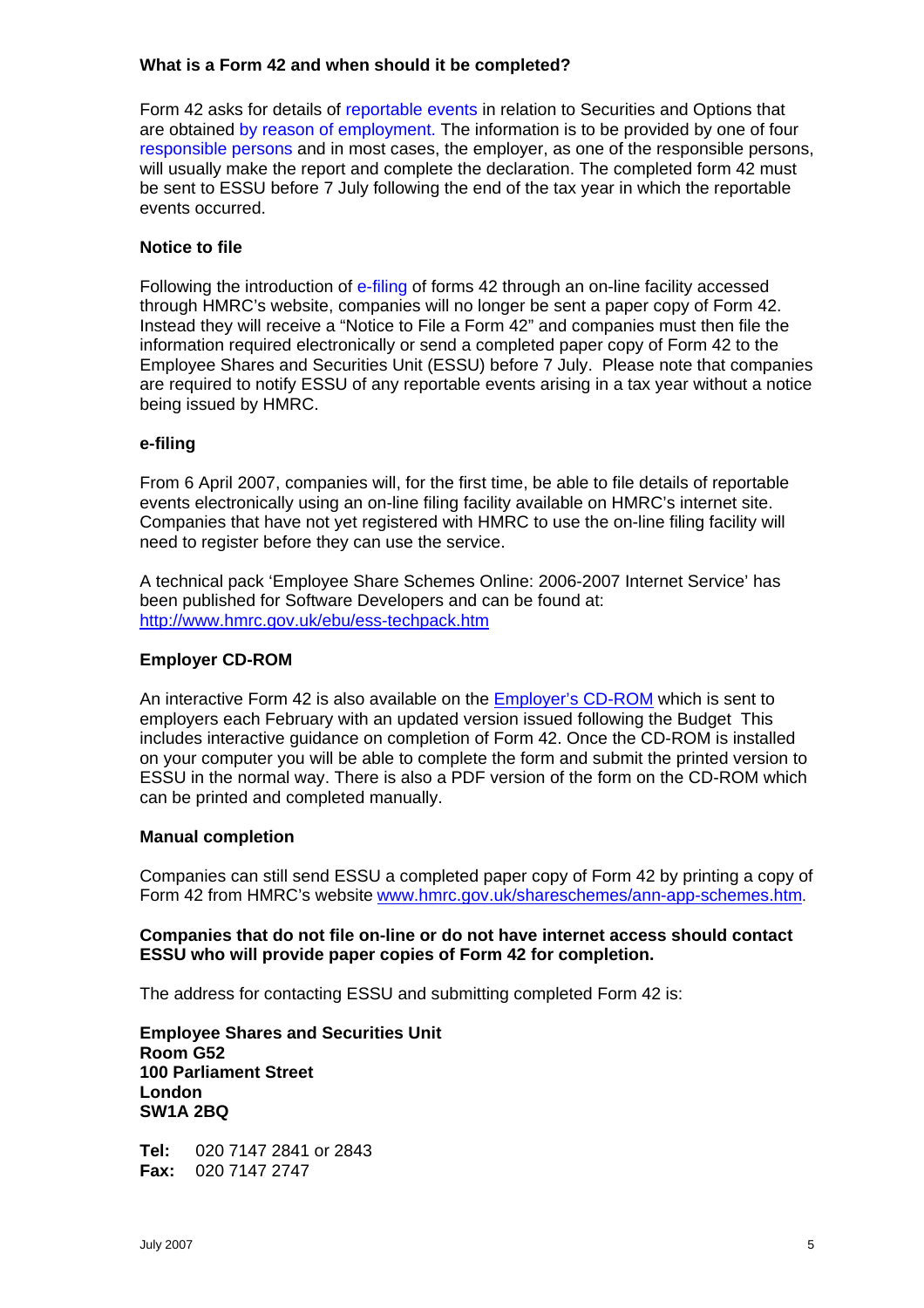## <span id="page-5-0"></span>**Do you need to fill in a Form 42?**

If you have been issued with a Notice to File a Form 42 and you have no events to report you must either file a Nil report by using the [on-line facility](#page-4-0) or complete sections 5 and 6 on page 12 of the form and return it to the Employee Shares and Securities Unit (ESSU) at the address shown on the form before 7 July.

If you have **not** been issued with a Notice to File and you have **no** events to report you **do not** need to complete a form.

If you have **not** been issued with a Notice to File and you have events to report you must complete the appropriate sections of the form either by using the [on-line facility](#page-4-0) or completing a paper copy of the form and returning it to the Employee Shares and Securities Unit before 7 July. You can also use the interactive Form 42 on the Employer CD-ROM which is available at

[www.hmrc.gov.uk/shareschemes/ann-app-schemes.htm](http://www.hmrc.gov.uk/shareschemes/ann-app-schemes.htm)

## **Events that** *do not* **need to be reported on Form 42**

You **do not** need to report any of the following transactions on Form 42.

## **1. Newly incorporated companies**

Where a limited company is incorporated in the UK and the initial subscriber shares (also called founder shares) are acquired

- directly on incorporation, or
- on transfer from a company formation agent, or
- from another person forming the company, for example a solicitor or accountant:

a report is **not** required if **all** of the following conditions are met:

- all the initial subscriber shares are acquired at nominal value **and**
- no form of security other than shares is acquired, and
- the shares are not acquired by reason of or in connection with another employment (whether that is the only employment or one of a number of employments) **and**
- the shares are acquired by a person who is a director or prospective director of the company, or
- someone who has a personal family relationship with the director and the right or opportunity is made available in the normal course of the domestic, family or personal relationship of that person.

#### **2. Newly incorporated Companies - allotment of further shares**

Where a limited company has been incorporated in the UK and further shares are allotted prior to the commencement of trading or transfer of assets to the company and **all** of the following conditions are met: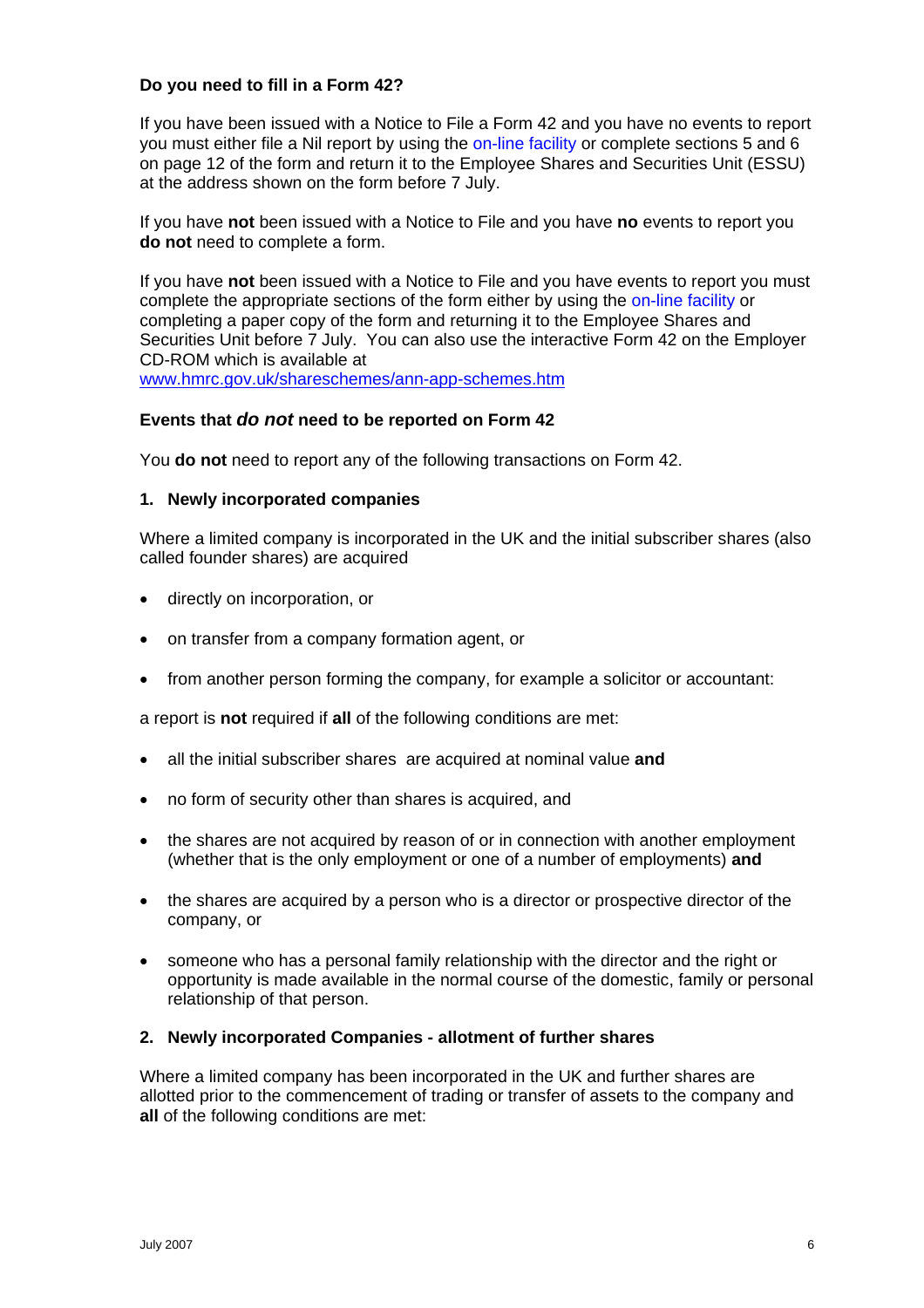- <span id="page-6-0"></span>• the additional shares are acquired by a person to whom some of the initial subscriber shares have been transferred or the person is a director or prospective director of the company, **and**
- the shares are acquired at nominal value, **and**
- the shares are not acquired by reason of or in connection with another employment (whether that is the only employment or one of a number of employments).

If such shares are allotted following the incorporation of the company it will not be reportable even if the initial subscriber shares (1 above) were acquired before 5th April and the allotment of further shares (2 above) is made after the 5th April.

The majority of newly incorporated companies should meet the above conditions and will **not** have to complete Form 42 in respect of the founder shares or the further allotment.

## *Example 1*

XYZ Ltd is the company formation agent and two initial subscriber shares in ABC Ltd are issued to it in April 2006. XYZ Ltd then transferred the two subscriber shares in ABC Ltd to 2 directors of ABC Ltd in May 2006. ABC Ltd has not commenced trading and has no assets and/or liabilities. A report is **not** required.

## *Example 2*

The facts are as in Example 1 above. ABC Ltd allotted further shares in ABC Ltd to the two directors in June 2006. A report on Form 42 is not required as ABC Ltd has not commenced trading and has no assets and/or liabilities at this point in time. Where a company incorporated in the year ended 5 April 2007 and has any other transactions in its shares or securities in addition to the acquisition of shares described above a report of those additional transactions will have to be made on Form 42.

#### *Example 3*

The facts are as in Example 1 above but the company commenced trading in July 2006. ABC Ltd issued further shares in ABC Ltd to the two directors in August 2006. A report on Form 42 is required but only in respect of the shares issued in August 2006.

#### **Company formation agents**

Shares acquired by the company formation agent (initial subscriber shares) on incorporation will **not** be employment-related securities and no report is required.

#### *Example*

XYZ Limited is a company formation agent and two initial subscriber shares in ABC Limited are issued to employees of the agent on formation. This is **not** a reportable event.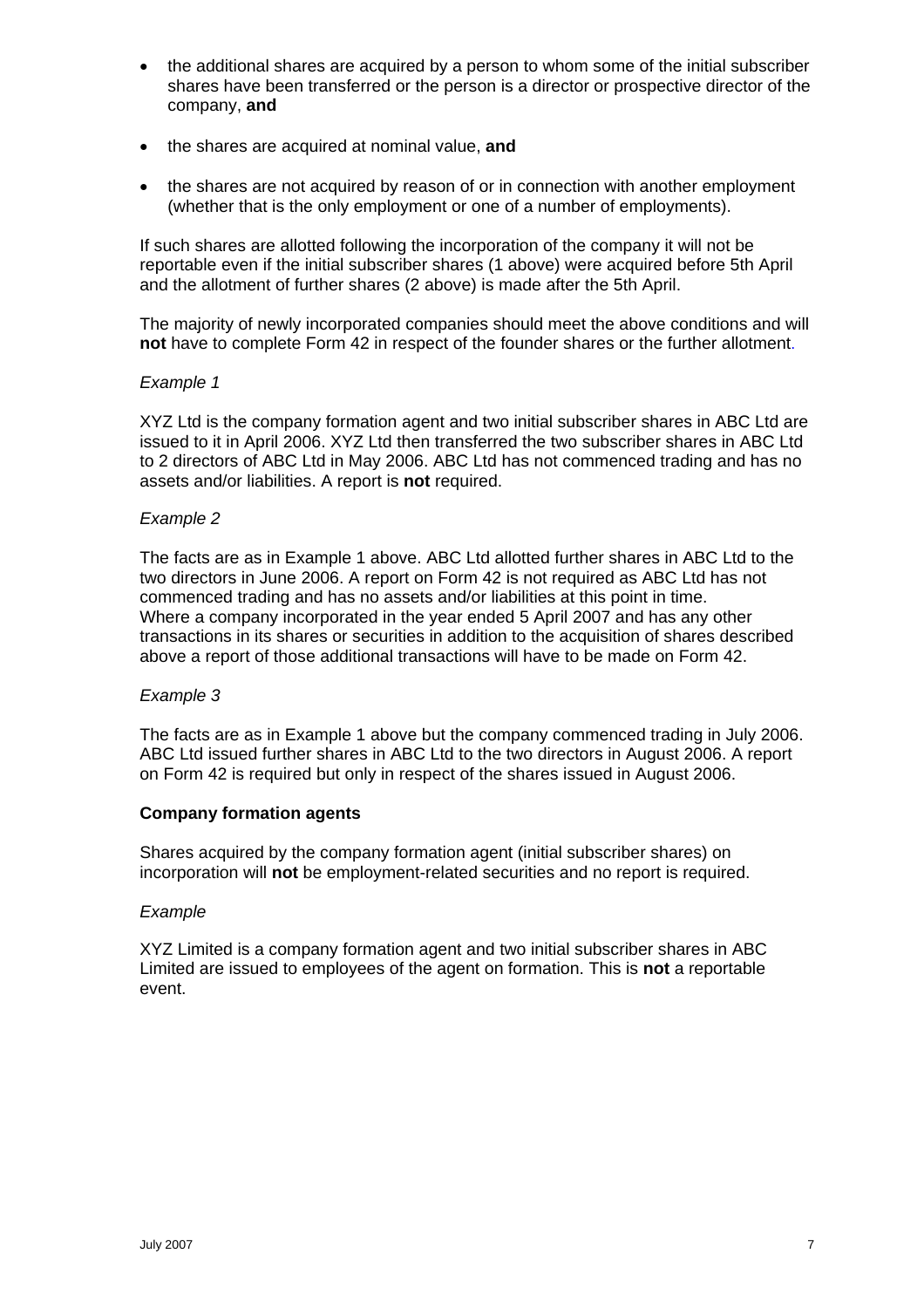#### <span id="page-7-0"></span>**HMRC Approved Schemes**

*Save As You Earn schemes (SAYE)* 

If the employees are granted options and/or exercised options under an HMRC Savings Related Share Option scheme, **do not** provide details on Form 42. Details should be shown on [Form 34.](http://www.hmrc.gov.uk/shareschemes/ann-app-schemes.htm)

*Company Share Option Plans (CSOPs)* 

If the employees are granted options and/or exercised options under an HMRC Company Share Option Plan, **do not** provide details on Form 42. Details should be shown on [Form](http://www.hmrc.gov.uk/shareschemes/ann-app-schemes.htm)  [35.](http://www.hmrc.gov.uk/shareschemes/ann-app-schemes.htm)

*Share Incentive Plans (SIP)* 

**Do not** include shares awarded to an employee under an approved SIP. Instead include this information on [Form 39.](http://www.hmrc.gov.uk/shareschemes/ann-app-schemes.htm)

#### *Enterprise Management Incentives (EMI***)**

The limit for options granted under EMI is £100,000 and EMI options up to this limit **must** be reported on [Form 40.](http://www.hmrc.gov.uk/shareschemes/ann-app-schemes.htm) If options in excess of £100,000 are granted, you must provide details of options granted in excess of £100,000 in section 1a of the Form 42. Any subsequent exercise/assignment/release of these "excess" options should also be reported on Form 42 (section 1b or 1c as appropriate).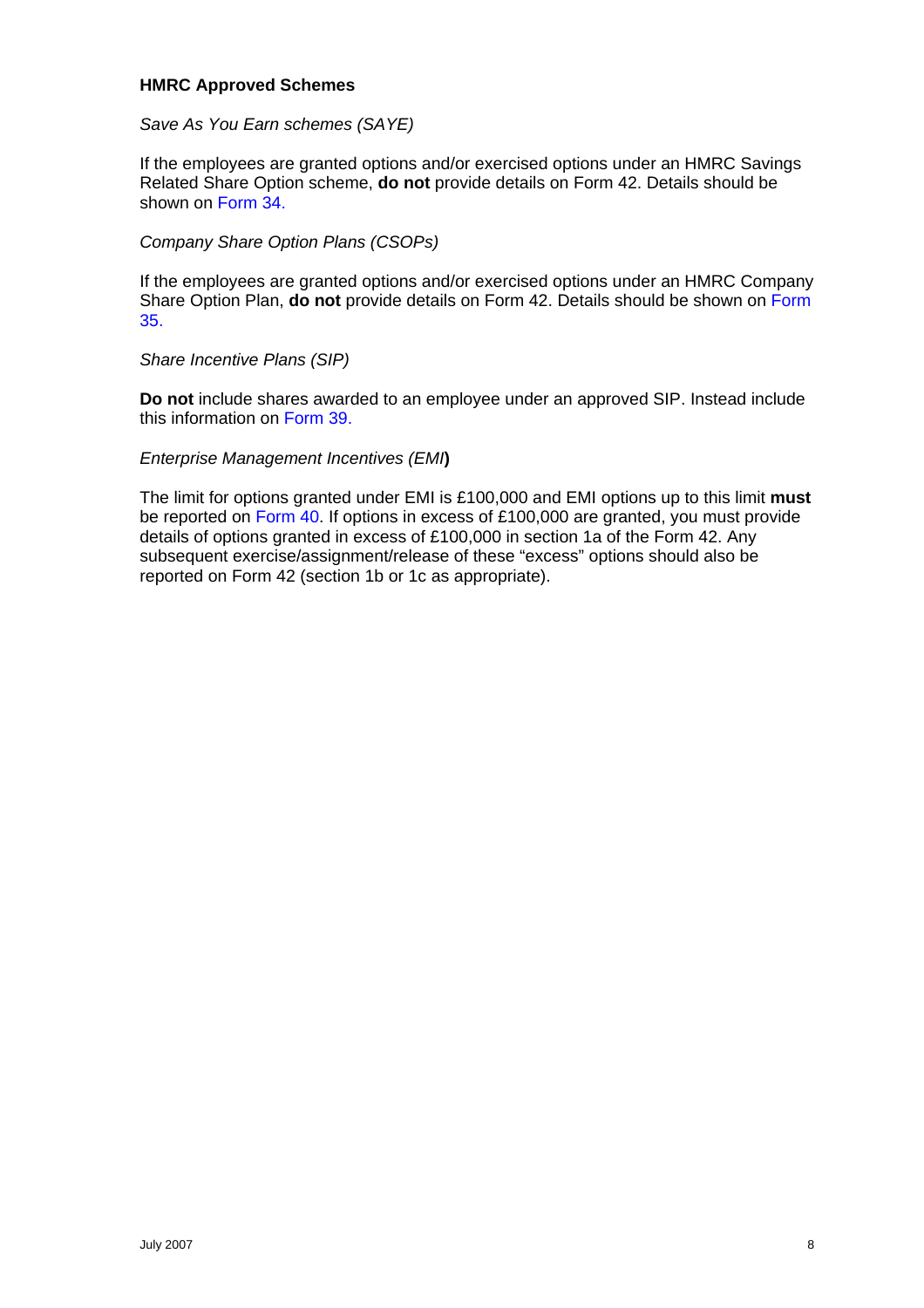## <span id="page-8-0"></span>**Other events where reports** *may not* **be required**

- [Transfers of shares in the normal course of the domestic, family or personal](#page-8-0)  [relationships](#page-8-0)
- [Flat Management Companies](#page-8-0)
- [Members' clubs \(formed as companies\)](#page-9-0)
- [Share for share exchange](#page-9-0)
- [Rights issues](#page-9-0)
- [Bonus issues](#page-10-0)
- [Scrip dividends](#page-10-0)
- [Dividend reinvestment plans \(DRIPs\)](#page-10-0)
- [Shares acquired independently by employees](#page-11-0)

# **Transfers of shares in the normal course of domestic, family or personal relationships**

A report is not normally required where shares are transferred by an individual in the normal course of domestic, family or personal relationships of the person transferring the shares. It will be for the individual making the transfer to determine whether the transfer has been made for purely personal reasons as they are in possession of all the facts relating to the transfer.

## *Example 1*

In family businesses, the ownership of shares usually passes from one generation to another where children work in the business. Where shares pass solely to those children involved in the business, we will accept that the transfer of those shares will have been made in the normal course of the domestic, family or personal relationships of the person making the gift. This is on the basis:

- that the shares or option are provided by an individual, or a company where that company is controlled by an individual or a family,
- that individual or family have procured the award of the securities or grant of the option,
- there was a demonstrable relationship between the individual or family and the employee, and
- there was no element of remuneration in the award or grant (in other words, the normal course of familial relationship will need to be demonstrated, as against the desire of an employer to reward an employee),

then the award or grant does not need to be reported.

#### **Flat Management Companies**

If the company is incorporated in a tax year ended 5 April and unrestricted shares are, or will be, allocated to all residents (including flat owners where the owner leases the flat) at nominal value then this transaction does not need to be reported.

Where on the sale of a flat the resident has to sell their share(s) at nominal value either to the company or to a new resident, no report is required. However, a report would be required if the shares were disposed of for more than nominal value and the transferor or transferee is an employee (office holder) in the company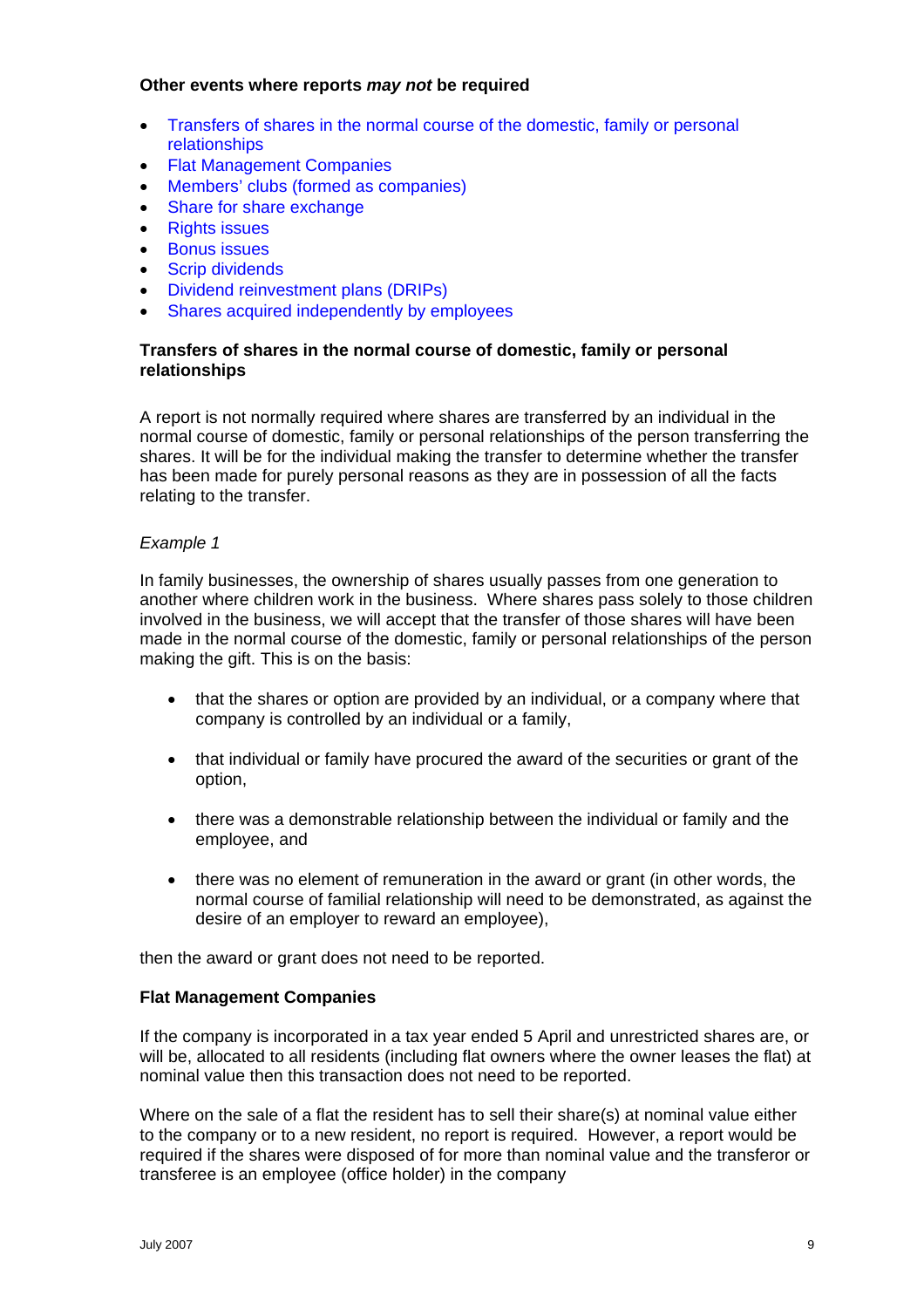<span id="page-9-0"></span>If the shares acquired by the residents are restricted shares and the transferor or transferee is an employee (office holder) in the company, then a report must be made in section 2 on page 7 of Form 42. We do not consider that a requirement to sell the share(s) back to the company or another resident on disposal of the flat makes the share(s) a restricted share and in that case a report is not required.

## **Members' clubs formed as companies**

If a Members' club is incorporated in a tax year ended 5 April and unrestricted shares are allocated to members at nominal value during that tax year, then a report is not required.

Shares transferred between members at nominal value during the tax year also do not need to be reported.

However, if the shares are [restricted shares,](#page-50-0) and the transferor or transferee is an employee (office holder) in the company then a report must be made in section 2 on page 7 of Form 42.

#### **Share for share exchange**

If a person has received shares by reason of employment any additional shares are also treated as received by reason of employment. However, where:

- the employer is a company or part of a group listed on a recognised stock exchange, and
- the opportunity to acquire unrestricted shares/securities is made available to all shareholders, including director and employee shareholders, and
- the unrestricted shares/securities are acquired independently of the company, for example through a broker at full market value

a report of those shares acquired by directors and employees is not required.

#### **Rights issues**

A company can raise more capital by asking current shareholders to purchase new shares, usually at a discount – a 'rights issue'. A rights issue is a right to acquire securities and therefore is an employment-related securities option in relation to employees acquiring those rights. However, if the following conditions apply:

- the employer is a company or part of a group listed on a recognised stock [exchange](#page-51-0), and
- the opportunity to acquire unrestricted shares/securities is made available to all shareholders, including employee shareholders,

a report of such shares/securities acquired by directors and employees is not required.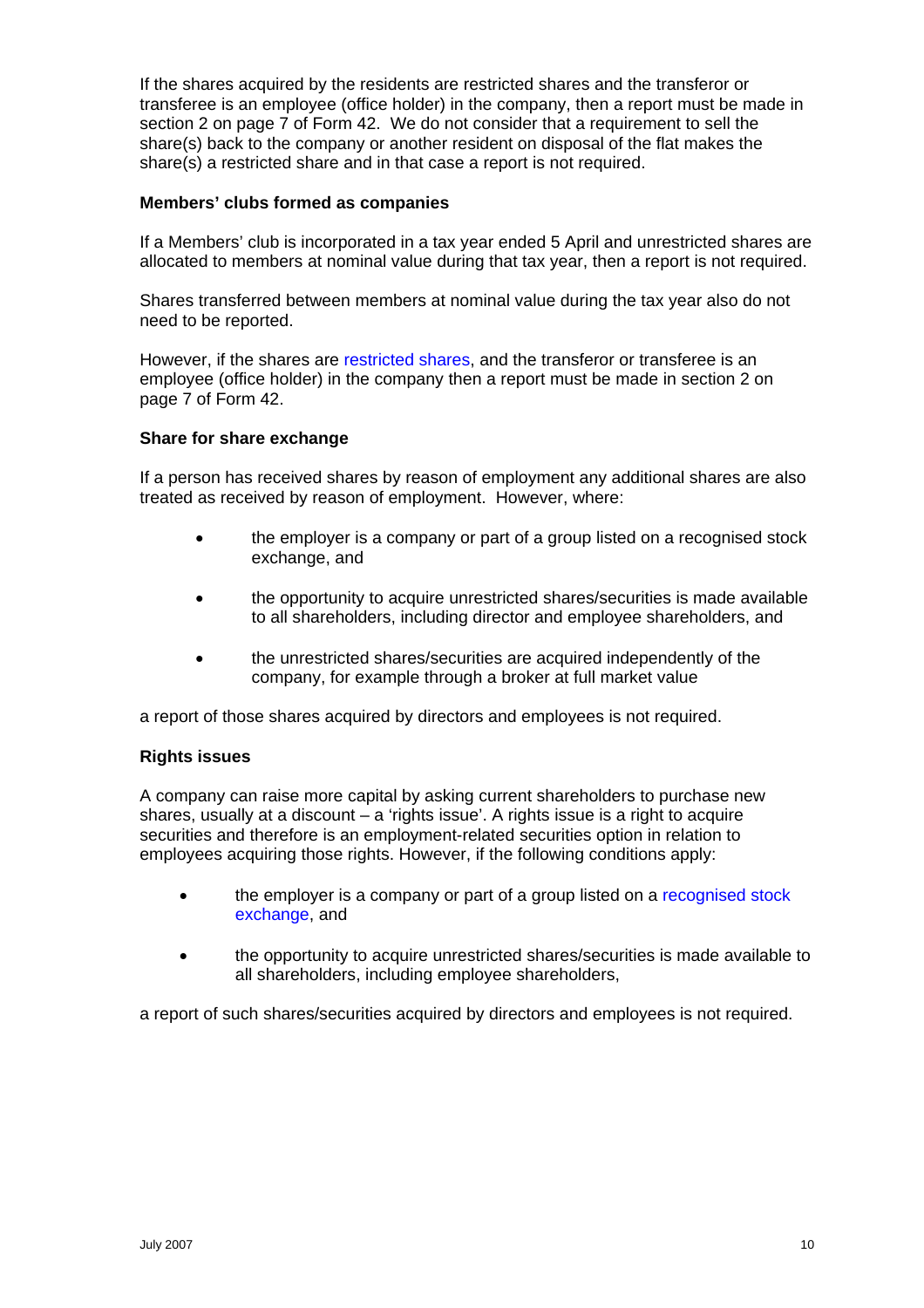## <span id="page-10-0"></span>**Bonus issues**

Bonus shares acquired by directors and employees from employing companies will be treated as received by reason of employment. However, if the following conditions apply;

- the employer is a company or part of a group listed on a recognised stock [exchange](#page-51-0), and
- the opportunity to acquire unrestricted shares/securities is made available to all shareholders, including employee shareholders,

a report of such shares/securities acquired by directors and employees is not required.

## **Scrip Dividends**

Where we have been given details of the arrangements relating to the Scrip Dividend by the employer and

- the employer is a company or part of a group listed on a recognised stock [exchange](#page-51-0), and
- the opportunity to acquire unrestricted shares/securities is made available to all shareholders, including employee shareholders

then, provided we are satisfied with the arrangements and that they meet those conditions, there will be no need to report details of the unrestricted shares/securities acquired by directors and employees through the Scrip Dividends.

If, following a compliance review, we find that this is not the case then we will require the company to report the full details.

#### **Dividend Reinvestment Plans (DRIPs)**

In the case of DRIPs where we have been given details of the arrangements by the employer and where:

- the employer is a company or part of a group listed on a recognised stock [exchange,](#page-51-0) and
- the opportunity to acquire shares/securities is made available to all shareholders, including employee shareholders, and
- the shares/securities are acquired independently of the company, for example through a broker at full market value on the open-market,

then, provided we are satisfied that the arrangements meet those conditions, there will be no need to report the details of the shares/securities acquired by directors and employees through the DRIP.

If, following a compliance review, we find that this is not the case then we will require the company to report the full details.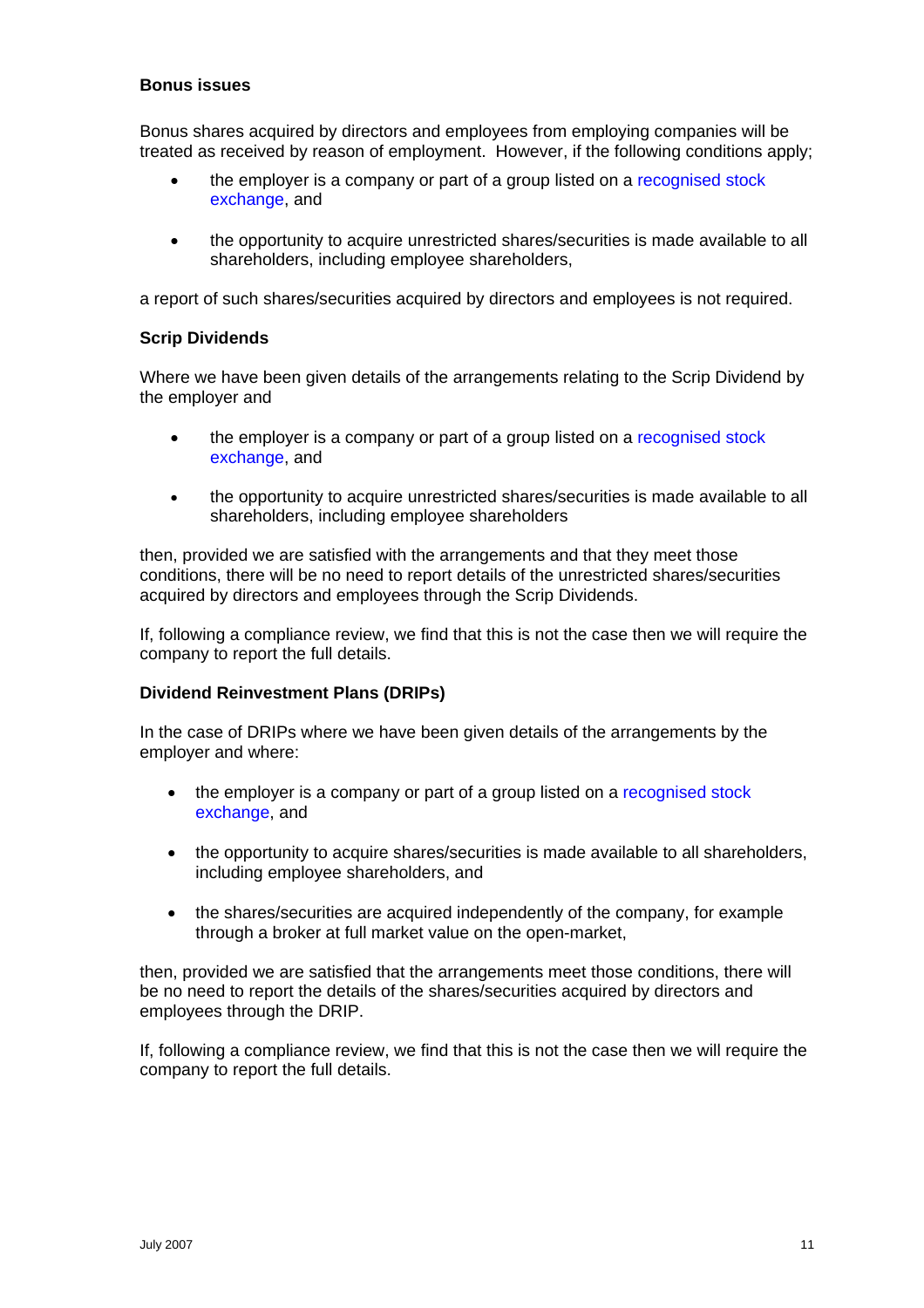# <span id="page-11-0"></span>**Shares acquired independently by directors and employees**

Where directors and employees acquire shares in their employing company and have purchased those shares on the open market, for example through an independent broker, then if:

- the employer is a company or part of a group listed on a recognised stock [exchange,](#page-51-0) and
- the opportunity to acquire unrestricted shares/securities is made available to all shareholders, including employee shareholders, and
- the unrestricted shares/securities are acquired independently of the company, for example through a broker at full market value

a report of those shares acquired by directors and employees is not required.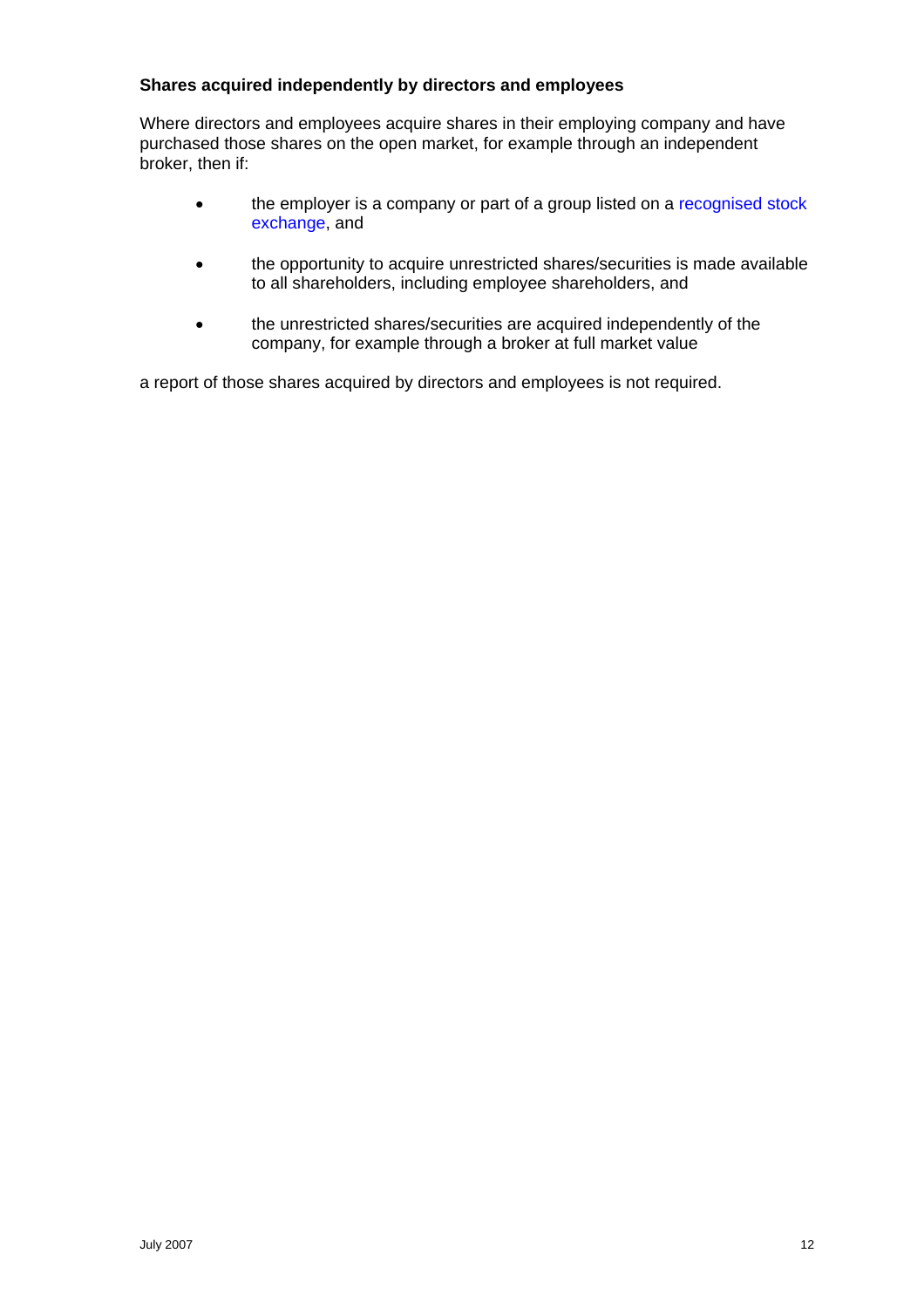#### <span id="page-12-0"></span>**Failure to make a report**

If a ["responsible person"](#page-51-0) fails to make a report then penalties can arise.

Penalties are not imposed automatically and in any case where we intend to seek penalties the company is warned of their failure to make a report on a minimum of two occasions before the case is referred to the Commissioners. All the facts and the company's explanation, if received, are considered before a decision is made whether to proceed and, of course, the Commissioners may decide not to award penalties.

Where there is more than one person responsible for making a report they should agree between themselves who should make that report. Where one person agrees to make the report and then fails to do so we will consider all the facts and circumstances before making a decision on whether to proceed.

Penalties can arise under **either or both** of the following in relation to a failure:

- by a ["responsible person](#page-51-0)" to provide information of reportable events **before 7 July following the end of the tax year**. Penalties may be imposed on **each** "responsible person". Where information of reportable events is not provided to HMRC by **one** of the four "responsible persons" before 7 July following the end of the tax year, then penalty proceedings can be taken against **each** of them. The Commissioners can award an initial penalty of up to £300 for **each** reportable event against **each** "responsible person". Where the information remains outstanding after the award of the initial penalty, further penalties may be awarded, not exceeding £60 per day, against each "responsible person" for each day the information remains outstanding.
- to comply with the notice to make a " return". If a "notice to file" has been issued and remains outstanding at the date of the Commissioners meeting, an initial penalty of up to £300 may be imposed against the person to whom the notice was sent. Where the return remains outstanding after the award of the initial penalty, further penalties may be awarded, not exceeding £60 for each day the return remains outstanding.

It is important to remember penalties can arise under one or both of the above bullet points. The first relates to a failure to meet a statutory deadline to provide information; the second relates to failure to comply with a notice issued by HMRC.

These penalty provisions will not affect the large number of companies who continue to provide information or returns within the time allowed. But they should encourage companies who previously failed to provide that information to comply with their statutory obligations.

If companies have difficulty in completing their forms, or want to discuss how they can meet their statutory obligations, they should contact:

**Compliance Manager Employee Shares and Securities Unit Room G52 100 Parliament Street London SW1A 2BQ**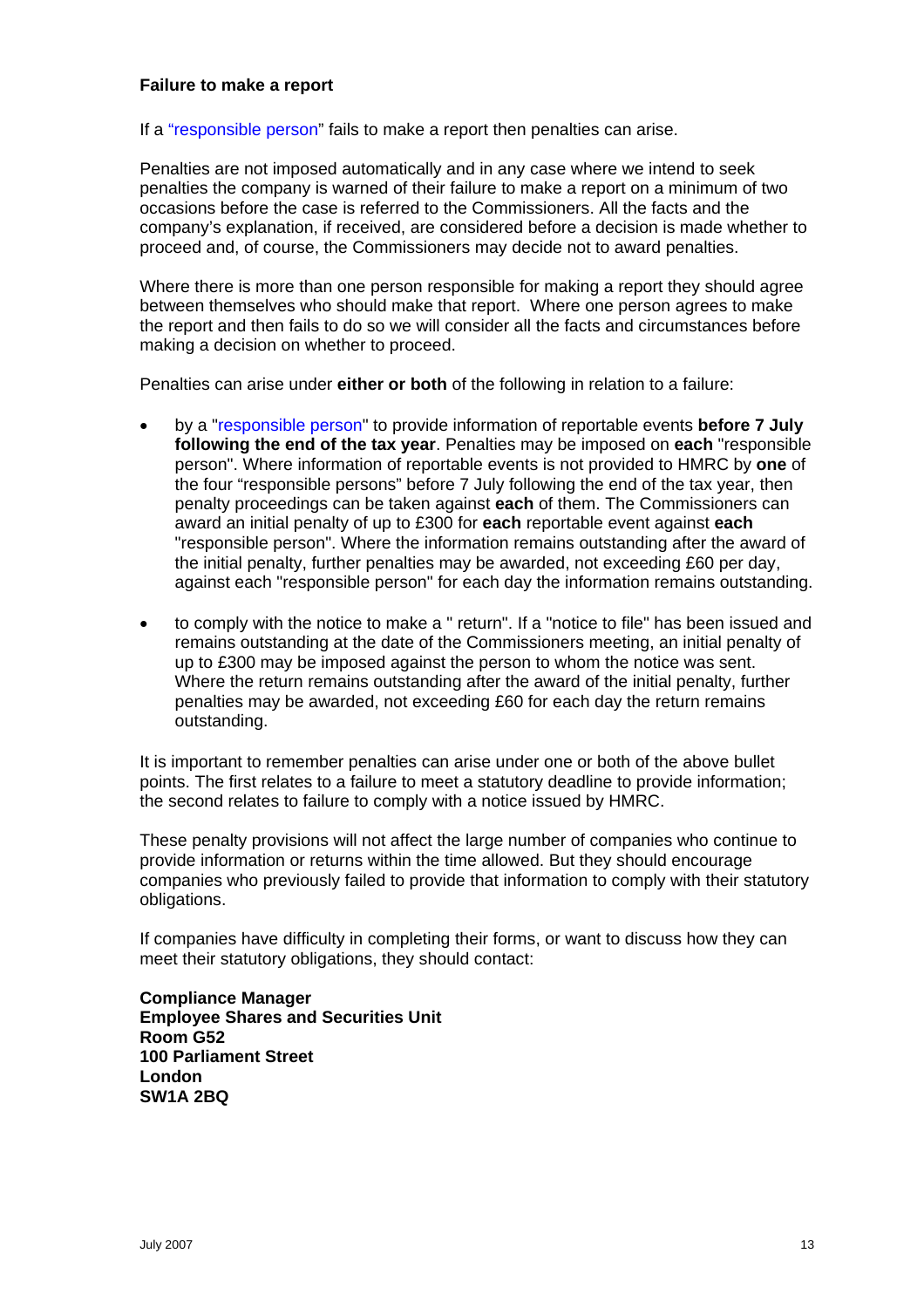# <span id="page-13-0"></span>**Completion of Form 42**

A report on Form 42 is required if a reportable event occurs in the tax year ended 5 April, or where there are no reportable events you have been issued with a Notice to File a Form 42. The following are reportable events:

- (a) an acquisition, by a person, of securities (including by exercise of a securities option), an interest in securities or a securities option
	- by reason of his or her employment, or
	- by reason of employment of any other person.
- (b) an event which is a "chargeable event" in relation to restricted securities and restricted interests in securities,
- (c) an event which is a "chargeable event" in relation to convertible securities and interests in convertible securities,
- (d) the doing of anything which artificially enhances the market value of the securities,
- (e) an event which discharges a notional loan relating to securities and interests in securities acquired for less than market value,
- (f) disposal of securities and interests in securities for more than their market value,
- (g) the receipt of a benefit from securities or interest in securities, which gives rise to a taxable amount counting as employment income or would give rise to such an amount but for Chapter 4A (shares in research institution spin-out companies),
- (h) the assignment or release of a securities option acquired pursuant to a right or opportunity available by reason of the employment of the person who acquires the securities option of any other person, and
- (i) the receipt of a benefit in money or money's worth in connection with either failing or undertaking not to acquire securities pursuant to the employment-related securities option, or granting or undertaking to grant to another person a right to acquire securities which are subject to the employment-related securities option.

If there are reportable events to disclose, [the index on page 2 of Form 42](#page-14-0) will help you identify which sections of the form you need to complete and will direct you to the appropriate page. You only need to complete those pages where there is a reportable event. Further guidance and examples can be obtained by using the links in the appropriate section of the index.

#### **Tax avoidance arrangements**

You must complete section 2 and/or sections 3(a)-(g) if you acquired options under arrangements the main purpose of which is the avoidance of tax and NICs. You will need to do this even if the grant of the options has been reported in an earlier tax year.

The types of options affected are those options:

- acquired on or after 2 December 2004 as part of an avoidance arrangement, or
- acquired before 2 December 2004, where something has been done in relation to the option as part of an avoidance arrangement on or after 2 December 2004.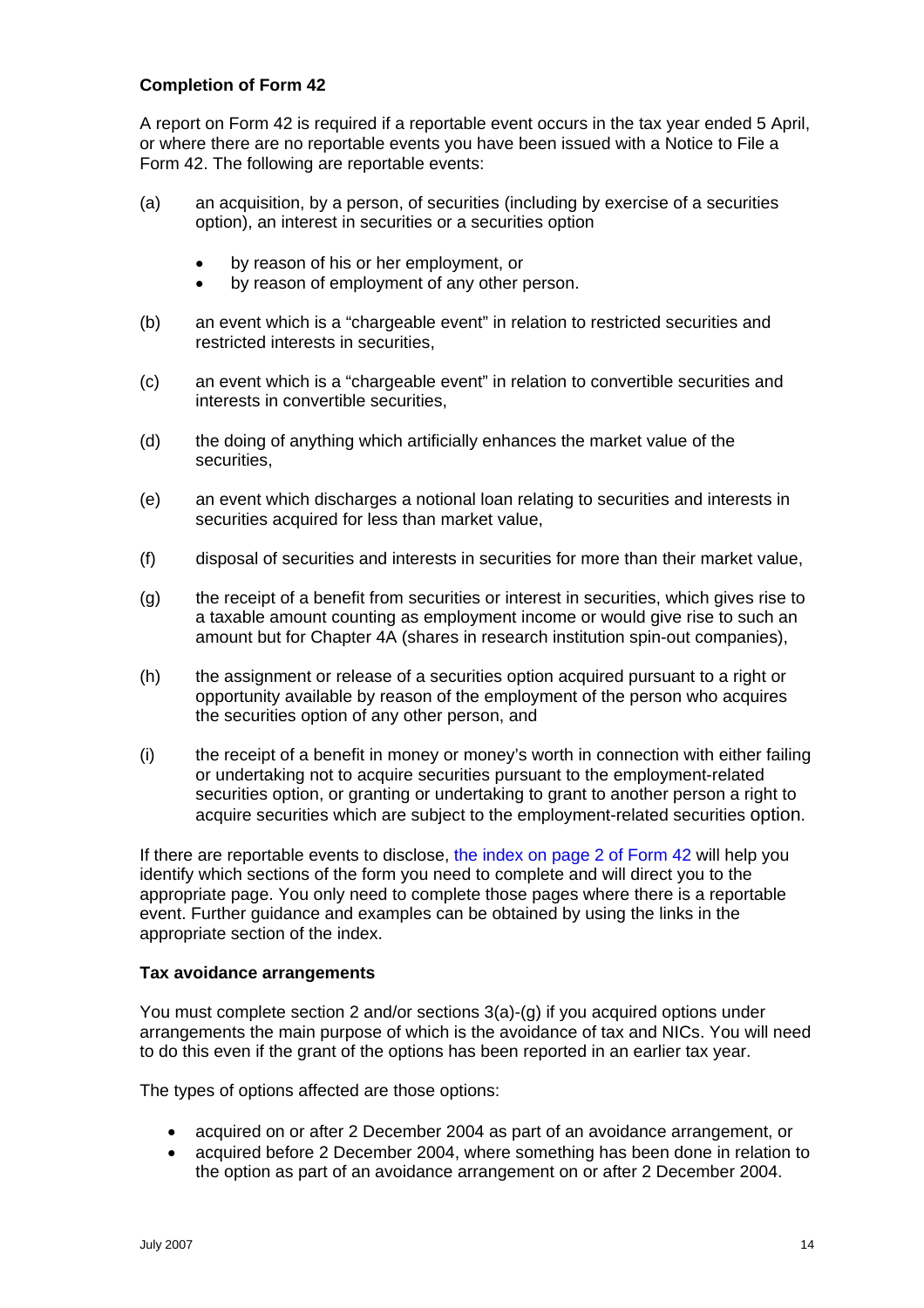# <span id="page-14-0"></span>**Completing the Index**

For example, if an event occurred under section 1a, indicate in the box opposite section 1a as shown below, then go to section 1a and complete the boxes in that section.

| Page | <b>Reportable Events</b>                                                                   |          |
|------|--------------------------------------------------------------------------------------------|----------|
|      | Section 1 - Securities options (including share options)                                   |          |
|      | You must complete this section if employees were granted or exercised options              |          |
|      | (including consideration received for giving up the option).                               |          |
| 4    | 1a Summary of grants of securities options                                                 | $\gamma$ |
| 5    | 1b Acquisition of securities in connection with (including exercise of) securities options |          |
| 6    | 1c Assignment and release of securities options                                            |          |
| 7    | Section 2 - Acquisition of Securities (including shares)                                   |          |
|      | You must complete this section if securities were acquired by employees.                   |          |
|      | Section 3 - Events occurring after the acquisition of securities                           |          |
|      | You must complete this section if taxable events occurred after the employee has           |          |
|      | acquired the securities.                                                                   |          |
| 8    | 3a Restricted securities (including shares)                                                |          |
| 8    | 3b Variation of restrictions for shares acquired before 16 April 2003                      |          |
| 9    | 3c Conversion of securities on or after 6 April 2005                                       |          |
| 9    | 3d Discharge of notional loans                                                             |          |
| 10   | 3e Receipt of other benefits from securities                                               |          |
| 10   | 3f Securities sold for more than market value                                              |          |
| 11   | 3g Artificial enhancement of market value                                                  |          |

#### *[Market value](#page-48-0)*

For the purposes of completing Form 42 **it is not necessary to have a formally agreed valuation of the securities.** The [market value to be shown](#page-48-0) should be the best available value at the time of the particular transaction.

#### *PAYE and National Insurance contributions (NICs)*

PAYE and NICs must be operated on all taxable amounts provided in the form of readily [convertible assets \(RCA's\).](#page-49-0) The employer's obligation is to operate PAYE at the right time on an amount which is the best estimate that can be reasonably made, at that time, of the amount chargeable to tax. Where the employer has done this any discrepancy between the amount on which PAYE is operated and the final tax liability will be dealt with after the end of the year through the employee's Self Assessment. For NICs purposes the 'best estimate' amount in gross pay at the time the payment is paid or treated as paid. Add the amount to any other payments made in the relevant earnings peiord and work out NICs on the total in the normal way. The NICs liability will arise at the same time as income tax is due under PAYE.

The [flowchart](#page-15-0) on the following page may help you decide whether or not PAYE is due.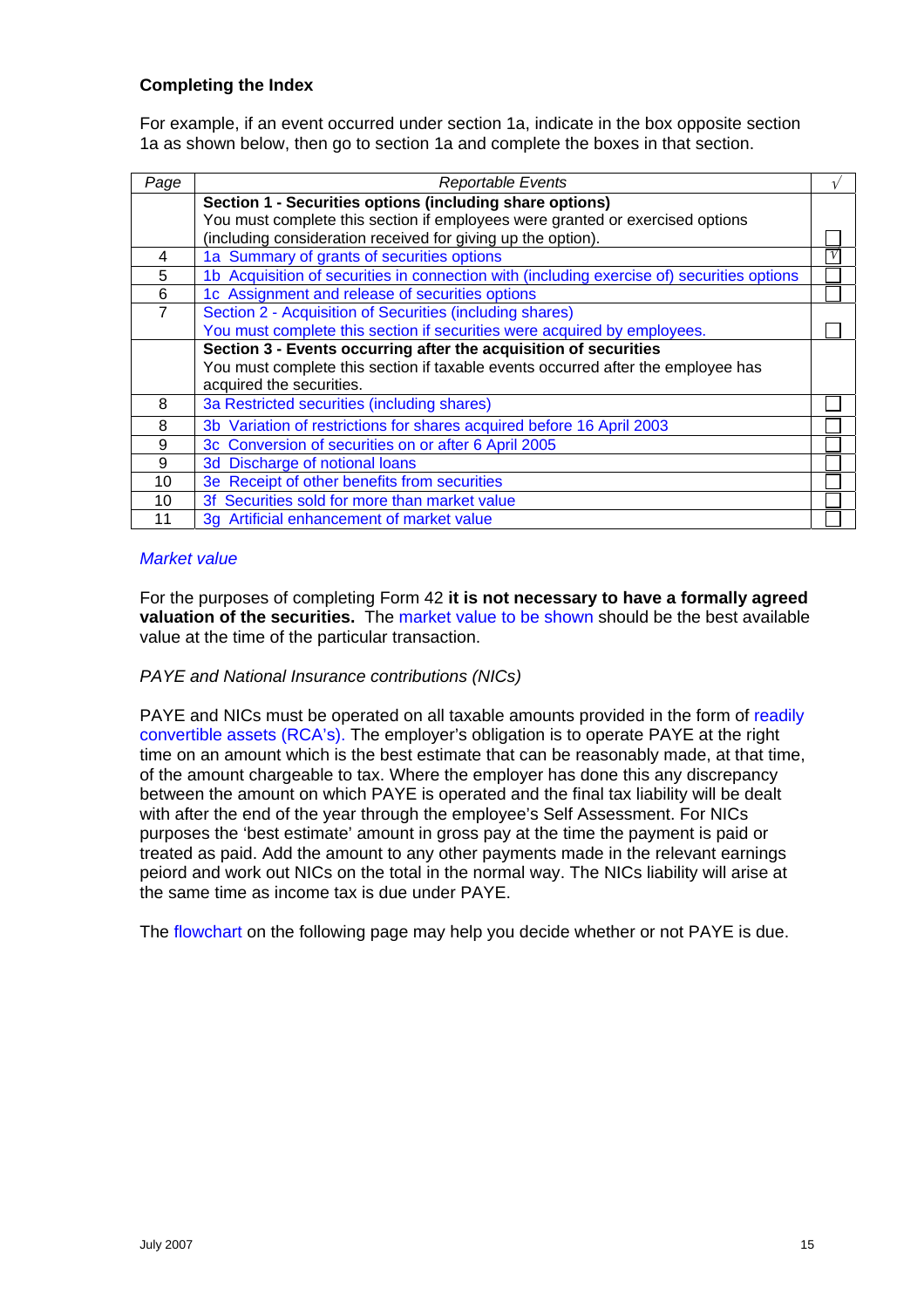# **Flow chart for the operation of PAYE**

<span id="page-15-0"></span>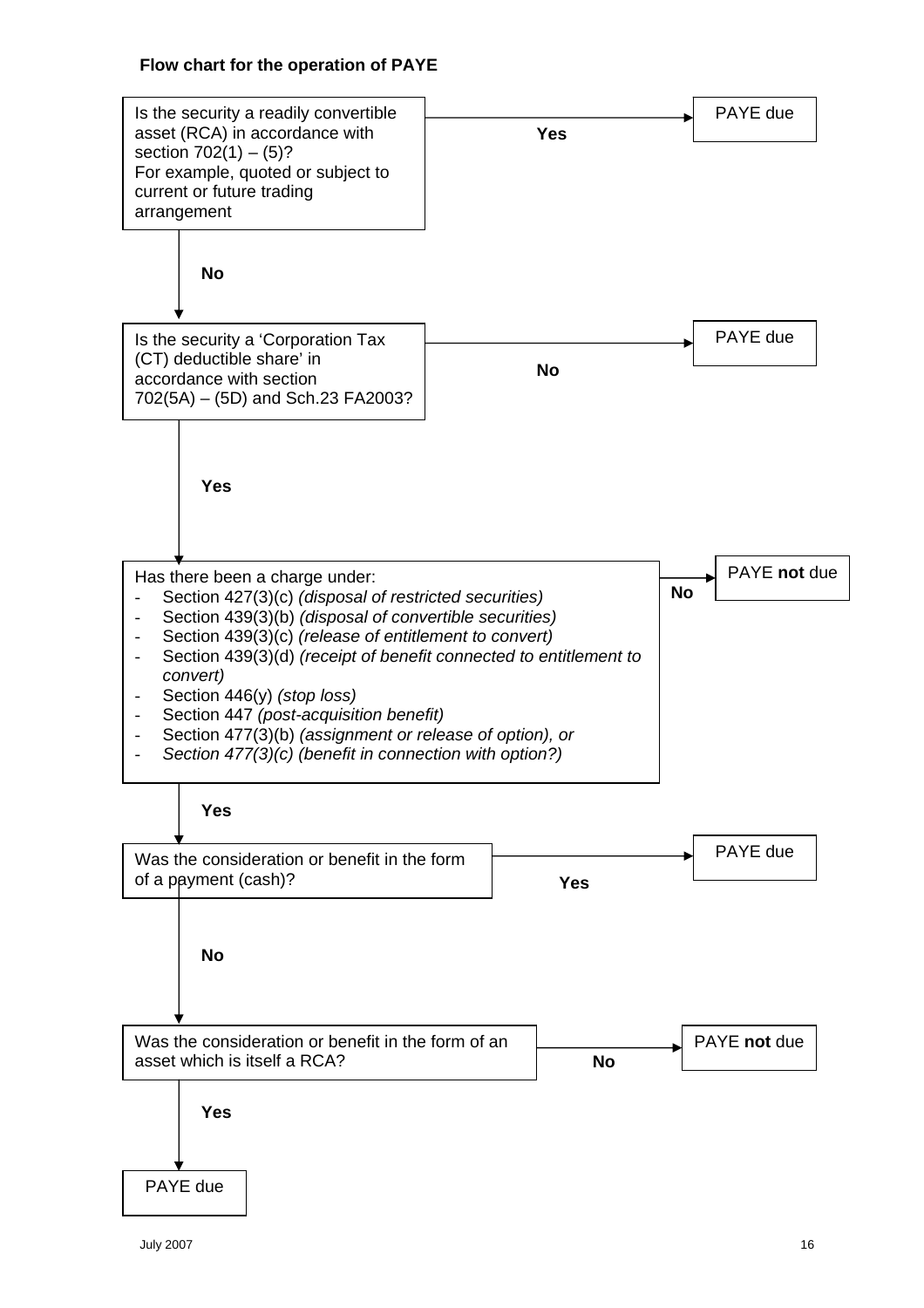# <span id="page-16-0"></span>**Section 1.a Grant of securities options**

#### **How to fill in Section 1a**

This section should be completed if employment-related securities options were granted during the tax year ended 5 April.

Any EMI options granted in excess of £100,000 per employee during the same tax year ended 5 April should also be shown in this section.

There is no need to complete this section if options were granted to employees who

- were non-resident at the date of grant
- did not have any UK duties and
- are unlikely to come to the UK.

Do not complete this section for options acquired under arrangements the main purpose of which is the avoidance of tax, see [Tax avoidance arrangements.](#page-13-0)

#### *Example*

On 20 July 2006, XYZ Plc 5 employees were each granted options over 10 shares. The shares used were £1 ordinary shares in XYZ Plc and the market value of the shares at the date of grant was £2.50 per share. Form 42 would require the following entries at section 1.a.

| 1a.01<br>Date of grant | 1a.02<br>Description of<br>securities              | 1a.03<br>Total number of<br>securities over which<br>options granted | 1a.04<br>Acquisition price for<br>each security | 1a.05<br>Number of<br>employees granted<br>options |
|------------------------|----------------------------------------------------|----------------------------------------------------------------------|-------------------------------------------------|----------------------------------------------------|
| 20-07-2006             | £1.00 ordinary<br>shares in XYZ Plc <sup>(1)</sup> | 50                                                                   | £2.50                                           |                                                    |

Notes

(1) This is the full description of the shares used in the options.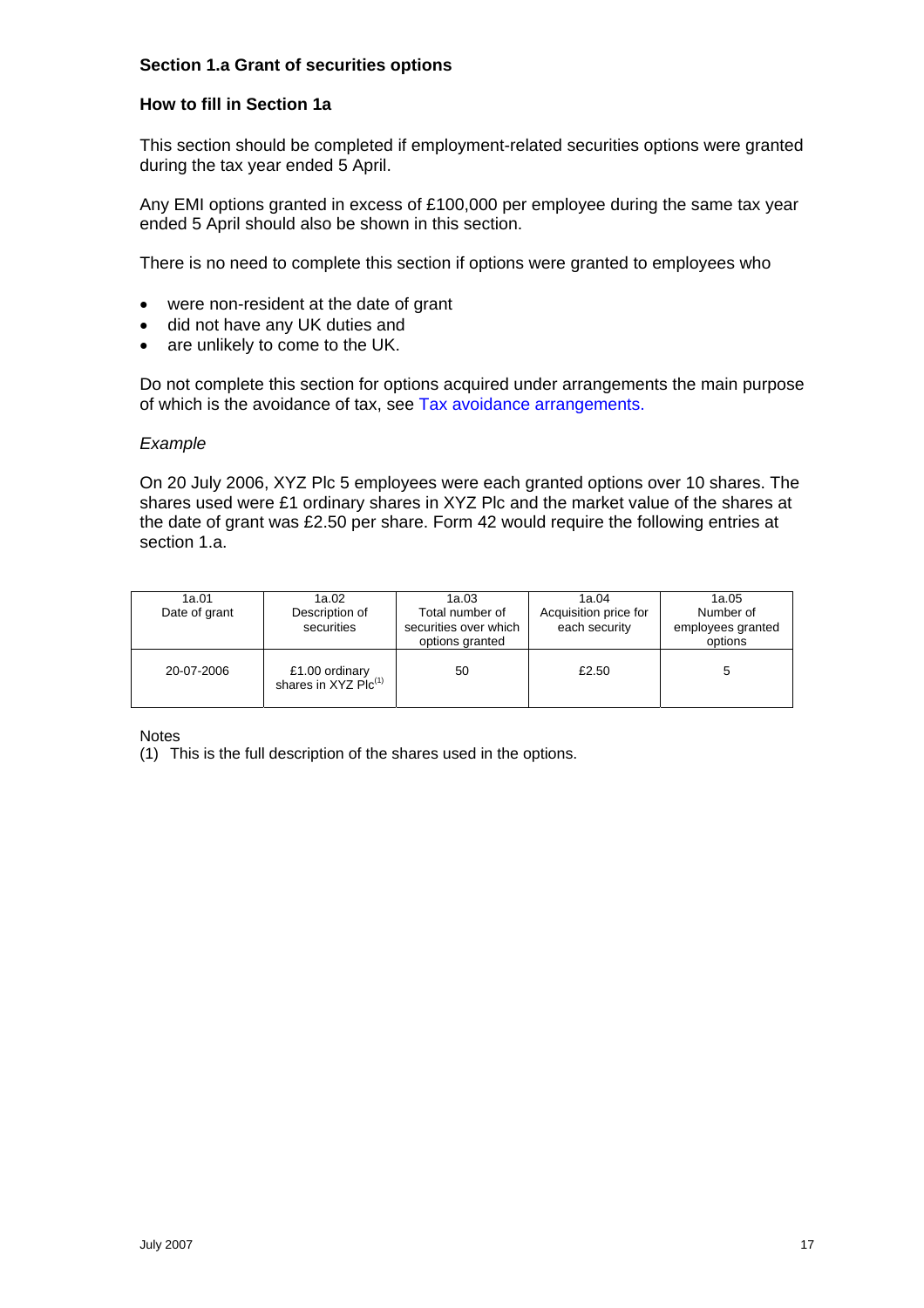# <span id="page-17-0"></span>**Section 1.b Acquisition of securities in connection with (including exercise of) securities options**

# **How to fill in Section 1b**

This section should be completed where securities including shares were acquired in connection with an employment-related option during the tax year ended 5 April. If you acquire shares by exercise of an option and details are shown in this section, there is no need to complete section 2 in respect of the acquisition.

# *Example 1*

On 1 February 2005 Stumps PLC (PAYE ref. 106/S2516) granted an option over 10,000 £1 ordinary shares at par to F.Lintoff (NINo.AB654321M) in Stumps PLC. F.Lintoff was both resident and ordinarily resident in the UK at this time. On 25 September 2006 he exercised his option when the Market Value of the shares was £3 each. At this time the shares were fully listed on the London Stock Exchange. Form 42 would require the following entries at section 1b

| 1 <sub>b.01</sub><br>Employee<br>name | 1b.02<br>National<br>Insurance<br>number | 1b.03<br>Employer | 1 <sub>b.04</sub><br><b>PAYE</b><br>reference | 1b.05<br>Description                                     | 1b.06<br>Not resident<br>and<br>ordinarily<br>resident at<br>grant | 1b.07<br>Date securities<br>acquired           | 1b.08<br>Elections |
|---------------------------------------|------------------------------------------|-------------------|-----------------------------------------------|----------------------------------------------------------|--------------------------------------------------------------------|------------------------------------------------|--------------------|
| F.Lintoff                             | AB654321M                                | Stumps PLC        | 106/S2516                                     | £1 Ordinary<br>shares in<br><b>Stumps</b><br>$PLC^{(1)}$ | (2)                                                                | 25-9-2006 <sup><math>\frac{37}{3}</math></sup> | (4)                |

| 1 <sub>b.09</sub><br>Number of<br>securities<br>acquired | 1 <sub>b.10</sub><br>Total MV of<br>securities<br>acquired | 1 <sub>b.11</sub><br>Deductible<br>amounts<br>(including<br>exercise<br>price) | 1 <sub>b.12</sub><br>If tax arises<br>has<br><b>PAYE/NICs</b><br>been operated<br>(Yes/No) | 1b.13<br><b>NICs</b><br>Election<br>(amount<br>paid) | 1 <sub>b.14</sub><br><b>NICs</b><br>Agreement<br>(amount<br>paid) | 1b.15<br>Date NICs<br>paid by<br>employee | 1 <sub>b.16</sub><br>Date NICs<br>paid over<br>to HMRC |
|----------------------------------------------------------|------------------------------------------------------------|--------------------------------------------------------------------------------|--------------------------------------------------------------------------------------------|------------------------------------------------------|-------------------------------------------------------------------|-------------------------------------------|--------------------------------------------------------|
| 10,000(5)                                                | £30,000 <sup>(6)</sup>                                     | £10.000 <sup>(1)</sup>                                                         | $Yes^{(8)}$                                                                                | (9)                                                  | (9)                                                               | (9)                                       | (9)                                                    |

- 1) This should be a full description of the securities obtained
- 2) Leave blank as F Lintoff is resident in the UK
- 3) In the case of options this is normally the date of exercise
- 4) As no restrictions attach to the shares then there is no reason to enter into an election, this column is therefore left blank
- 5) Total number of shares acquired
- 6) On the date of exercise the Market Value (MV) of each share was £3, so the total MV is 10,000 x  $\text{\pounds}3 = \text{\pounds}30,000$ . (For the purposes of completing Form 42 it is not necessary to have a formally agreed valuation of the securities and the market value to be shown should be the best available value at the time of the particular transaction.)
- 7) In this case the option was granted at par which is £1 per share. The total exercise price is therefore 10,000 x £1 = £10,000. There are no other costs of acquisition so £10,000 should be entered.
- 8) As the shares are listed on the London Stock Exchange then they are considered to be [Readily Convertible Assets.](#page-49-0) Because tax is due on the taxable gain then you must advise whether or not PAYE has been operated by indicating Yes or No. In this case PAYE has been operated so 'Yes' is entered.
- 9) As there is neither an election nor agreement in place then no entry is required in this column.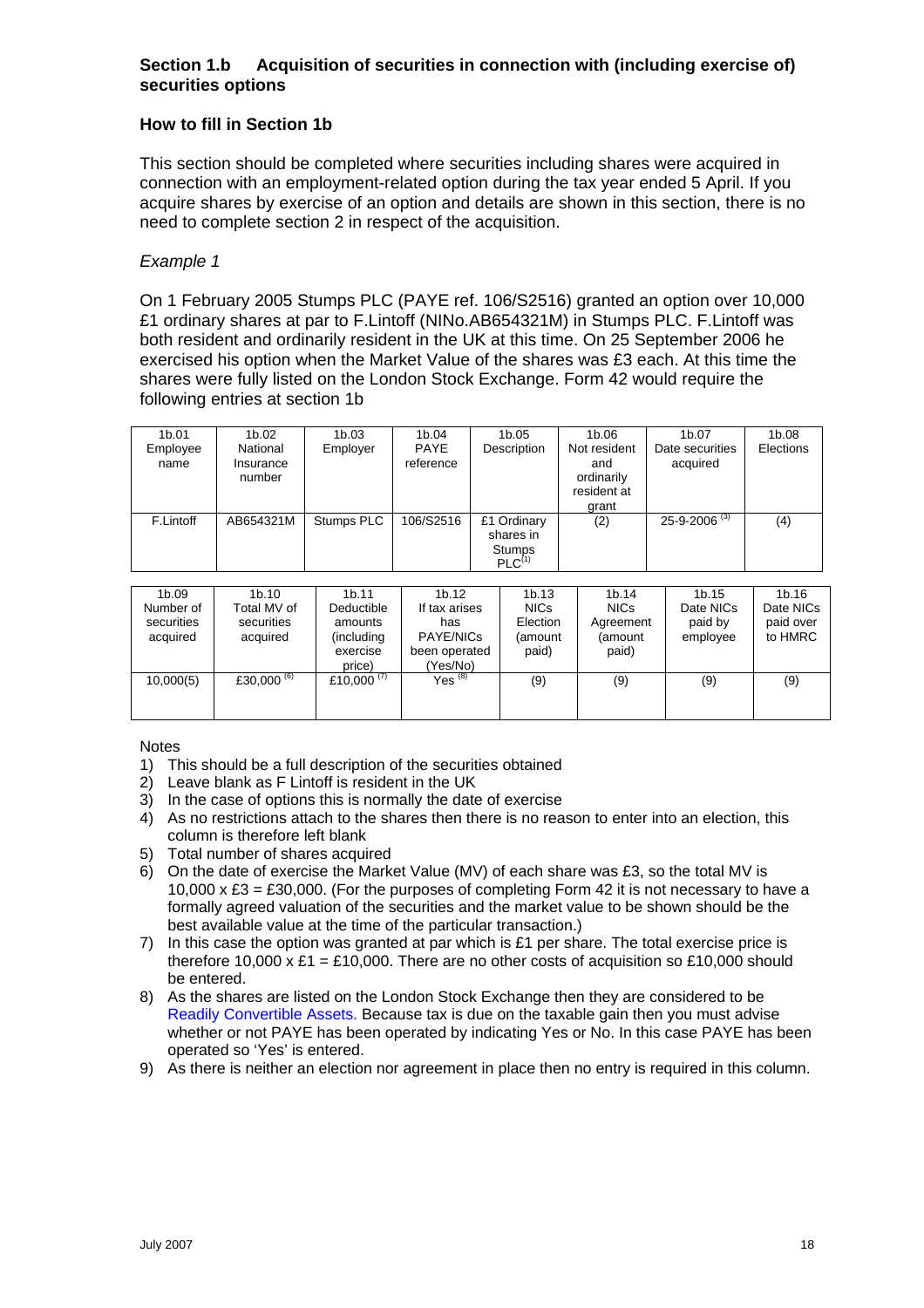On February 1 2005 a colleague of F. Lintoff, M. Aughan (NINO CD765432M) was also granted an option over 100,000 shares who like his colleague was both resident and ordinarily resident. In this case however M. Aughan agreed to meet the company's liability for secondary NIC in the event that the option was exercised. After a very successful summer M. Aughan also decided to exercise his option on 25 September 2006. Form 42 would require the following entries at section 1b.

| 1b.01<br>Employee<br>name | 1b.02<br>National<br>Insurance<br>number | 1b.03<br>Employer | 1b.04<br><b>PAYE</b><br>reference | 1b.05<br>Description                   | 1b.06<br>Not resident<br>and<br>ordinarily<br>resident at<br>grant | 1b.07<br>Date<br>securities<br>acquired | 1b.08<br>Elections |
|---------------------------|------------------------------------------|-------------------|-----------------------------------|----------------------------------------|--------------------------------------------------------------------|-----------------------------------------|--------------------|
| M. Aughan                 | CD765432M                                | Stumps Plc        | 106/S2516                         | £1 Ordinary<br>shares in<br>Stumps PLC |                                                                    | 25-09-2006                              |                    |
| 1b.09                     | 1 <sub>b.10</sub>                        | 1b.11             | 1b.12                             | 1b.13                                  | 1b.14                                                              | 1b.15                                   | 1b.16              |

| 1 <sub>b.09</sub> | 1 <sub>b.10</sub> | 1 <sub>b.11</sub> | 1 <sub>b.12</sub> | 1b.13       | 1 <sub>b.14</sub> | 1b.15                     | 1 <sub>b.16</sub>         |
|-------------------|-------------------|-------------------|-------------------|-------------|-------------------|---------------------------|---------------------------|
| Number of         | Total MV of       | Deductible        | If tax arises     | <b>NICs</b> | <b>NICs</b>       | Date NICs                 | Date NICs                 |
| securities        | securities        | amounts           | has PAYE/NIC      | Election    | Agreement         | paid by                   | paid over to              |
| acquired          | acquired          | (including        | been operated     | (amount     | (amount           | employee                  | <b>HMRC</b>               |
|                   |                   | exercise          | (Yes/No)          | paid)       | paid)             |                           |                           |
|                   |                   | price)            |                   |             |                   |                           |                           |
| 100.000           | £300,000          | £100,000          | Yes               |             | £25,600 $(1)$     | 28-02-2007 <sup>(2)</sup> | 19-10-2006 <sup>(3)</sup> |
|                   |                   |                   |                   |             |                   |                           |                           |
|                   |                   |                   |                   |             |                   |                           |                           |

- 1) M. Aughan has agreed with his employer to meet the company's liability for secondary NIC so the amount of this liability is entered here. In this case the gain is £200,000 so at 12.8% the amount due is £25,600.
- 2) At the time of exercise M. Aughan did not have sufficient funds to meet this liability. It was also not possible to deduct this liability from his monthly salary, which was insufficient to cover such a large amount. M. Aughan was able to sell some securities in February 2007 and was then able to reimburse his employer.
- 3) The date of the remittance to HMRC, the gain occurred in September 2006 so PAYE should have been operated in that month and paid over to HMRC by the 19 of the following month. In this case the employer has met the liability on behalf of the employee.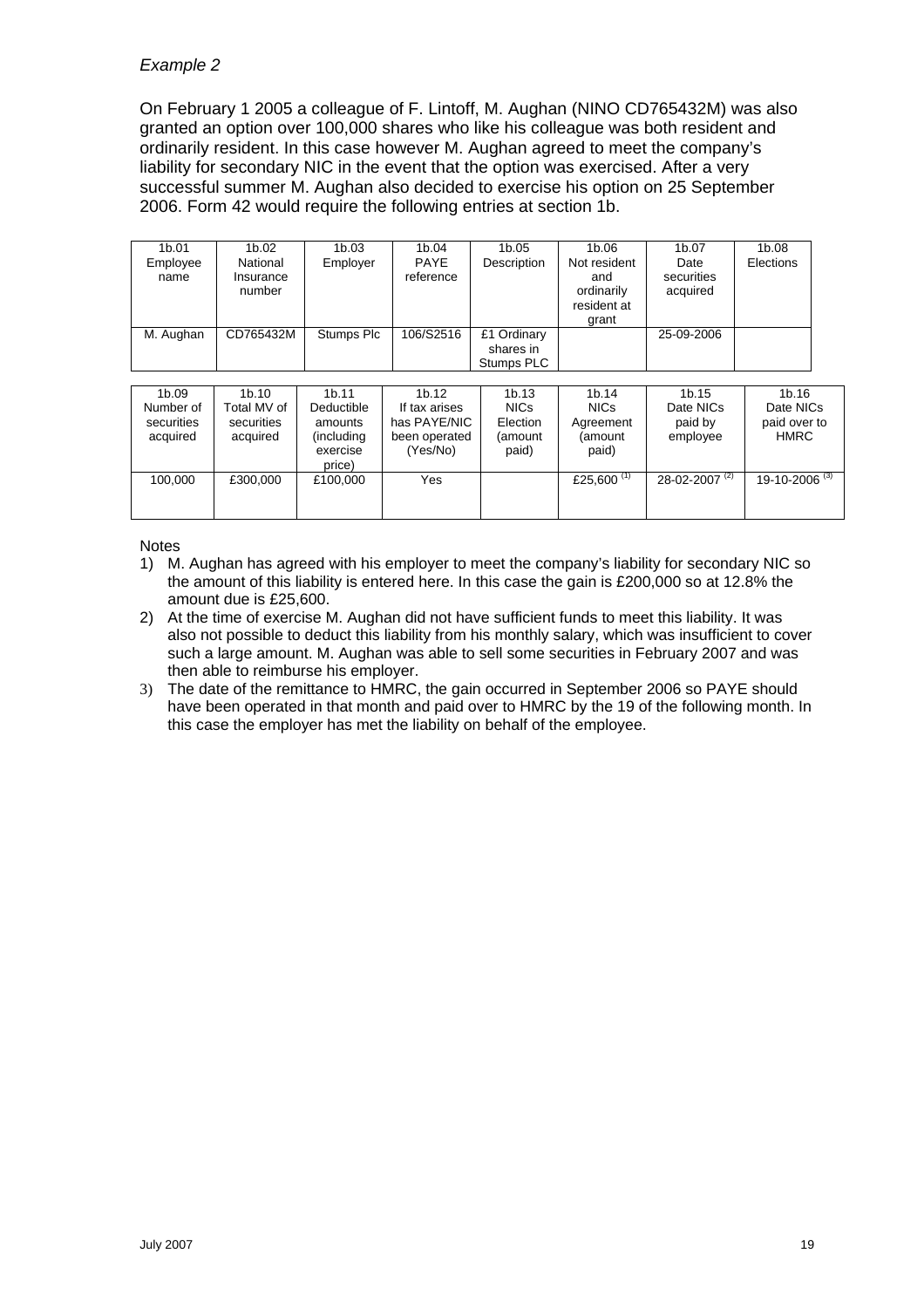On February 1 2005 A. Batsman (NINO EF123456M) & B. Bowler (NINO GH234567M) were each granted options over 10,000 £1 Ordinary shares in Stumps PLC. In this case however the shares to be obtained were A Ordinary shares which had a 3 year forfeiture restriction and a 4 year sale restriction attached. Due to these restrictions the options were granted at an exercise price of £0.50. Like their colleagues, A. Batsman & B. Bowler had confidence in the future prospects of the company and both chose to exercise their options on 25 September 2006. In this case however due to the restrictions attaching to the shares, the company offered both individuals the opportunity to enter into elections to disregard some or all of the restrictions. A. Batsmen was somewhat more confident than B. Bowler and chose to enter into an election to disregard all restrictions, whereas B. Bowler chose not to enter into any election. Form 42 would require the following entries in section 1b.

| 1b.01<br>Employee<br>name      | 1b.02<br>National<br>Insurance<br>number | 1b.03<br>Employer | 1b.04<br><b>PAYE</b><br>reference | 1b.05<br>Description                                   | 1b.06<br>Not resident<br>and<br>ordinarily<br>resident at<br>grant | 1b.07<br>Date<br>securities<br>acquired | 1 <sub>b.08</sub><br>Elections |
|--------------------------------|------------------------------------------|-------------------|-----------------------------------|--------------------------------------------------------|--------------------------------------------------------------------|-----------------------------------------|--------------------------------|
| A. Batsman<br><b>B.</b> Bowler | EF123456M<br>GH234567M                   | Stumps Plc        | 106/S2516                         | A Ordinary<br>£1 restricted<br>shares in<br>Stumps Plc |                                                                    | 25-09-2006                              | (1)                            |

| 1b.09<br>Number of<br>securities<br>acquired | 1b.10<br>Total MV of<br>securities<br>acquired | 1 <sub>b.11</sub><br>Deductible<br>amounts<br>(including<br>exercise<br>price) | 1b.12<br>If tax arises<br>has PAYE/NIC<br>been operated<br>(Yes/No) | 1b.13<br><b>NICs</b><br>Election<br>(amount<br>paid) | 1 <sub>b.14</sub><br><b>NICs</b><br>Agreement<br>(amount<br>paid) | 1b.15<br>Date NICs<br>paid by<br>employee | 1b.16<br>Date NICs<br>paid over<br>to HMRC |
|----------------------------------------------|------------------------------------------------|--------------------------------------------------------------------------------|---------------------------------------------------------------------|------------------------------------------------------|-------------------------------------------------------------------|-------------------------------------------|--------------------------------------------|
| 10,000<br>10.000                             | £30,000 $^{(2)}$<br>£15,000 <sup>(5)</sup>     | £5,000 $(3)$<br>£5,000 $(6)$                                                   | Yes $(4)$<br>Yes                                                    |                                                      |                                                                   |                                           |                                            |

- 1) A. Batsman has entered into an election to disregard all restrictions, therefore liability will arise on acquisition (date of exercise).
- 2) This will be based on the full unrestricted Market Value (10,000  $\times$  £3 = £30,000). If the shares were forfeited at some stage then the tax paid cannot be recovered. (For the purposes of completing Form 42 it is not necessary to have a formally agreed valuation of the securities. The market value to be shown should be the best available value at the time of the particular transaction.)
- 3) The exercise price is 10,000 x  $£0.50 = £5,000$  (the deductible amount)
- 4) As an election has been entered into to disregard the forfeiture restriction then tax arises upon acquisition, so as the shares are RCA's then PAYE/NIC will apply. As there has been no election or agreement to meet the employers liability for NIC then columns 1b.13-1b.16 do not require an entry.
- 5) The company consider that the value of the restrictions is 50% therefore the value to be entered here is the Market Value taking into account the restrictions (Full unrestricted MV is £30,000 so less 50% = £15,000)
- 6) The exercise price is 10,000 x £0.50 = £5,000 (the deductible amount)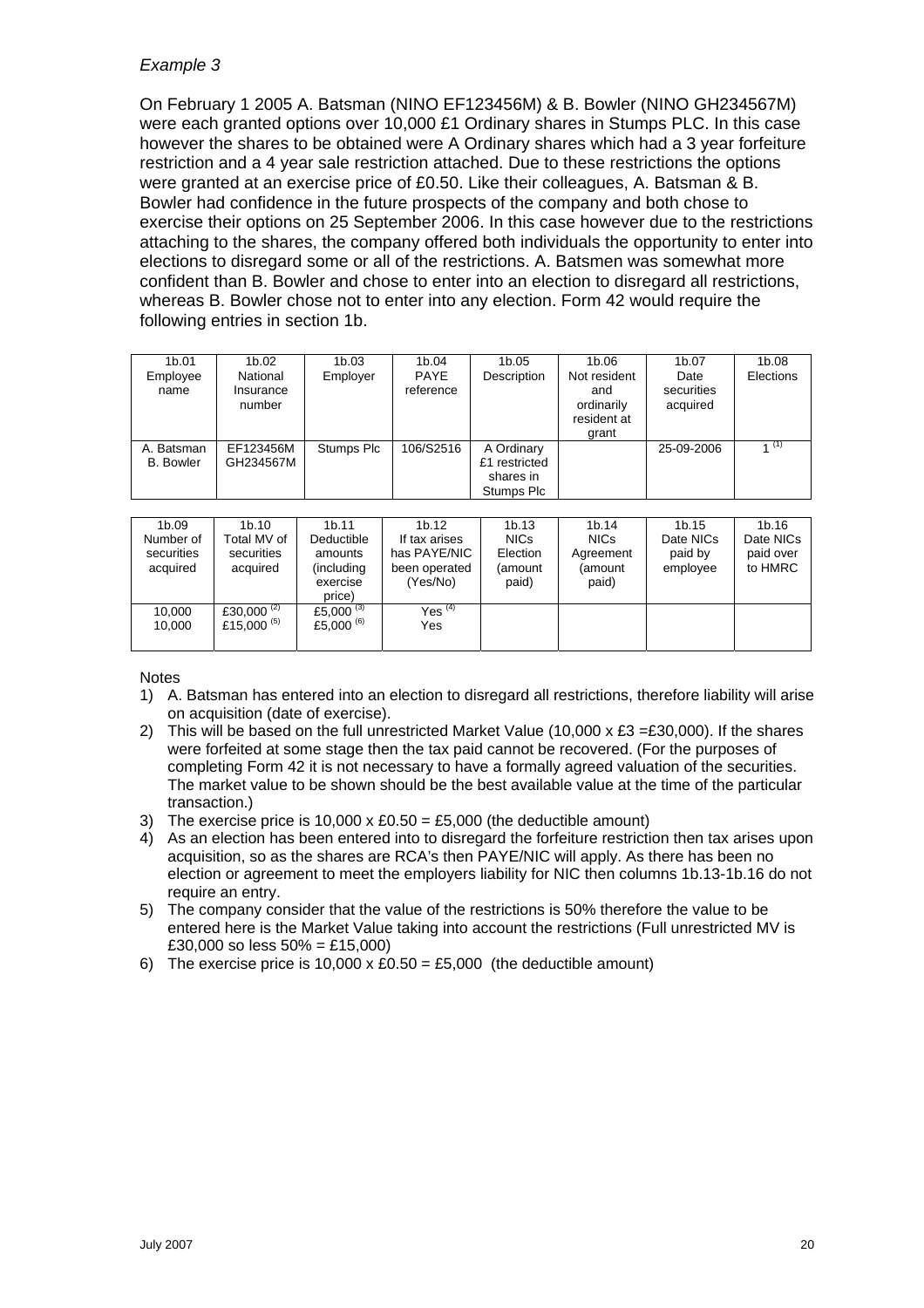In the above example B Bowler chose not to enter into an election to disregard restrictions whereas A Batsman chose to enter into an election to disregard both restrictions. As the securities had more than one type of restriction it is possible to enter into an election to disregard only one restriction and leave the remaining restriction (s) in place. If A Batsmen chose only to ignore the forfeiture restriction and B Bowler chose only to ignore the sale restriction then the entries for Form 42 would be as follows:

| 1b.01             | 1b.02             | 1b.03             | 1b.04                 | 1b.05         | 1b.06        | 1b.07      | 1b.08     |
|-------------------|-------------------|-------------------|-----------------------|---------------|--------------|------------|-----------|
| Employee          | National          | Employer          | <b>PAYE</b>           | Description   | Not resident | Date       | Elections |
| name              | Insurance         |                   | reference             |               | and          | securities |           |
|                   | number            |                   |                       |               | ordinarily   | acquired   |           |
|                   |                   |                   |                       |               | resident at  |            |           |
|                   |                   |                   |                       |               | grant        |            |           |
| A. Batsman        | EF123456M         | Stumps PLC        | 106/S2516             | A Ordinary    |              | 25-09-2006 | $2^{(1)}$ |
| <b>B.</b> Bowler  | GH234567M         |                   |                       | £1 restricted |              |            | $2^{(1)}$ |
|                   |                   |                   |                       | shares in     |              |            |           |
|                   |                   |                   |                       | Stumps PLC    |              |            |           |
|                   |                   |                   |                       |               |              |            |           |
| 1 <sub>b.09</sub> | 1 <sub>b.10</sub> | 1 <sub>b.11</sub> | 1 <sub>b.12</sub>     | 1b.13         | 1b.14        | 1b.15      | 1b.16     |
| Number of         | Total MV of       | Deductible        | If tax arises         | <b>NIC</b>    | NIC.         | Date NIC   | Date NIC  |
| securities        | securities        | amounts           | has PAYE/NIC          | Election      | Agreement    | paid by    | paid over |
| acquired          | acquired          | (including        | been operated         | (amount       | (amount      | employee   | to HMRC   |
|                   |                   | exercise          | (Yes/No)              | paid)         | paid)        |            |           |
|                   |                   | price)            |                       |               |              |            |           |
| 10,000            | £27,000 $^{(2)}$  | £5,000 $^{(4)}$   | Yes <sup>(5)(6)</sup> | (6)           | (6)          |            |           |
| 10.000            | £18,000 $^{(3)}$  | £5,000 $(4)$      | Yes                   |               |              |            |           |
|                   |                   |                   |                       |               |              |            |           |

- 1) In both examples a restriction still attaches to the shares therefore 2 must be entered here.
- 2) A Batsman has chosen to ignore the forfeiture restriction which means that the market value in this column needs only to take into account the value of the sale restriction. This type of restriction has less impact on the market value of the security and the company has estimated this to be only 10%. So the entry required is the full market value  $10,000 \times \text{\pounds}3 = \text{\pounds}30,000$  less  $10\% = \pounds27,000.$
- 3) B Bowler has chosen only to ignore the sale restriction. The entry should be the full market value, £30,000 less 40% (the value of the forfeiture restriction) =£18,000.
- 4) The deductible amount is the same as in the previous example.
- 5) As A Batsman has chosen to ignore the forfeiture restriction then tax will arise on the market value less the value of the sale restriction (10%). As the shares are RCA's then PAYE should be operated and 'Yes' entered here. The amount liable to PAYE will be £27,000 less £5,000 = £22,000.
- 6) As there have been no NICs elections or agreements columns 1b.13 1b.16 can be left blank.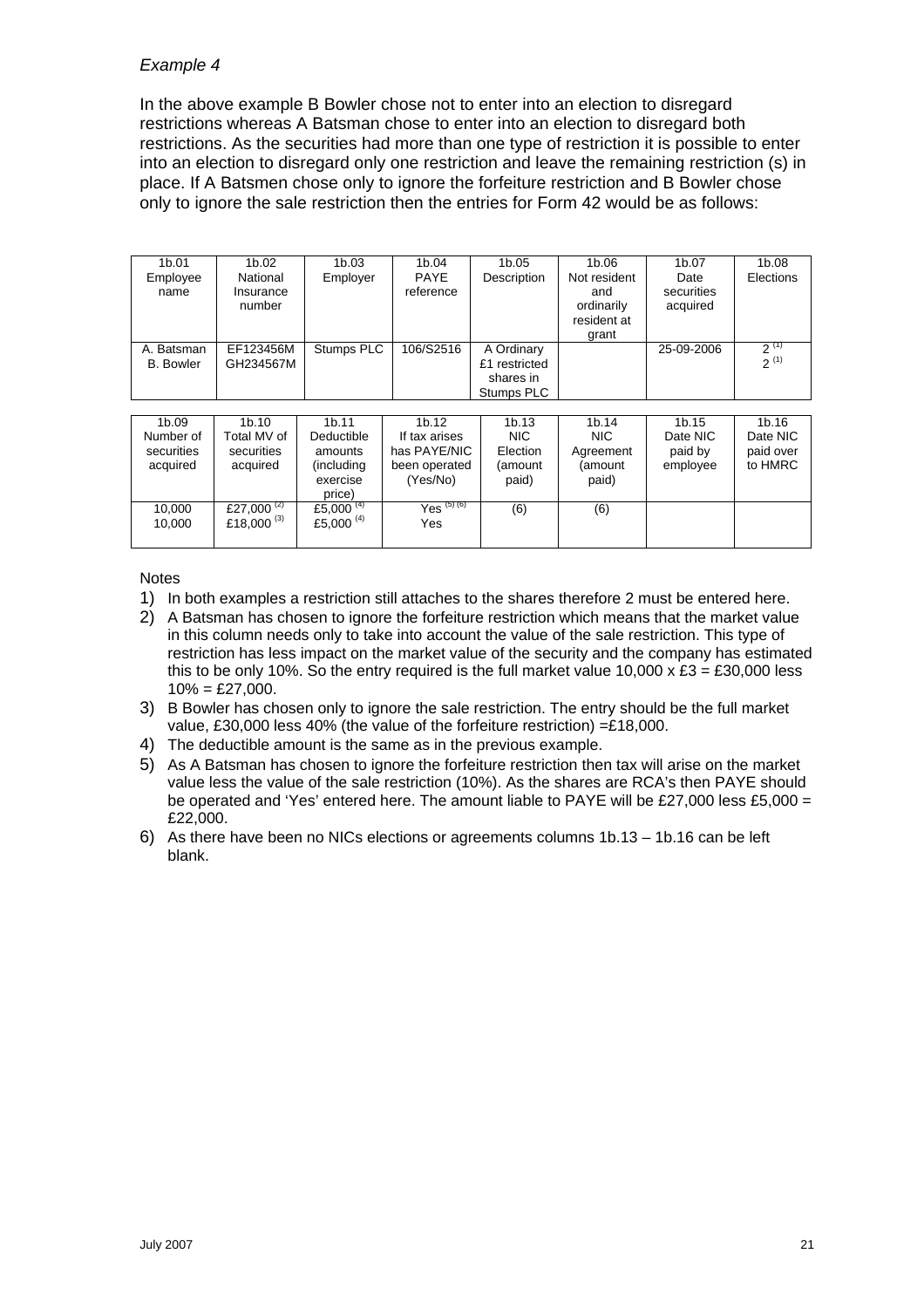The 20/20 Company PLC operated a Long Term Incentive Plan (LTIP) for its directors and senior employees. The LTIP provided for two types of award, the directors were entitled to dividends in respect of the shares, however they were held in trust until such time as they vested. The awards in respect of senior employees carried no right to dividends. All awards were made at Nil cost and were subject to forfeiture during the two year vesting period if there was cessation of employment for any reason. Performance conditions also applied to all awards. On 1 December 2006 as all performance conditions were met the awards automatically vested for those granted in November 2004.

Form 42 will require the following entries at section 1b in respect of the awards made to senior employees M. Strauss (NINO. JK123456M) & H. Armison (NINO. FD234567M). The awards made to the directors F. Letcher & D. Gough would require an entry in section 3a of Form 42, see example 2 in that section. All of the awards made in November 2004 were for 10,000 £0.10 ordinary shares in The 20/20 Company PLC, a company listed on the London Stock Exchange at Nil cost. On the date of the initial award the shares had a MV of £5, on 1 December 2006 the MV was £8.

| 1 <sub>b.01</sub>      | 1b.02                           | 1b.03                       | 1b.04                    | 1b.05                                                          | 1b.06                                                     | 1b.07                                                  | 1b.08     |
|------------------------|---------------------------------|-----------------------------|--------------------------|----------------------------------------------------------------|-----------------------------------------------------------|--------------------------------------------------------|-----------|
| Employee<br>name       | National<br>Insurance<br>number | Employer                    | <b>PAYE</b><br>reference | Description                                                    | Not resident<br>and<br>ordinarily<br>resident at<br>grant | Date securities<br>acquired                            | Elections |
| M Strauss<br>H Armison | JK123456M<br>FD234567M          | The 20/20<br>Company<br>Plc | 521/T476                 | £0.10<br>Ordinary<br>Shares in<br>The 20/20<br>Company<br>Plc. |                                                           | 01-12-2006 <sup>(1)</sup><br>01-12-2006 <sup>(1)</sup> |           |

| 1 <sub>b.09</sub><br>Number of<br>securities<br>acquired | 1 <sub>b.10</sub><br>Total MV of<br>securities<br>acquired | 1 <sub>b.11</sub><br>Deductible<br>amounts<br>(including<br>exercise<br>price) | 1 <sub>b.12</sub><br>If tax arises<br>has PAYE/NIC<br>been operated<br>(Yes/No) | 1b.13<br><b>NIC</b><br>Election<br>(amount<br>paid) | 1 <sub>b.14</sub><br>NIC.<br>Agreement<br>(amount<br>paid) | 1b.15<br>Date NIC<br>paid by<br>employee | 1b.16<br>Date NIC<br>paid over<br>to HMRC |
|----------------------------------------------------------|------------------------------------------------------------|--------------------------------------------------------------------------------|---------------------------------------------------------------------------------|-----------------------------------------------------|------------------------------------------------------------|------------------------------------------|-------------------------------------------|
| 10.000<br>10.000                                         | £80,000 $(2)$<br>£80,000 $(2)$                             | $f(1)^{(2)}$<br>$f(0^{(2)}$                                                    | Yes $^{(3)}$<br>Yes $^{(3)}$                                                    |                                                     |                                                            |                                          |                                           |

- 1) The initial award in November 2004 entails a promise to award shares, subject to conditions, at a specified time in the future. Unlike an option no action is required on the part of the employee, on the specified date the shares are released and full beneficial interests rests with the employee. This is the date of acquisition.
- 2) These are Nil cost options therefore £0 should be entered here.
- 3) The shares are fully listed on a recognised stock exchange and are therefore RCA's, PAYE should be operated and a Yes entered here. As there has been no NICs elections or agreements to meet the employer's liability for NICs then columns 1b.13-1b.16 do not require an entry.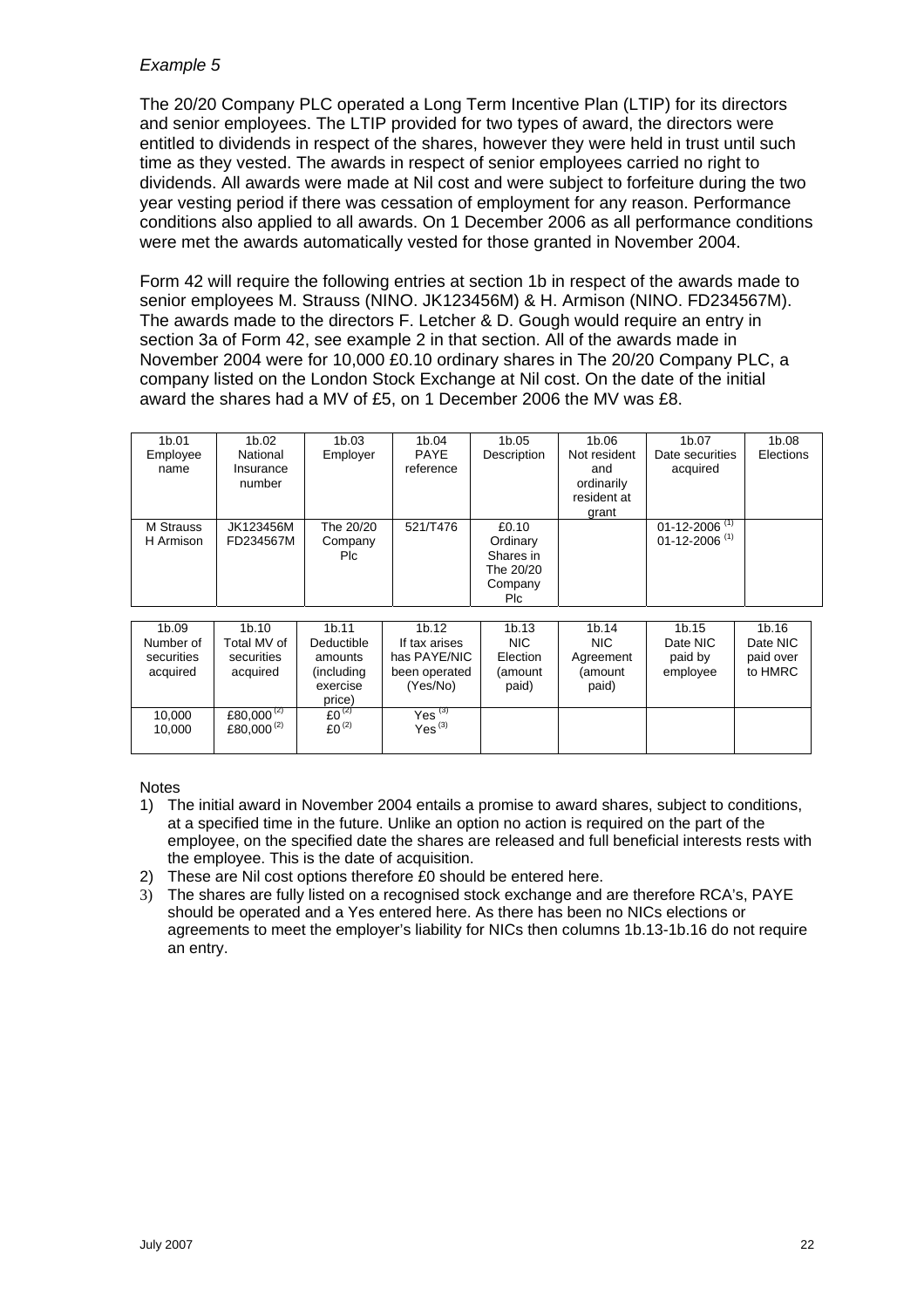The 20/20 Company plc have a number of overseas subsidiaries and also grant options to senior employees of those companies. On February 1 2005 the company granted options to F. Warne who is normally resident in Australia but regularly works on assignment in other countries including the United Kingdom. On December 1 2006 F. Warne exercised the options that were granted to him in February of the previous year. F. Warne was working in the UK at the time he exercised his options. The entry required on Form 42 would be as follows:

| 1 <sub>b.01</sub><br>Employee<br>name | 1b.02<br>National<br>Insurance<br>number | 1b.03<br>Employer           | 1b.04<br><b>PAYE</b><br>reference | 1b.05<br>Description                                                 | 1b.06<br>Not resident<br>and<br>ordinarily<br>resident at | 1b.07<br>Date securities<br>acquired | 1b.08<br>Elections |
|---------------------------------------|------------------------------------------|-----------------------------|-----------------------------------|----------------------------------------------------------------------|-----------------------------------------------------------|--------------------------------------|--------------------|
| F. Warne                              |                                          | The 20/20<br>Company<br>Plc | 521/T476                          | £0.10<br>Ordinary<br>Shares in<br>The 20/20<br>Company<br><b>PLC</b> | grant<br>$Yes$ <sup>(1)</sup>                             | 01-12-2006                           |                    |

| 1 <sub>b.09</sub><br>Number of<br>securities<br>acquired | 1 <sub>b.10</sub><br>Total MV of<br>securities<br>acquired | 1 <sub>b.11</sub><br>Deductible<br>amounts<br>(including<br>exercise<br>price) | 1 <sub>b.12</sub><br>If tax arises<br>has<br><b>PAYE/NICs</b><br>been operated<br>(Yes/No) | 1b.13<br><b>NICs</b><br>Election<br>(amount<br>paid) | 1 <sub>b.14</sub><br><b>NICs</b><br>Agreement<br>(amount<br>paid) | 1 <sub>b.15</sub><br>Date NICs<br>paid by<br>employee | 1b.16<br>Date NICs<br>paid over<br>to HMRC |
|----------------------------------------------------------|------------------------------------------------------------|--------------------------------------------------------------------------------|--------------------------------------------------------------------------------------------|------------------------------------------------------|-------------------------------------------------------------------|-------------------------------------------------------|--------------------------------------------|
| 10.000                                                   | £80,000 $(2)$                                              | £50,000 $^{(3)}$                                                               | (4)                                                                                        |                                                      |                                                                   |                                                       |                                            |

- 1) At the time of grant F Warne was **not** both resident & ordinarily resident in the UK, therefore a Yes needs to be entered here.
- 2) The market value on December 1 2006 was £8 so the total market value to be entered here is  $10,000 \times \text{£8} = \text{£80,000}$
- 3) The options were granted with an exercise price of £5 so the total deductible amount is 10,000 x £5 = £50,000 (assuming there are no other costs arising at acquisition).
- 4) As F Warne was non resident at the time of grant no tax arises at acquisition (exercise) therefore this column, as well as columns 1b.13 – 1b.16 should be left blank. An entry is only required if tax is due at the time of acquisition.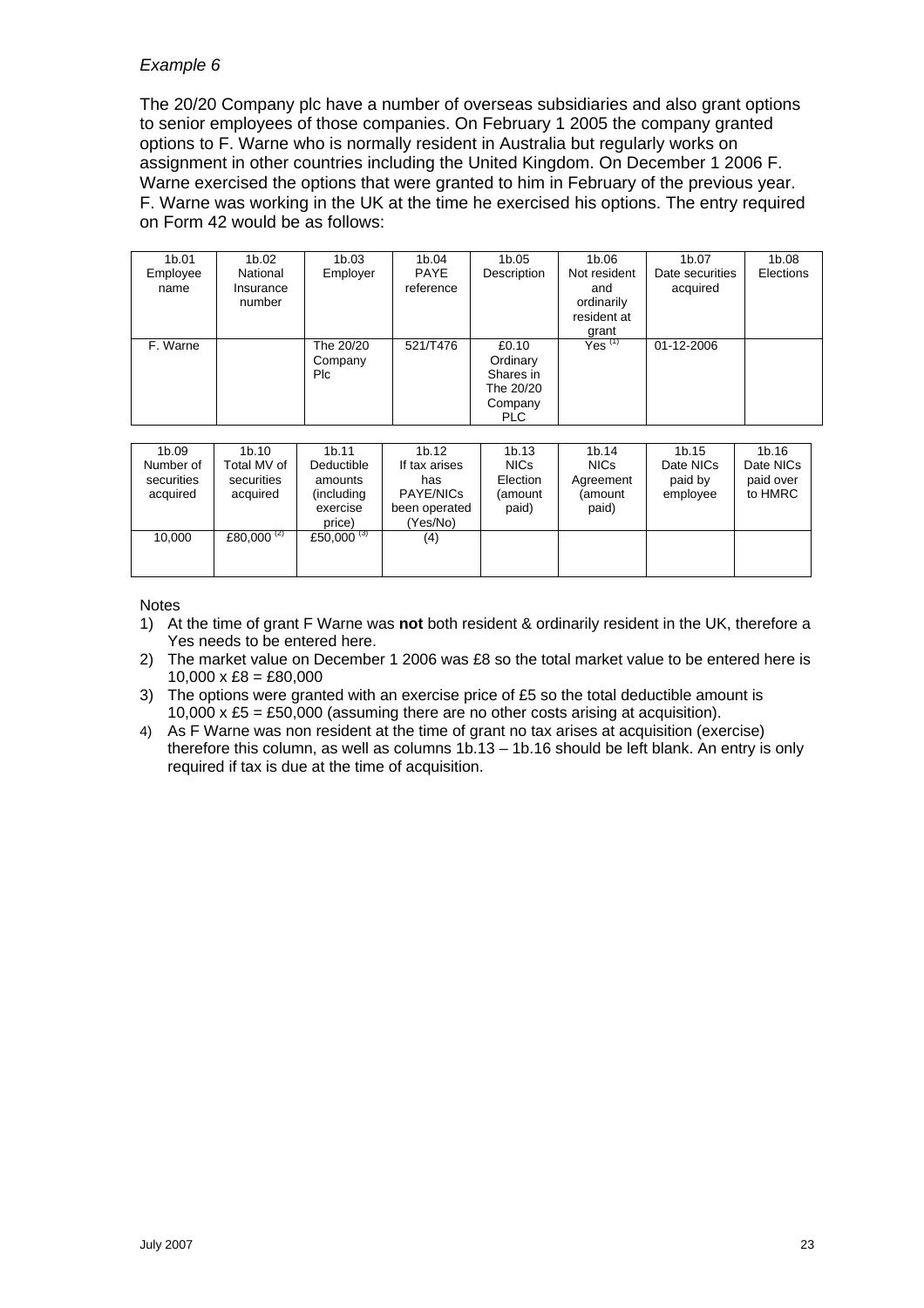# <span id="page-23-0"></span>**Section 1.c Assignment and release of securities options**

#### **How to fill in Section 1c**

This section must be completed if a chargeable event occurs during the tax year ended 5 April.

Do **not** complete this section if the option lapses for nil consideration.

The chargeable events are:

- the assignment for consideration of the employment-related securities option by an associated person otherwise than to another associated person or release for consideration of the employment-related securities option by an associated person, or
- the receipt by an associated person of a benefit in connection with the employmentrelated securities option.

#### *Example*

On 1 February 2005 XYZ plc (PAYE reference 106/A2006), a company whose shares are listed on the London Stock Exchange granted an option to J Bloggs (NINO AB123456A) to acquire 10,000 £1.00 ordinary shares in XYZ plc. J Bloggs entered into an agreement with XYZ plc that he will pay all of XYZ plc's liability for secondary NICs when he exercises the option.

On 10 July 2006, J Bloggs released his option and in return he received £50,000 from XYZ plc for releasing his option. The amount of XYZ plc's secondary NIC was £6,400 and income tax and NIC was collected through PAYE on 31 July 2006. Form 42 would require the following entries in section 1c.

| 1c.01<br>Employee<br>name | 1c.02<br>national<br>insurance<br>number | 1c.03<br>Employer | 1c.04<br><b>PAYE</b><br>reference | 1c.05<br>Description                      | 1c.06<br>Date of<br>chargeable<br>event | 1c.07<br>Number of<br>securities<br>affected | 1c.08<br>Total amount<br>οf<br>consideration<br>or money's<br>worth |
|---------------------------|------------------------------------------|-------------------|-----------------------------------|-------------------------------------------|-----------------------------------------|----------------------------------------------|---------------------------------------------------------------------|
| J Bloggs                  | AB123456A                                | XYZ plc           | 106/A2006                         | £1.00<br>ordinary<br>shares in<br>XYZ plc | 10-07-2006                              | 10.000                                       | £50,000                                                             |

| 1c.09<br>If tax<br>arises, has<br>PAYE/NIC<br>been | 1c.10<br><b>NICs</b><br>election<br>(amount<br>paid) | 1c.11<br><b>NICs</b><br>Agreement<br>(amount<br>paid) | 1c.12<br>Date NICs<br>paid by<br>employee | 1c.13<br>Date NICs<br>paid over to<br><b>HMRC</b> |
|----------------------------------------------------|------------------------------------------------------|-------------------------------------------------------|-------------------------------------------|---------------------------------------------------|
| operated                                           |                                                      |                                                       |                                           |                                                   |
| Yes                                                | Leave<br>blank                                       | £6.400                                                | 31-07-2006                                | 15-09-2006                                        |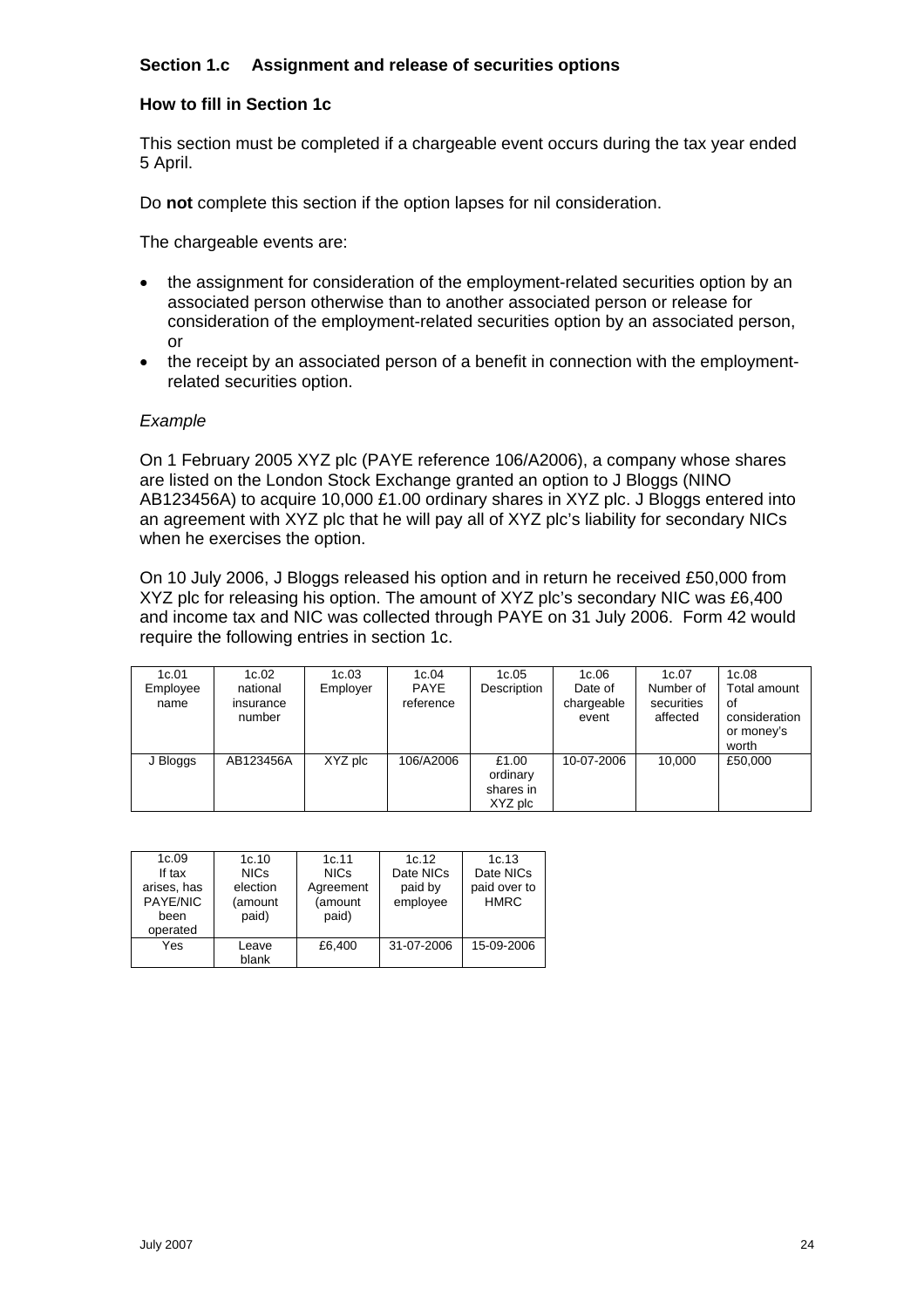# <span id="page-24-0"></span>**Section 2 Acquisition of securities (including shares)**

# **How to fill in Section 2**

This section must be completed if securities were acquired during the tax year ended 5 April.

You do not have to complete this section for any securities that have already been reported in section 1b unless the securities have an artificially reduced market value [\(security Type F\).](#page-34-0)

Section 2 requires you to identify the particular type of security being provided. By using the links below further guidance is provided on the nature of the different types of securities.

| Type A | unrestricted securities                                                     |
|--------|-----------------------------------------------------------------------------|
| Type B | Restricted securities with a forfeiture provision lasting 5 years or less   |
| Type C | Restricted securities with a forfeiture provision lasting more than 5 years |
| Type D | Restricted securities without a forfeiture provision                        |
| Type E | <b>Convertible securities</b>                                               |
| Type F | Securities with an artificially reduced market value                        |
| Type G | <b>Research Institution Spin Out Company</b>                                |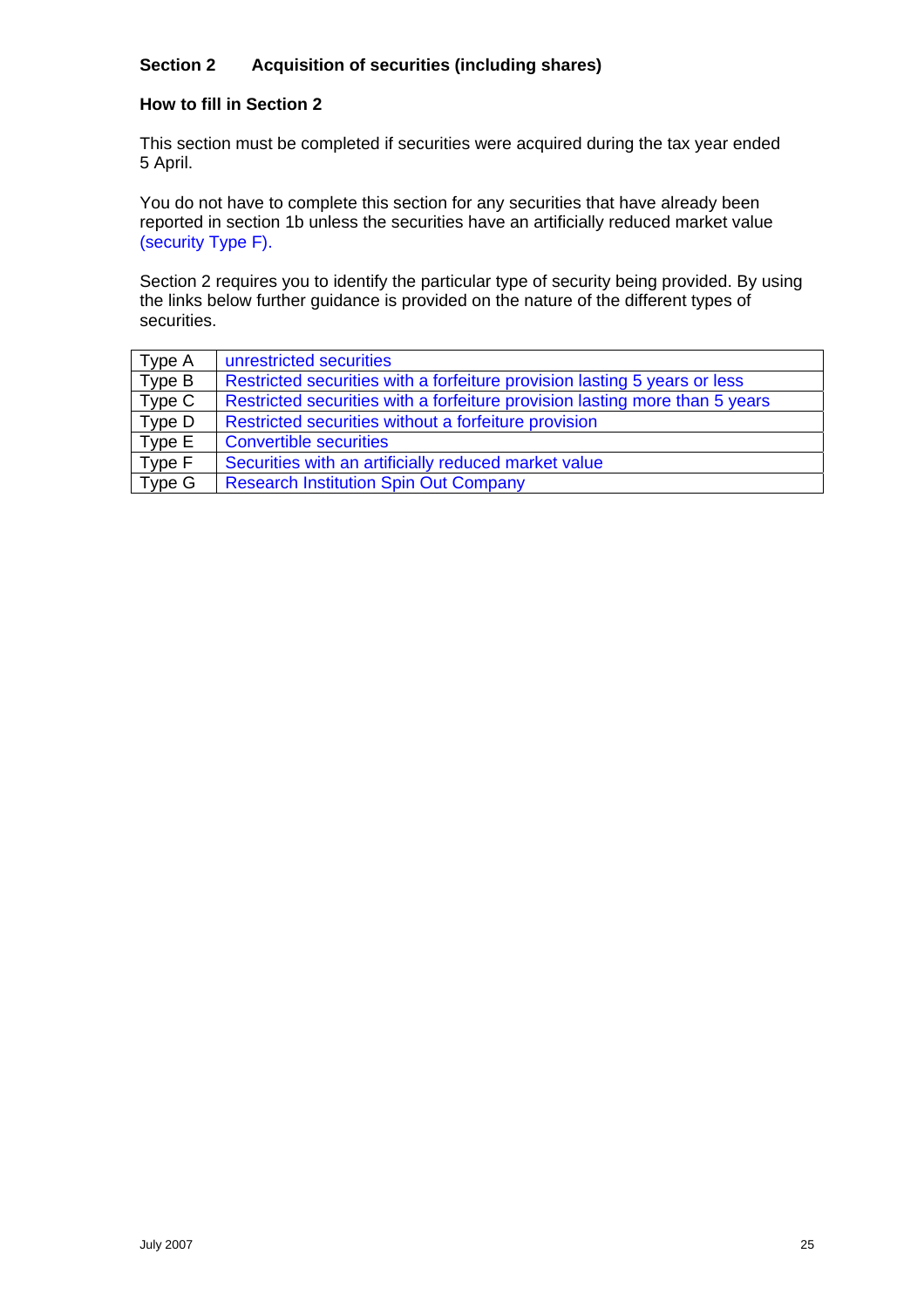# <span id="page-25-0"></span>**Type A - unrestricted securities**

Listed below are some examples of unrestricted securities.

## *Example 1*

I have been given some shares in the company I work for. If I wish to sell them within the next 5 years, I have to sell the shares back to the company at full market value at that time. Are the shares restricted?

No. Although the shares carry restrictions on disposal, they are not ["restricted securities](#page-50-0)" because you will receive their full market value on disposal.

## *Example 2*

Subscriber shares transferred to directors and the companies have adopted Table A Articles of Association without modification.

## *Example 3*

The limited company's Articles of Association contain pre-emption rights on transfer and compulsory fair valuation. Are these restrictions on the shares?

In general terms, the shares will not be restricted securities because 'fair valuation' may be higher than unrestricted market value. Also, if shareholders do not exercise their fair value rights, such shares are often freely transferable.

## *Example*

On 1 July 2006, XYZ plc, whose shares are listed on the London Stock Exchange (PAYE reference 106/A2006) awarded 10,000 £1.00 ordinary shares to J Bloggs (NINO AB123456A). The shares were unrestricted and the market value of the shares at the date of award was £3.00 each. Form 42 would require the following entries in section 1b.

| 2.01<br>Employee<br>name | 2.02<br>National<br>Insurance<br>number | 2.03<br>Employer | 2.04<br><b>PAYE</b><br>reference | 2.05<br>Description                       | 2.06<br>Date<br>securities<br>acquired | 2.07<br>Number of<br>securities | 2.08<br>Type of<br>securities |
|--------------------------|-----------------------------------------|------------------|----------------------------------|-------------------------------------------|----------------------------------------|---------------------------------|-------------------------------|
| J Bloggs                 | AB123456A                               | XYZ Plc          | 106/A2006                        | £1.00<br>ordinary<br>shares in<br>XYZ Plc | 01-07-2006                             | 10.000                          | $A$ <sup>(1)</sup>            |

| 2.09          | 2.10          | 2.11             | 2.12         |
|---------------|---------------|------------------|--------------|
| Nature of     | Elections     | Price paid       | If tax       |
| artificial    |               |                  | arises, has  |
| reduction     |               |                  | PAYE/NICs    |
|               |               |                  | been         |
|               |               |                  | operated     |
| Leave         | Leave         | £10,000 $^{(2)}$ | Yes $^{(3)}$ |
| $blank^{(5)}$ | $blank^{(5)}$ |                  |              |

#### **Notes**

- (1) This example is for unrestricted securities -Type A
- (2) J Bloggs paid £1.00 per share, so the total price paid was 10,000  $\times$  £1.00 = £10.000.
- (3) As the shares were quoted on a [recognised stock exchange,](#page-51-0) they are [Readily Convertible](#page-49-0)  [Assets](#page-49-0) and therefore the company must operate PAYE/NICs.

#### **How to calculate amount liable to tax**

The market value for each share was £3.00 and J Bloggs paid £1.00 each and the gain for each share is £2.00. Multiply the gain by the number of shares, the overall gain is therefore  $10,000 \times £2,00 = £20,000$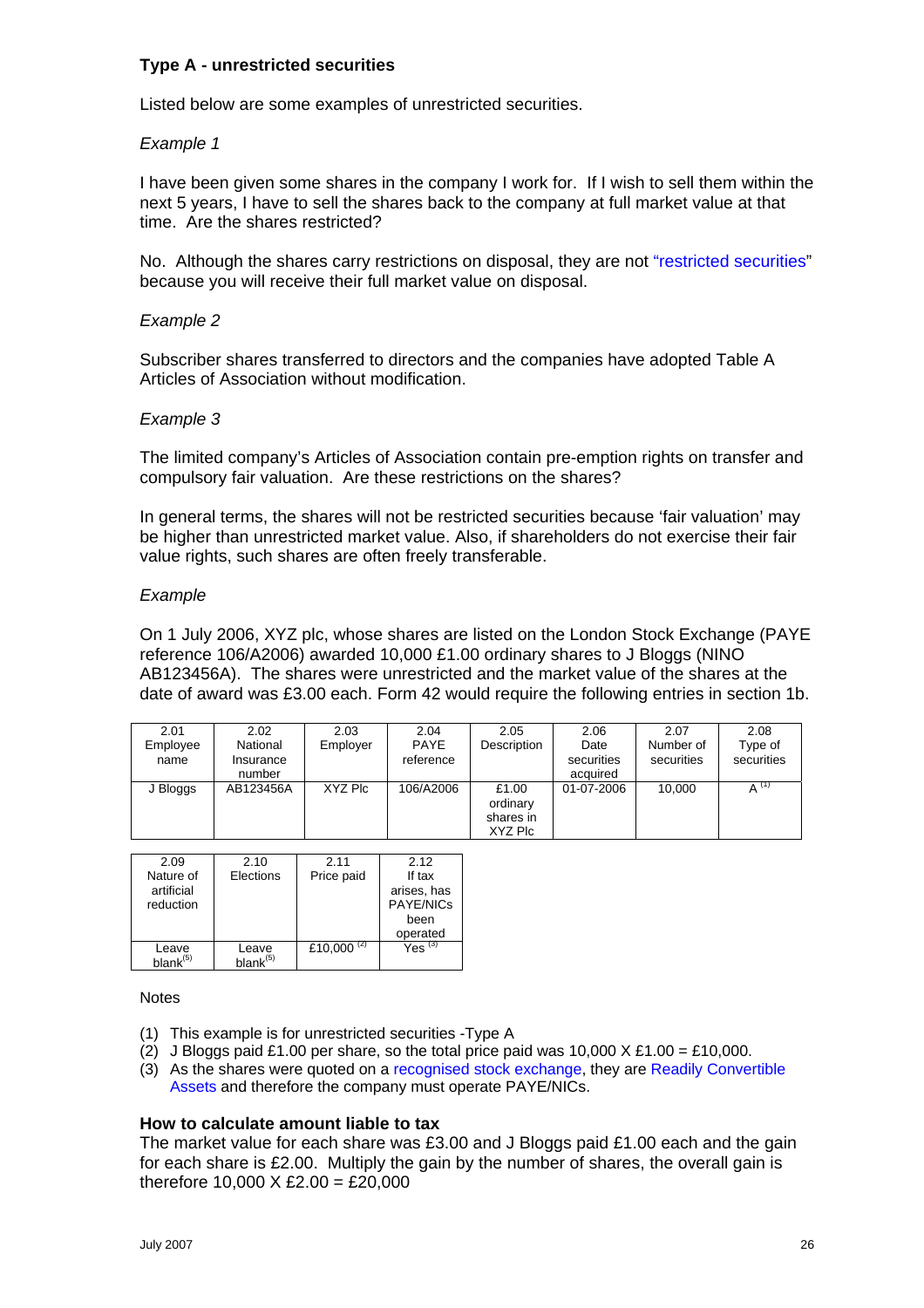# <span id="page-26-0"></span>**Type B – Restricted securities with a forfeiture provision lasting 5 years or less**

# *Example 1*

I have been given some shares in the company I work for. If I leave the company within the next two years, the shares have to be sold back to my employer for 50% of their then market value. Are the shares restricted?

Yes. The amount received for the sale of the shares to the company would be less than you would receive if you could otherwise dispose of the shares in the open market. Such shares are forfeitable securities.

## *Example 2*

On 1 July 2006, XYZ plc whose shares are listed on the London Stock Exchange (PAYE reference 106/A2006) awarded 10,000 £1.00 ordinary shares to J Bloggs (NINO AB123456A) for no consideration. J Bloggs entered into an agreement with the company that if he leaves the company within two years of the date of award the shares have to be sold back to the company at £1.00 each.

The unrestricted market value of the shares on 1 July 2006 was £3.00 each and the restricted market value at that date was £2.00 per share. XYZ Ltd and J Bloggs entered into an election to ignore the deferral of the tax liability so that tax would arise on the acquisition of the shares. Form 42 would require the following entries in section 2.

| 2.01     | 2.02      | 2.03     | 2.04        | 2.05        | 2.06       | 2.07       | 2.08       |
|----------|-----------|----------|-------------|-------------|------------|------------|------------|
| Employee | national  | Employer | <b>PAYE</b> | Description | Date       | Number of  | Type of    |
| name     | insurance |          | reference   |             | securities | securities | securities |
|          | number    |          |             |             | acquired   |            |            |
| J Bloggs | AB123456A | XYZ Plc  | 106/A2006   | £1.00       | 01-07-2006 | 10.000     | $B^{(1)}$  |
|          |           |          |             | ordinary    |            |            |            |
|          |           |          |             | shares in   |            |            |            |
|          |           |          |             | XYZ plc     |            |            |            |

| 2.09        | 2.10      | 2.11       | 2.12        |
|-------------|-----------|------------|-------------|
| Nature of   | Elections | Price paid | If tax      |
| artificial  |           |            | arises, has |
| reduction   |           |            | PAYE/nic    |
|             |           |            | been        |
|             |           |            | operated    |
| Leave       |           | Nil        | Yes         |
| blank $(3)$ | $3^{(2)}$ |            |             |

#### **Notes**

- (1) This example is for restricted securities Type B
- (2) The s425 election was made to ignore the deferral of the tax liability so that tax arises on acquisition of the shares on the actual market value.

#### **How to calculate amount liable to tax**

As an election has been entered into only to disregard the forfeiture restriction, tax will arise on acquisition on the actual market value.

Chargeable amount will be  $10,000 \times \text{E2} = \text{E20,000}$ .

If an election had been entered into to disregard all restrictions then the chargeable amount would be 10,000  $\times$  £3 = £30,000 (the Unrestricted Market Value)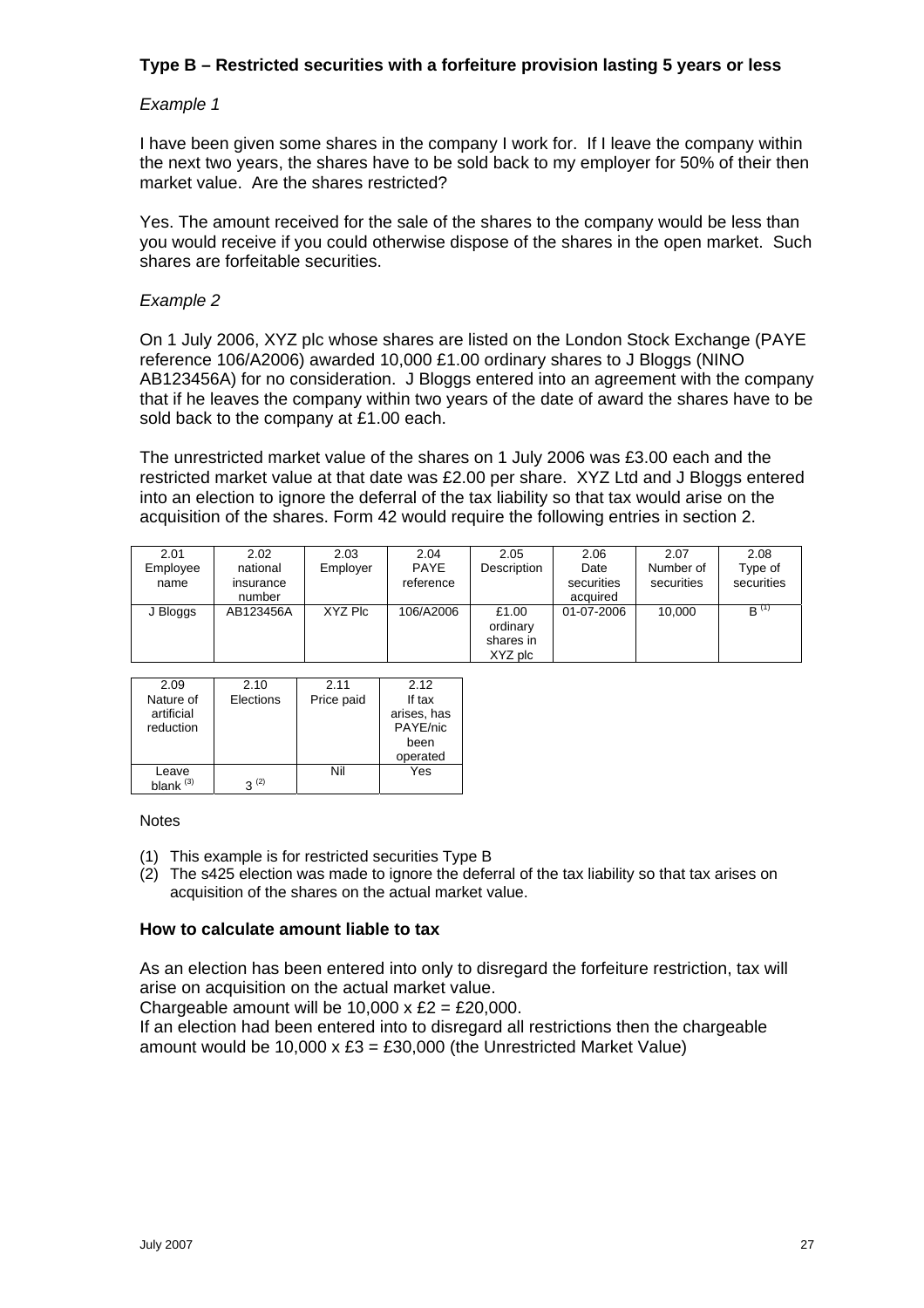# **Type C – Restricted securities with a forfeiture provision lasting more than 5 years**

# *Example 1*

I have been given some shares in the company I work for. If I leave the company within the next 7 years, the shares would be forfeited without compensation.

The shares are forfeitable securities as the market value of the shares given to you would be lower as a result of the forfeiture provision.

#### *Example 2*

On 1 July 2006, XYZ plc, whose shares are listed on the London Stock Exchange (PAYE reference 106/A2006) awarded 10,000 £1.00 ordinary shares to J Bloggs (NINO AB123456A) for nil consideration. J Bloggs entered into an agreement with the company that if he leaves the company within the next 7 years of the date of award, the shares would be forfeited.

The Actual Market Value of the shares taking into account the restriction at the date of award was £2.00 per share. Form 42 would require the following entries in section 2.

| 2.01     | 2.02      | 2.03     | 2.04        | 2.05        | 2.06       | 2.07       | 2.08       |
|----------|-----------|----------|-------------|-------------|------------|------------|------------|
| Employee | national  | Employer | <b>PAYE</b> | Description | Date       | Number of  | Type of    |
| name     | insurance |          | reference   |             | securities | securities | securities |
|          | number    |          |             |             | acquired   |            |            |
| J Bloggs | AB123456A | XYZ Plc  | 106/A2006   | £1.00       | 01-07-2006 | 10.000     | $C^{(1)}$  |
|          |           |          |             | ordinary    |            |            |            |
|          |           |          |             | shares in   |            |            |            |
|          |           |          |             | XYZ Plc     |            |            |            |

| 2.09          | 2.10      | 2.11       | 2.12        |
|---------------|-----------|------------|-------------|
| Nature of     | Elections | Price paid | If tax      |
| artificial    |           |            | arises, has |
| reduction     |           |            | PAYE/NICs   |
|               |           |            | been        |
|               |           |            | operated    |
| Leave         | [2]       | Nil        | yes         |
| $blank^{(3)}$ |           |            |             |

**Notes** 

- (1) This is an example for restricted securities Type C
- (2) As the forfeiture restriction lasts for more than 5 years tax arises at acquisition on the restricted market value
- (3) This column does not need an entry.

#### **How to calculate amount liable to tax**

The amount chargeable to tax is the restricted market value less the price paid multiplied by the number of shares,  $£2 - £0 = £2 \times 10,000 = £20,000$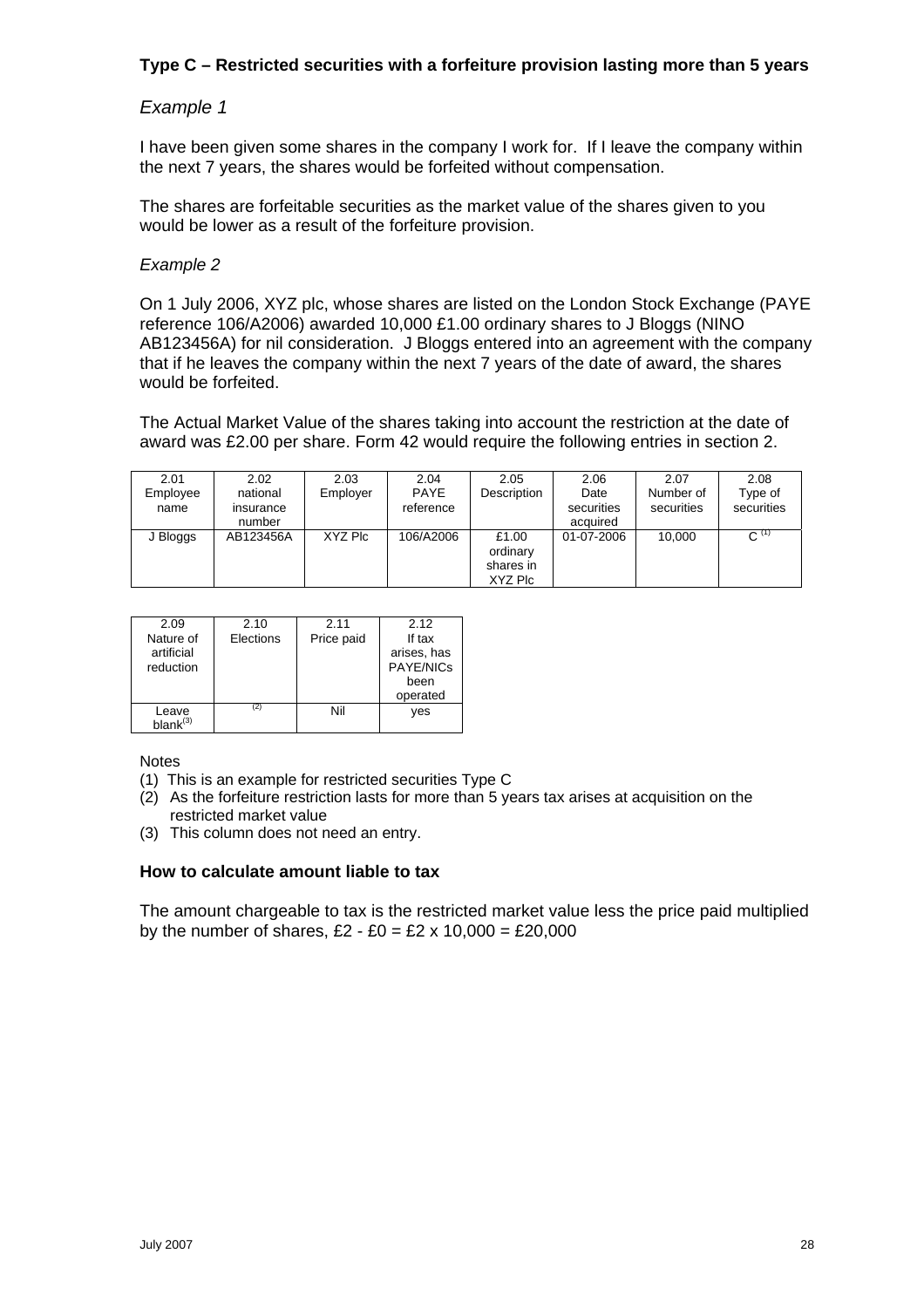# <span id="page-28-0"></span>**Type D – Restricted securities without a forfeiture provision**

# **Chargeable events for restricted securities**

They are:

- (a) the employment-related securities ceasing to be restricted securities, or a restricted interest in securities, in circumstances in which an *associated person* is beneficially entitled to the employment-related securities after the event,
- (b) the variation of any restriction relating to the employment-related securities in such circumstances (without the employment-related securities ceasing to be restricted securities or a restricted interest in securities), and
- (c) the disposal for consideration of the employment-related securities, or any interest in them, by an associated person otherwise than to another *associated person* (at a time when they are still restricted securities or a restricted interest in securities).

An associated person in relation to employment-related securities is:

- (a) the person who acquired the employment-related securities on the acquisition,
- (b) (if different) the employee, and
- (c) any relevant linked person.

A person is a relevant linked person if:

- (a) that person (on the one hand), and
- (b) either the person who acquired the employment-related securities on the acquisition or the employee (on the other hand),

are or have been connected or (without being or having been connected) are or have been members of the same household.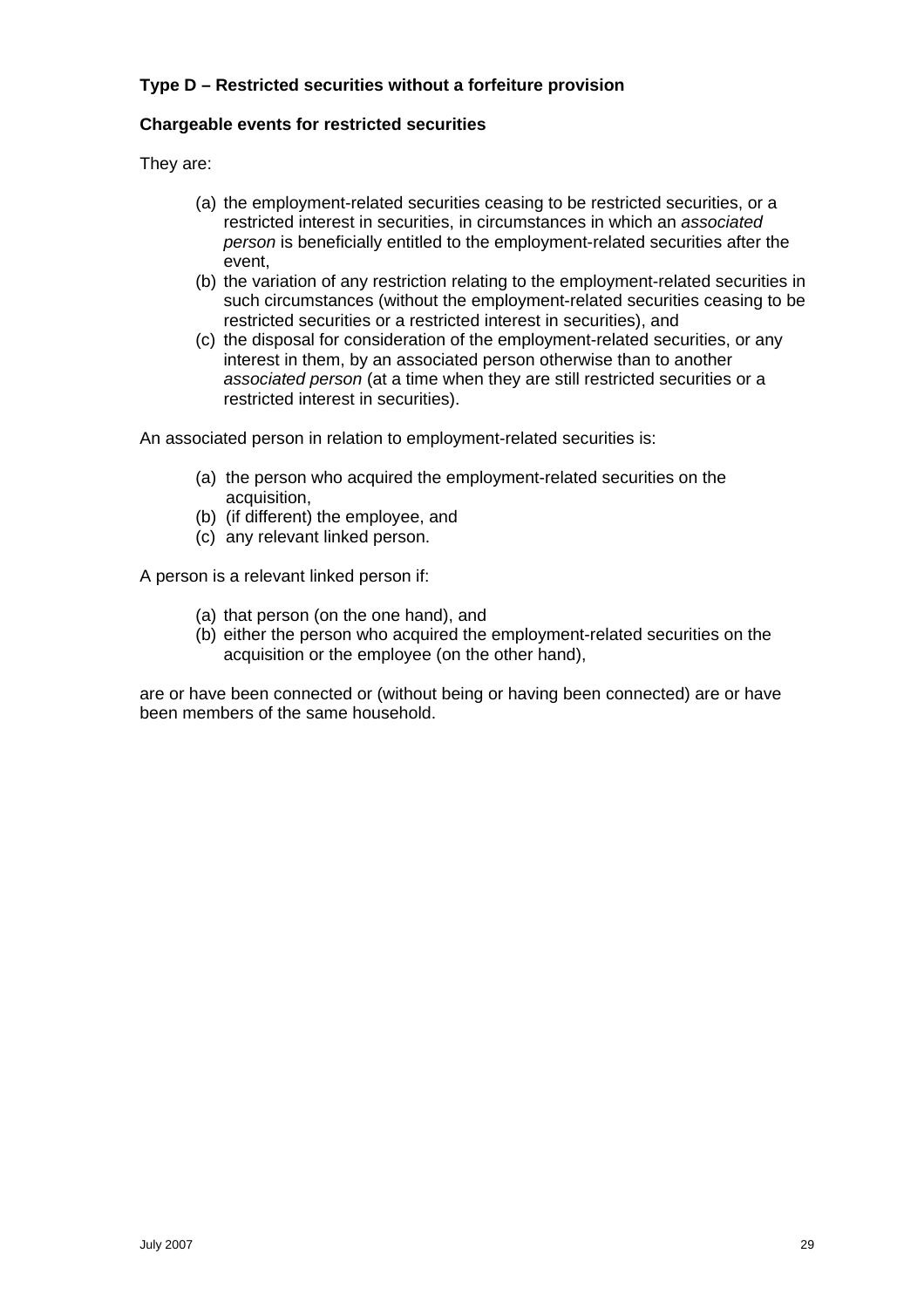I have been given some shares in the company that I work for and I am not allowed to sell them for 3 years. Are the shares restricted?

Yes. The market value of the shares will be lower than it would otherwise have been if they had been unrestricted, i.e. you do not have to wait for 3 years before you can sell the shares.

# *Example – without an election*

On 1 July 2006, XYZ plc, whose shares are listed on the London Stock Exchange (PAYE reference 106/A2006) awarded 10,000 £1.00 ordinary shares to J Bloggs (NINO AB123456A) for nil consideration. J Bloggs must work for the company for 3 years and cannot sell the shares during that period. The unrestricted market value of the shares on 1 July 2006 was £3.00 each and the restricted market value (AMV) at that date was £2.70. Form 42 would require the following entries in section 2.

| 2.01<br>Employee<br>name | 2.02<br>national<br>insurance | 2.03<br>Employer | 2.04<br><b>PAYE</b><br>reference | 2.05<br>Description | 2.06<br>Date<br>securities | 2.07<br>Number of<br>securities | 2.08<br>Type of<br>securities |
|--------------------------|-------------------------------|------------------|----------------------------------|---------------------|----------------------------|---------------------------------|-------------------------------|
|                          | number                        |                  |                                  |                     | acquired                   |                                 |                               |
| J Bloggs                 | AB123456A                     | XYZ Plc          | 106/A2006                        | £1.00               | 01-07-2006                 | 10,000                          | $D^{(1)}$                     |
|                          |                               |                  |                                  | ordinary            |                            |                                 |                               |
|                          |                               |                  |                                  | shares in           |                            |                                 |                               |
|                          |                               |                  |                                  | XYZ plc             |                            |                                 |                               |

| 2.09<br>Nature of<br>artificial<br>reduction | 2.10<br>Elections | 2.11<br>Price paid | 2.12<br>If tax arises,<br>has<br>PAYE/NIC<br>been<br>operated |
|----------------------------------------------|-------------------|--------------------|---------------------------------------------------------------|
| Leave<br>$blank^{(2)}$                       | Leave blank       | Nil                | Yes                                                           |

#### **Notes**

- (1) This is an example for restricted securities without a forfeiture provision and without an election.
- (2) This column does not need an entry.

# **How to calculate amount liable to tax**

Tax is charged on the actual market value of the shares which is 10,000 X £2.70 = £27,000. A further charge to tax will arise when the sale restriction is lifted after 3 years.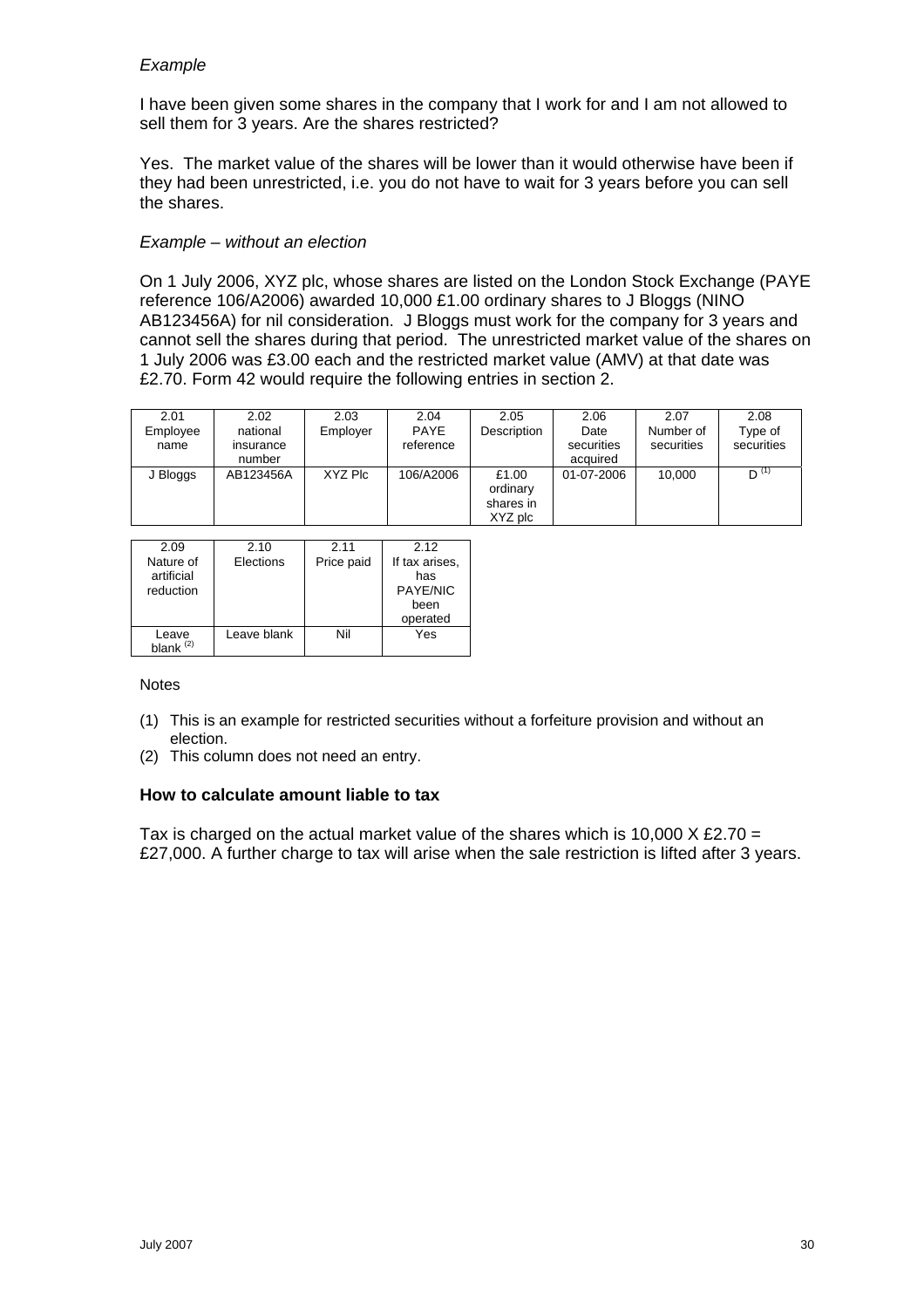#### *Example – with an election*

On 1 July 2006, XYZ plc, whose shares are listed on the London Stock Exchange (PAYE reference 106/A2006) awarded 10,000 £1.00 ordinary shares to J Blogg (NINO AB123456A) for no consideration. J Bloggs must work for the company for 3 years and cannot sell the shares during that period. The unrestricted market value of the shares on 1 July 2005 was £3.00 each and the restricted market value (AMV) at that date was £2.70. J Bloggs entered into an election to disregard all the restrictions. Form 42 would require the following entries in section 2.

| 2.01<br>Employee<br>name | 2.02<br>national<br>insurance<br>number | 2.03<br>Employer | 2.04<br><b>PAYE</b><br>reference | 2.05<br><b>Description</b>                | 2.06<br>Date<br>securities<br>acquired | 2.07<br>Number of<br>securities | 2.08<br>Type of<br>securities |
|--------------------------|-----------------------------------------|------------------|----------------------------------|-------------------------------------------|----------------------------------------|---------------------------------|-------------------------------|
| J Bloggs                 | AB123456A                               | XYZ Plc          | 106/A2006                        | £1.00<br>ordinary<br>shares in<br>XYZ Plc | 01-07-2006                             | 10.000                          | $D^{(1)}$                     |

| 2.09                    | 2.10      | 2.11       | 2.12                            |
|-------------------------|-----------|------------|---------------------------------|
| Nature of               | Elections | Price paid | If tax                          |
| artificial<br>reduction |           |            | arises, has<br><b>PAYE/NICs</b> |
|                         |           |            | been                            |
|                         |           |            | operated                        |
| Leave                   | (2)       | Nil        | Yes                             |
| blank $(3)$             |           |            |                                 |

#### Notes

- (1) This is an example for restricted securities without a forfeiture provision and with an election.
- (2) J Bloggs entered into a s431 election to ignore all the restrictions.
- (3) This column does not need an entry.

#### **How to calculate amount liable to tax**

The chargeable amount is the unrestricted market value (as s431 election in place) of each share less the price paid (nil) multiplied by the number of shares,  $£3 - 0 = £3 x$  $10,000 = £30,000$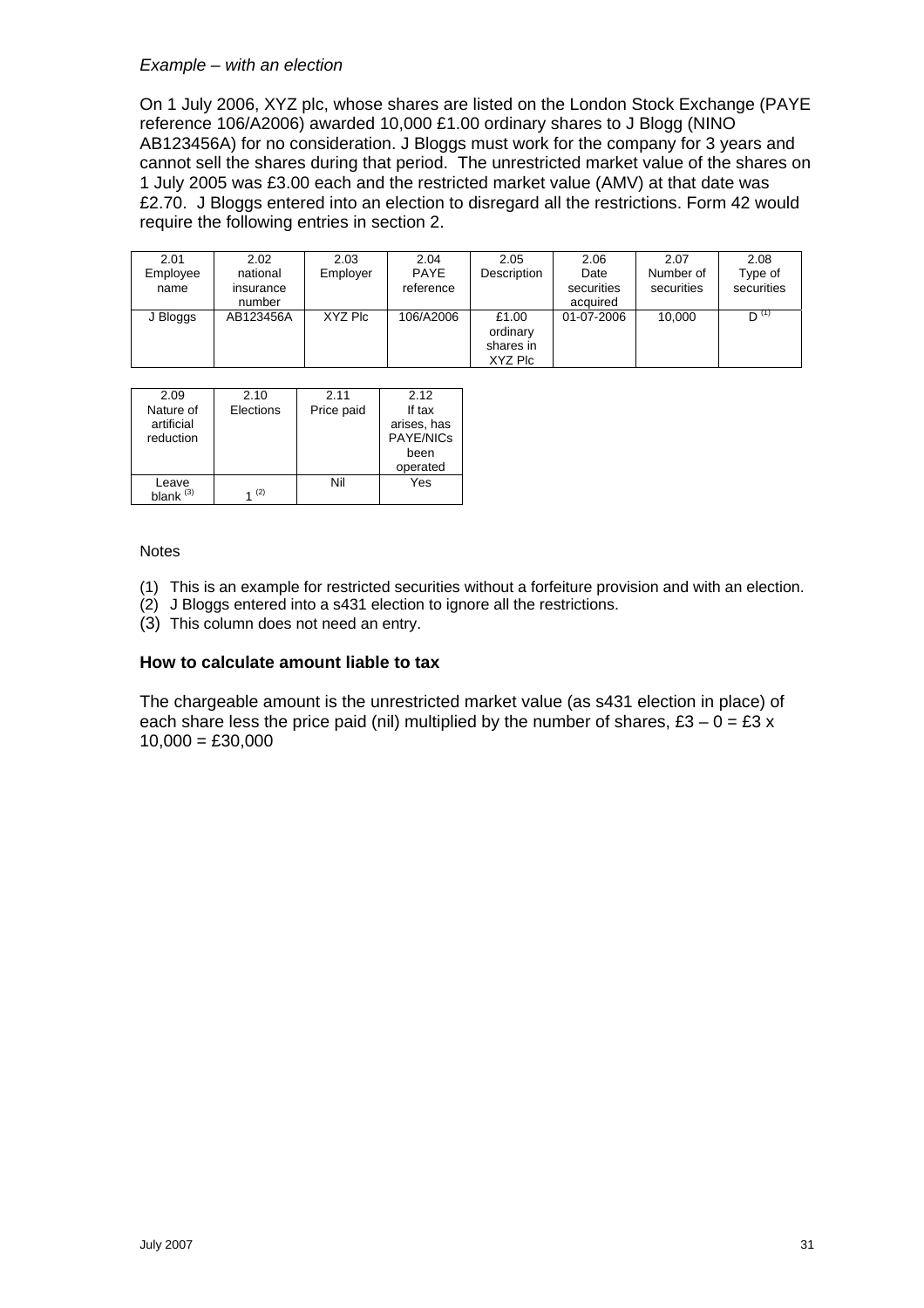# <span id="page-31-0"></span>**Type E – Convertible securities**

## *What are convertible securities?*

Securities are convertible securities if:

- (a) they confer on the holder an immediate or conditional entitlement to convert them into securities of a different description,
- (b) a contract, agreement, arrangement or condition authorises or requires the grant of such an entitlement to the holder if certain circumstances arise, or do not arise, or
- (c) a contract, agreement, arrangement or condition makes provision for the conversion of the securities (otherwise than by the holder) into securities of a different description.

## *Chargeable event for convertible securities*

The events are:

- (a) the conversion of the employment-related securities (or the securities in which they are an interest) into securities of a different description in circumstances in which an *associated person* is beneficially entitled to the securities into which the employment-related securities are converted,
- (b) the disposal for consideration of the employment-related securities, or any interest in them, by an associated person otherwise than to another *associated person* (at a time when they are still convertible securities or an interest in convertible securities),
- (c) the release for consideration of the entitlement to convert the employmentrelated securities (or the securities in which they are an interest) into securities of a different description, and
- (d) the receipt by an *associated person* of a benefit in money or money's worth in connection with the entitlement to convert (other than securities acquired on the conversion of the employment-related securities or consideration such as is mentioned in paragraph (b) or (c)).

A benefit received on account of any disability (within the meaning of the Disability Discrimination Act 1995) of the employee is disregarded for the purposes of (d) above.

#### *Example 1*

On 1 July 2006, XYZ plc whose shares are listed on the London Stock Exchange (PAYE reference 106/A2006) awarded 10,000 £1.00 "A" ordinary shares in XYZ Ltd to J Bloggs (NINO AB123456A) for nil consideration. J Bloggs must work for the company for 3 years and cannot sell the shares during that period. At the end of 3 years and provided J Bloggs is still working for XYZ plc, the "A" shares are convertible to £1.00 ordinary shares of the company. The "A" shares have no voting and dividend rights whereas the ordinary shares have voting, dividend and winding-up rights. The market value of the ordinary shares at the date of acquisition was £5.00 per share and the "A" ordinary shares had a market value of £3.00 per share and £2 per share ignoring the value of the right to convert.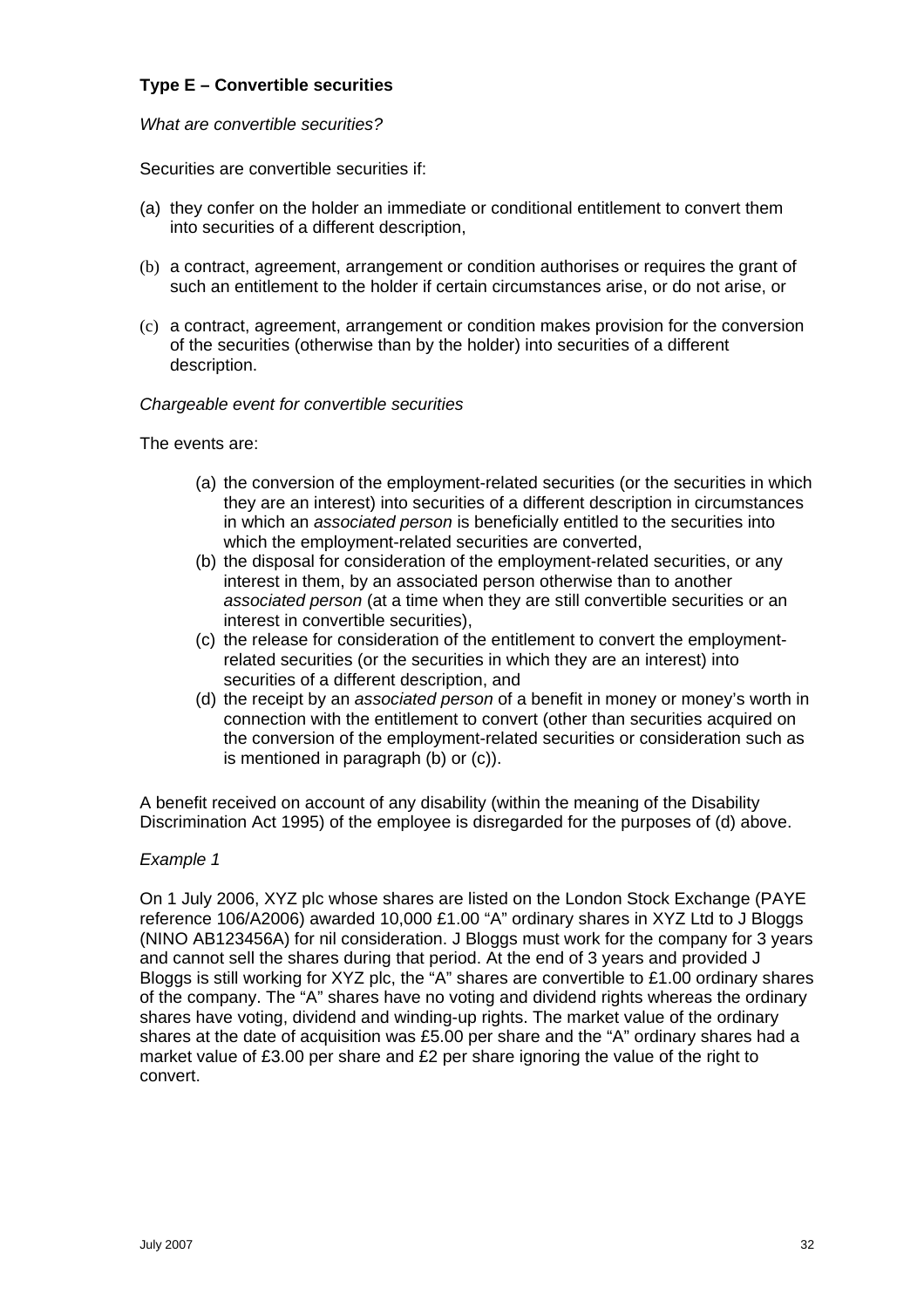| 2.01              | 2.02      | 2.03       | 2.04           | 2.05         | 2.06       | 2.07       | 2.08       |
|-------------------|-----------|------------|----------------|--------------|------------|------------|------------|
| Employee          | national  | Employer   | <b>PAYE</b>    | Description  | Date       | Number of  | Type of    |
| name              | insurance |            | reference      |              | securities | securities | securities |
|                   | number    |            |                |              | acquired   |            |            |
| J Bloggs          | AB123456A | XYZ Plc    | 106/A2006      | £1.00        | 01-07-2006 | 10,000     | $E^{(1)}$  |
|                   |           |            |                | "A" ordinary |            |            |            |
|                   |           |            |                | shares in    |            |            |            |
|                   |           |            |                | XYZ Ltd      |            |            |            |
|                   |           |            |                |              |            |            |            |
| 2.09              | 2.10      | 2.11       | 2.12           |              |            |            |            |
| Nature of         | Elections | Price paid | If tax arises, |              |            |            |            |
| artificial        |           |            | has            |              |            |            |            |
| المستحدث فالمتحدث |           |            | $DAYF/NIO-$    |              |            |            |            |

| reduction             |                               |     | PAYE/NICs |
|-----------------------|-------------------------------|-----|-----------|
|                       |                               |     | been      |
|                       |                               |     | operated  |
| Leave<br>blank<br>(2) | Leave<br>blank <sup>(2)</sup> | Nil | Yes       |
|                       |                               |     |           |

#### **Notes**

- (1) This is an example on convertible securities Type E.
- (2) These columns do not require an entry.

# **How to calculate amount liable to tax**

Charge on acquisition under Section 62 ITEPA 2003 (money's worth) is therefore reduced from £30,000 to £20,000. The right to convert worth £10,000 is ignored.

## *Example 2*

Edina Jones works for Fabulous Agency Ltd. The holding company of the group, Fabulous (Holdings) Ltd, gives Edina a £1000 convertible loan note (with 4% coupon) on 6 May 2006. The loan note can be converted after 3 years, if Edina chooses, into 1000 £1 ordinary shares.

The convertible loan note is treated as if it were two separate assets – the loan note itself (valued without the right to convert) and the right of conversion into shares. If the value of the loan note was £1200 in total when Edina received it and £200 of this related to the right to convert, Edina would be taxed on £1000 at 6 May 2006. (Note that these values are only examples; the actual values need to be established in each case.) There is no tax on the right to convert until conversion actually takes place.

| 2.01        | 2.02      | 2.03            | 2.04        | 2.05             | 2.06        | 2.07       | 2.08       |
|-------------|-----------|-----------------|-------------|------------------|-------------|------------|------------|
| Employee    | National  | Employer        | <b>PAYE</b> | Description      | Date        | Number of  | type of    |
| name        | insurance |                 | reference   |                  | securities  | securities | securities |
|             | number    |                 |             |                  | acquired    |            |            |
| Edina Jones | WZ001122B | <b>Fabulous</b> | 123/FX4321  | £1,000 (4%)      | $06 - 05 -$ |            |            |
|             |           | Agency Ltd      |             | Convertible loan | 2006        |            |            |
|             |           |                 |             | note in Fabulous |             |            |            |
|             |           |                 |             | (Holdings) Ltd   |             |            |            |

| 2.09        | 2.10        | 2.11       | 2.12           |
|-------------|-------------|------------|----------------|
| Nature of   | Elections   | Price Paid | If tax arises, |
| artificial  |             |            | has            |
| reduction   |             |            | PAYE/NICs      |
|             |             |            | been           |
|             |             |            | operated       |
|             |             |            | (Yes/No)?      |
| Leave blank | Leave blank | Nil        | Yes            |
|             |             |            |                |

#### **How to calculate amount liable to tax**

If Edina decided to convert her loan note into shares on 1 June 2009, there would be a tax charge based on the market value of the shares she receives less the market value of the loan note at that time (again ignoring the right to convert). If an ordinary share was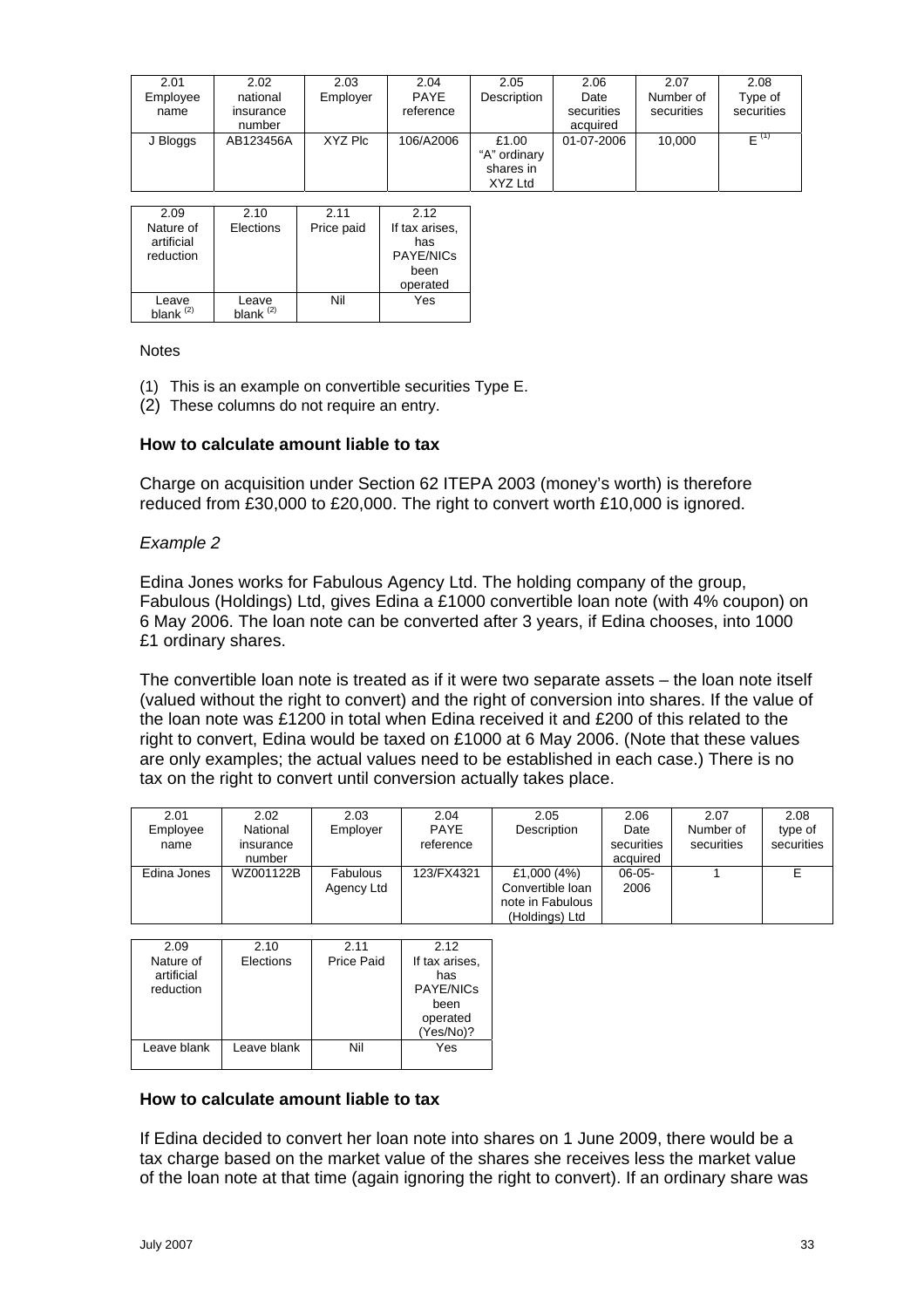worth £2 at that date and the loan note was still worth £1000 in total, the taxable amount would be (1000 x £2) - £1000 = £1000.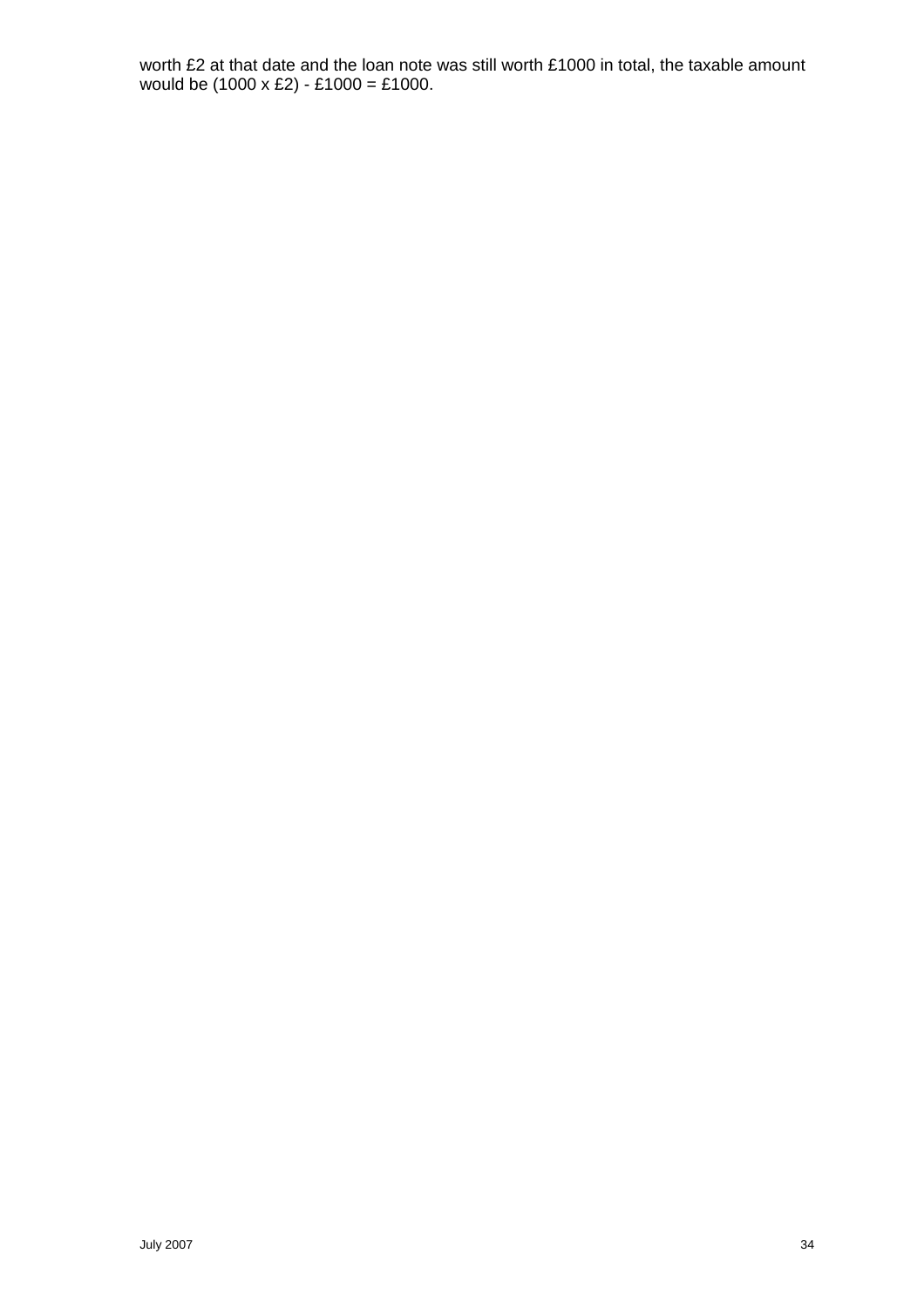# <span id="page-34-0"></span>**Type F – Securities with an artificially reduced market value**

On 1 June 2006 ABC Ltd granted a non-commercial option (the intention being that the option would never be exercised) over the majority of un-issued shares in the company to a family trust. This would have the effect of reducing the market value of shares to be issued to J Bloggs on 1 July 2006 to £2,000.

ABC Ltd (PAYE reference 111/B2006) awarded 1,000 £1.00 ordinary shares to J Bloggs (NINO BB654321A) on 1 July 2006 for no consideration. The company's shares were valued at £2.00 each but this was arrived at by taking into account the effect of the option issued to the family trust. If the effect of granting the option was ignored the market value for each share was £1,000.

# *Example*

| 2.01     | 2.02      | 2.03     | 2.04        | 2.05        | 2.06       | 2.07       | 2.08       |
|----------|-----------|----------|-------------|-------------|------------|------------|------------|
| Employee | National  | Employer | <b>PAYE</b> | Description | Date       | Number of  | Type of    |
| name     | Insurance |          | reference   |             | securities | securities | securities |
|          | Number    |          |             |             | acquired   |            |            |
| J Bloggs | BB654321A | ABC Ltd  | 111/B2006   | £1.00       | 01-07-2006 | 1,000      | $E^{(1)}$  |
|          |           |          |             | ordinary    |            |            |            |
|          |           |          |             | shares in   |            |            |            |
|          |           |          |             | ABC Ltd     |            |            |            |

| 2.09       | 2.10                 | 2.11       | 2.12        |
|------------|----------------------|------------|-------------|
| Nature of  | Elections            | Price paid | If tax      |
| artificial |                      |            | arises, has |
| reduction  |                      |            | PAYE/NICs   |
|            |                      |            | been        |
|            |                      |            | operated    |
|            | Leave<br>blank $(3)$ | Nil        |             |

- (1) This is an example where securities acquired with an artificial reduced market value Type F
- (2) The shares in this company are not RCA's so the tax due on acquisition and in respect of the artificial reduction of market value would be collected via self-assessment.
- (3) This column does not need an entry.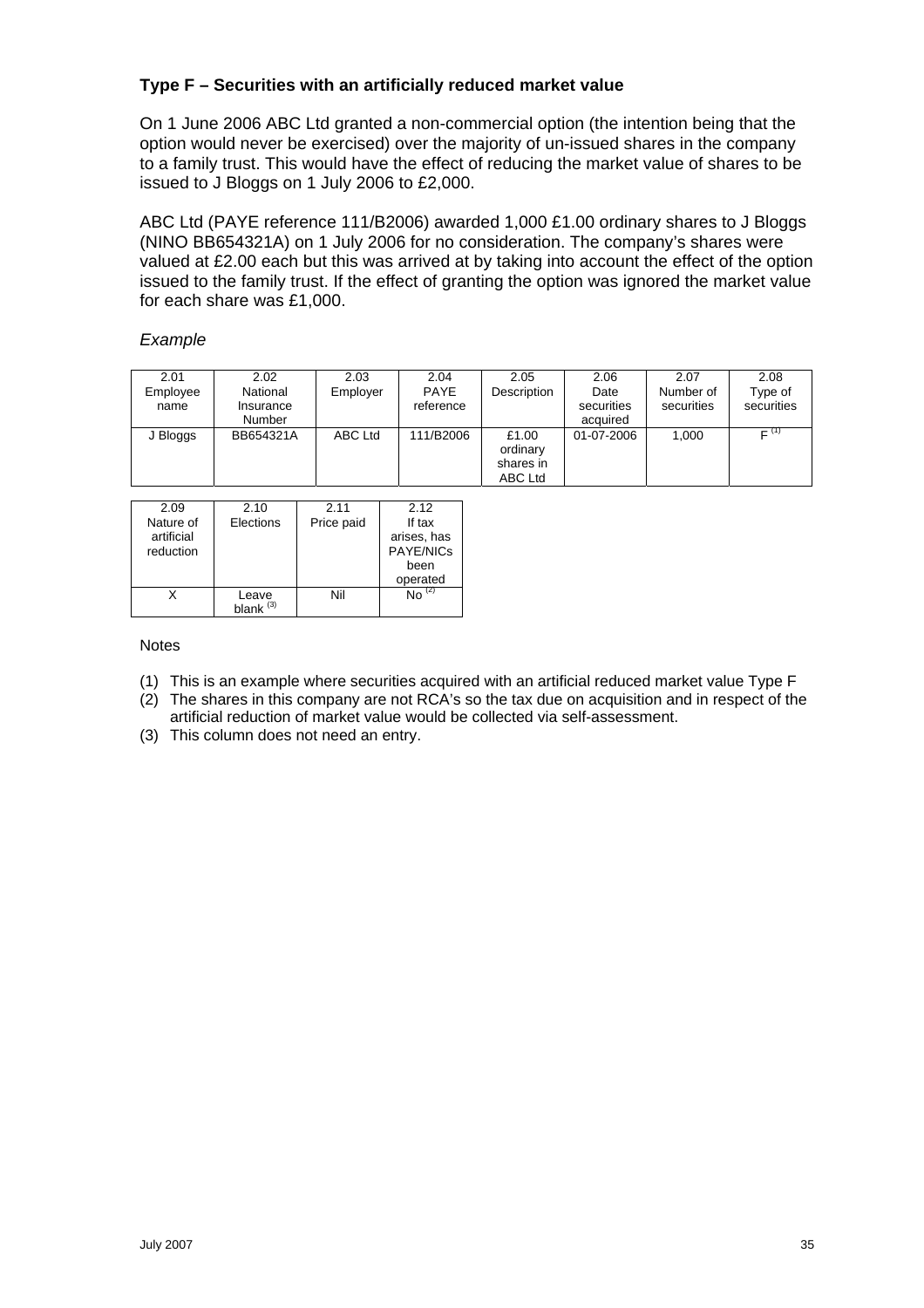# <span id="page-35-0"></span>**Type G – Research Institute Spin Out Company**

Research Institutions ("RIs") own any Intellectual Property ("IP") created by their employees in the course of their employment. They have "IP sharing policies" (sometimes also called "employee incentive or compensation schemes") to reward employees who have created IP – the researchers – if it is subsequently exploited.

Liability on the IP sharing element acquired by the researcher gives rise to Income Tax and NICs and a report on Form 42 is required.

Where -

- (a) an agreement is made for one or more transfers of intellectual property from one or more research institutions to a company (a "spin-out company"),
- (b) a person acquires shares (or an interest in shares) in the spin-out company before the intellectual property agreement is made or within the period of 183 days beginning with the date on which it is made,
- (c) the right or opportunity to acquire the shares (or interest in shares) was available by reason of employment by the research institution (or any of them) or by the spin-out company, and
- (d) the person is involved in research in relation to any of the intellectual property that is the subject of the intellectual property agreement

tax relief will be available if:

- (e) the date of acquisition of the shares (or interest in shares), or
- (f) the date on which the agreement was made, or both, fell on or after 2 December 2004,

provided that the avoidance of tax or NICs were not the main purpose (or one of the main purposes) of the arrangements under which the right or opportunity to acquire the shares (or interest in shares) is made available.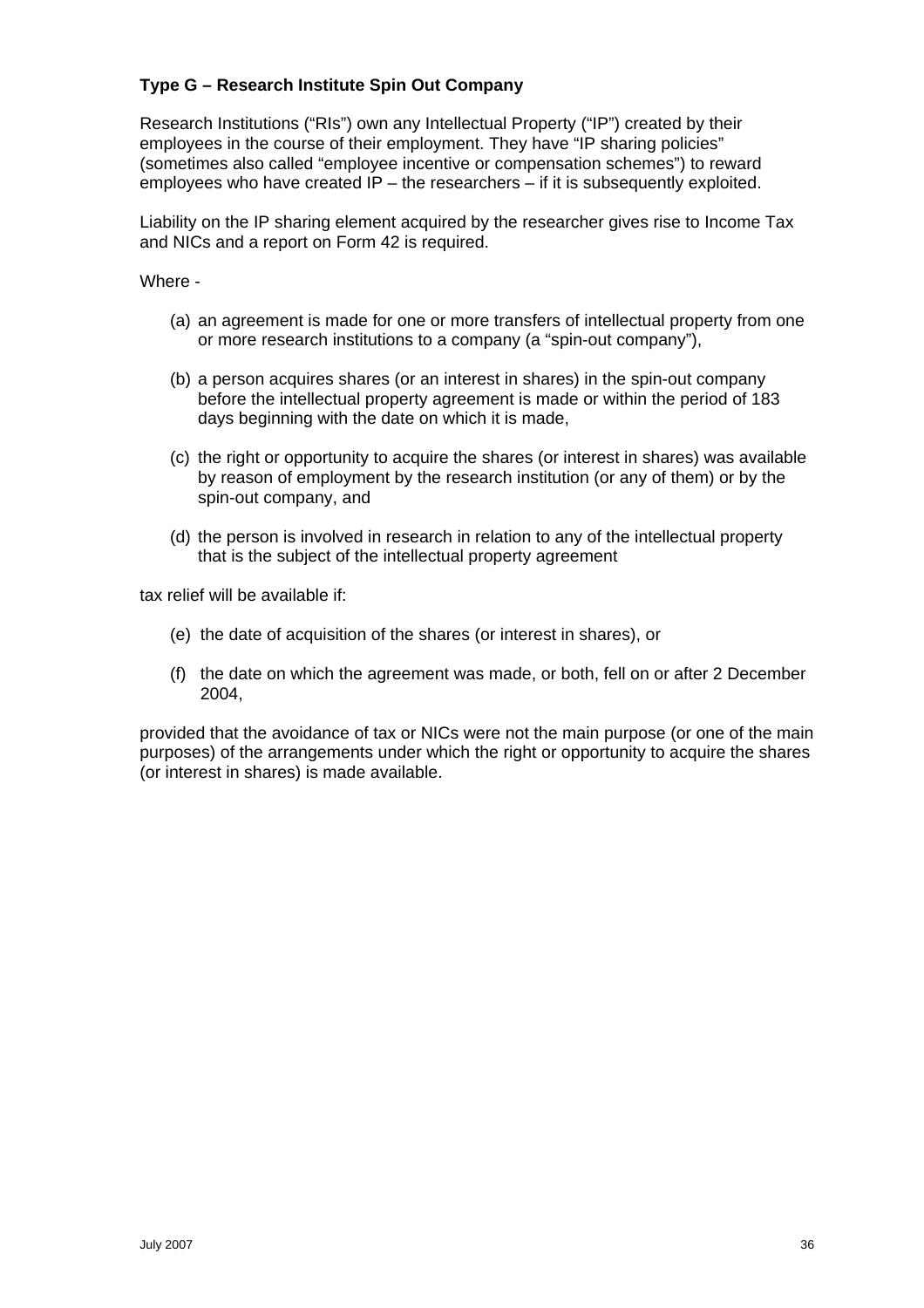#### A Legg (NINO SS456789S) acquired 10,000 £1.00 shares in CAT Ltd (PAYE 222/C2006), a spin out company on 1 July 2006 for no consideration.

| 2.01<br>Employee | 2.02<br>National    | 2.03<br>Employer | 2.04<br><b>PAYE</b> | 2.05<br>Description                              | 2.06<br>Date           | 2.07<br>Number of | 2.08<br>Type of |
|------------------|---------------------|------------------|---------------------|--------------------------------------------------|------------------------|-------------------|-----------------|
| name             | Insurance<br>number |                  | reference           |                                                  | securities<br>acquired | securities        | securities      |
| A Legg           | SS456789S           | CAT Ltd          | 222/C2006           | £1.00<br>ordinary<br>shares in<br><b>CAT Ltd</b> | 01-07-2006             | 10.000            | G <sup>(1</sup> |

| 2.09       | 2.10                                | 2.11       | 2.12        |
|------------|-------------------------------------|------------|-------------|
| Nature of  | Elections                           | Price paid | If tax      |
| artificial |                                     |            | arises, has |
| reduction  |                                     |            | PAYE/NICs   |
|            |                                     |            | been        |
|            |                                     |            | operated?   |
| Leave      |                                     | Nil        | Leave       |
| blank      | "spin out<br>relief" <sup>(2)</sup> |            | blank       |

Note

(1) This is an example for a Research Institution Spin Out Company.

(2) Enter "spin out relief" in this column.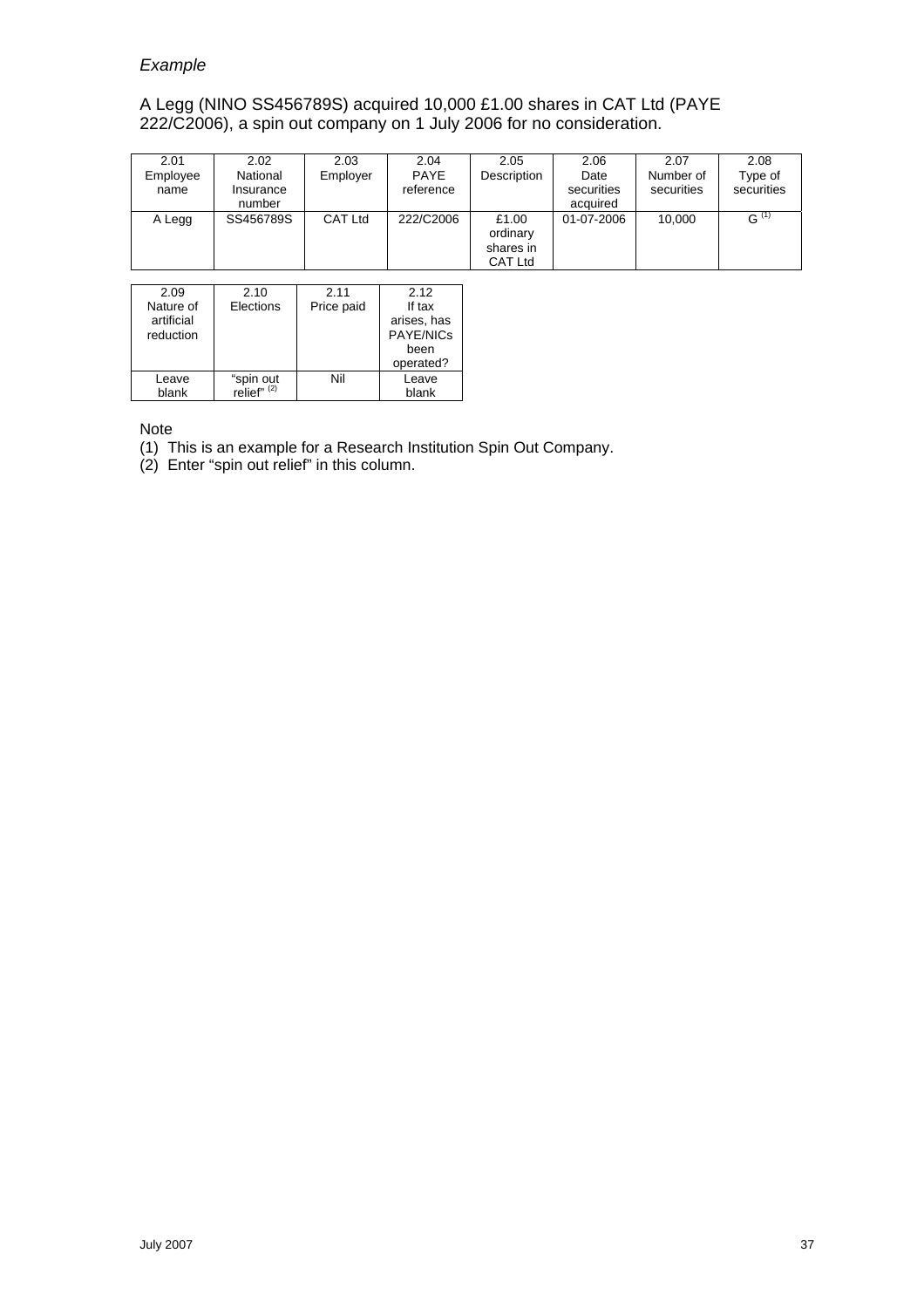# <span id="page-37-0"></span>**Section 3 Events occurring after the acquisition of securities**

# **3.a Restricted securities (including shares)**

You must complete this section if a chargeable event arises during the tax year ended 5 April. The chargeable events are:

- the securities cease to be subject to forfeiture
- any restriction relating to the securities is removed or varied by any means, including the passage of time
- the securities are sold to an unconnected person while still restricted
- the adjustment of the terms of the shares so that they cease to be "conditional shares" within the meaning of Section 424 ITEPA 2003 (before the changes made by Finance Act 2003).

## *Example 1*

On 1 July 2004, XYZ plc whose shares are listed on the London Stock Exchange (PAYE reference 106/A2006) awarded 10,000 £1.00 ordinary shares in XYZ plc to J Bloggs (NINO AB123456A) for nil consideration. There was no charge to income tax on acquisition due to the forfeiture provision lasting 3 years, The shares would be forfeited if J Bloggs ceases to be employed by the company before the third anniversary of the award – 1 July 2007.

On 1 July 2006, XYZ plc and J Bloggs entered into an agreement whereby the forfeiture provision (along with all other restrictions) relating to the award made on 1 July 2004 was lifted. The unrestricted market value of the shares on 1 July 2006 was £3.00 each. As a condition for lifting the restrictions early J Bloggs entered into an election with XYZ plc to pay the employers' NIC and income tax and NIC was collected through PAYE on 31 July 2006. Form 42 would require the following entries in section 3a.

| 3a.01      | 3a.02       | 3a.03            | 3a.04            | 3a.05       | 3a.06      | 3a.07        | 3a.08      |
|------------|-------------|------------------|------------------|-------------|------------|--------------|------------|
| Employee   | national    | Employer         | <b>PAYE</b>      | Description | Date       | Number of    | Date of    |
| name       | insurance   |                  | reference        |             | securities | securities   | chargeable |
|            | number      |                  |                  |             | originally |              | event      |
|            |             |                  |                  |             | acquired   |              |            |
| J Bloggs   | AB123456A   | XYZ plc          | 106/A2006        | £1.00       | 01-07-2004 | 10.000       | 01-07-2006 |
|            |             |                  |                  | ordinary    |            |              |            |
|            |             |                  |                  | shares in   |            |              |            |
|            |             |                  |                  | XYZ Plc     |            |              |            |
|            |             |                  |                  |             |            |              |            |
| 3a.09      | 3a.10       | 3a.11            | 3a.12            | 3a.13       | 3a.14      | 3a.15        |            |
| Total      | Nature of   | Has              | NIC <sub>s</sub> | <b>NICs</b> | Date NICs  | Date NICs    |            |
| chargeable | artificial  | <b>PAYE/NICs</b> | election         | agreement   | paid by    | paid over to |            |
| amount     | reduction   | been             | (amount          | amount)     | employee   | <b>HMRC</b>  |            |
|            |             | operated         | paid             | paid)       |            |              |            |
|            |             | (Yes/No)?        |                  |             |            |              |            |
| £30,000    | Leave blank | Yes              | £3,840           | Leave       | 31-07-2006 | 15-09-2006   |            |
|            |             |                  |                  | blank       |            |              |            |

# **How to calculate amount liable to tax**

As all restrictions have been lifted a charge to income tax arises on the full unrestricted market value (UMV). The chargeable amount is calculated by multiplying the number of shares by the UMV, that is, 10,000  $X \, \text{E}3.00 = \text{E}30,000$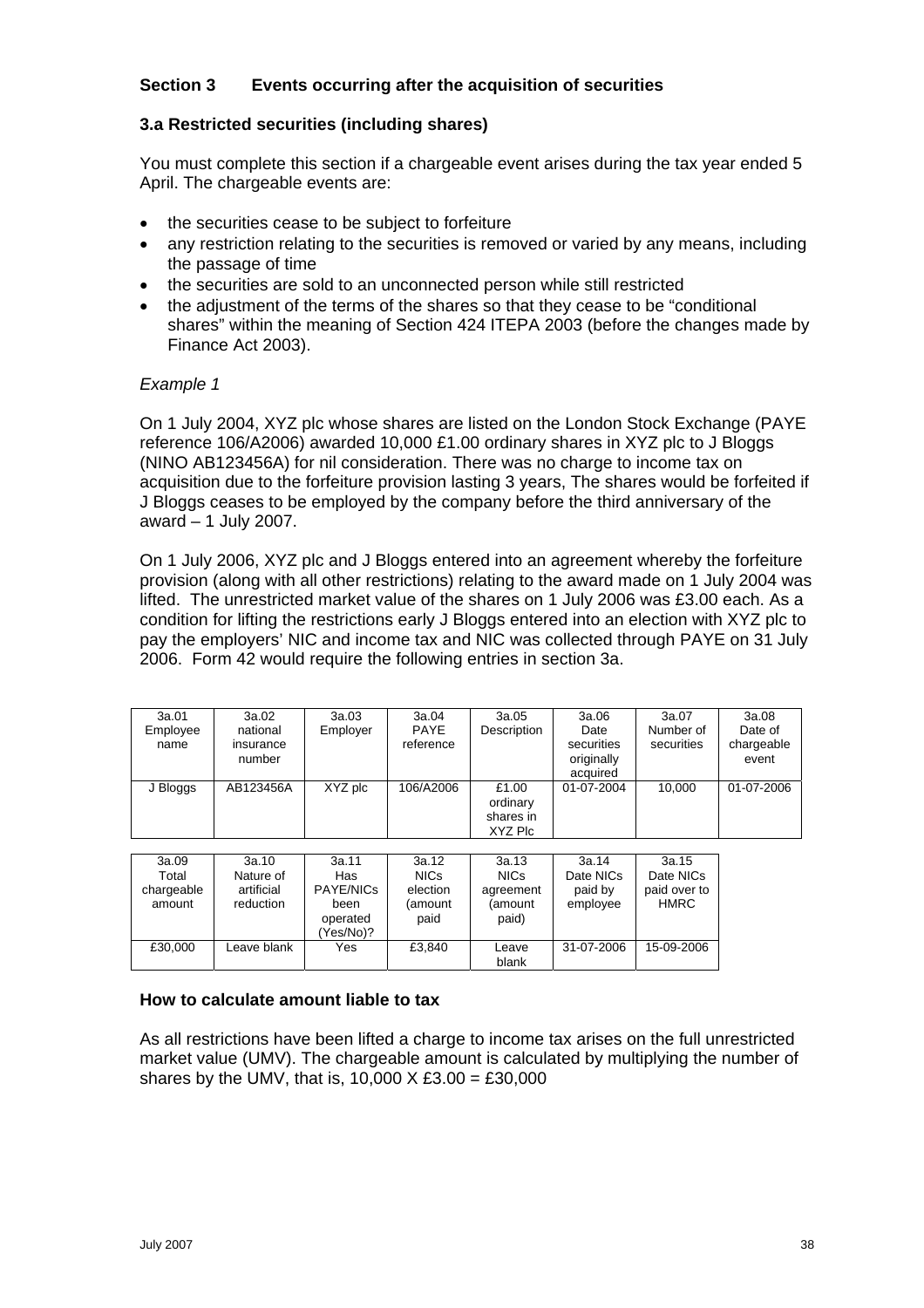In November 2004 The 20/20 Company Plc awarded restricted shares to F Letcher & D Gough. For a period of 2 years the shares were liable to forfeiture if performance conditions were not met or if they left employment. At the time of the award F Letcher chose to enter into an election to ignore the deferral of tax liability and to pay income tax on the restricted (actual) market value at that time. D Gough was more cautious and chose not to enter into any elections at that time. The shares vested on 1 December 2006 when all the performance conditions were achieved. The entries required on Form 42 are as follows:

| 3a.01<br>Employee<br>name | 3a.02<br>National<br>Insurance<br>number | 3a.03<br>Employer              | 3a.04<br><b>PAYE</b><br>reference | 3a.05<br>Description               | 3a.06<br>Date<br>securities<br>originally<br>acquired | 3a.07<br>Number of<br>securities | 3a.08<br>Date of<br>chargeable<br>event |
|---------------------------|------------------------------------------|--------------------------------|-----------------------------------|------------------------------------|-------------------------------------------------------|----------------------------------|-----------------------------------------|
| F Letcher<br>(2)          | XY245678C                                | 20/20<br>Company<br>Plc.       | 521/T476                          | £0.10<br>Ordinary<br><b>Shares</b> | 15-11-2004<br>(1)                                     | 10.000                           | 1-12-2006                               |
| JD Gough                  | LM124578B                                | 20/20<br>Company<br><b>PIc</b> | 521/T476                          | £0.10<br>Ordinary<br><b>Shares</b> | 15-11-2004<br>(1)                                     | 10,000                           | 1-12-2006                               |

| 3a.09<br>Total<br>chargeable<br>amount | 3a.10<br>Nature of<br>artificial<br>reduction | 3a.11<br>Has<br><b>PAYE/NICs</b><br>been<br>operated<br>Yes/No)? | 3a.12<br><b>NICs</b><br>election<br>(amount<br>paid) | 3a.13<br><b>NICs</b><br>agreement<br>(amount<br>paid) | 3a.14<br>Date NICs<br>paid by<br>employee | 3a.15<br>Date NICs<br>paid over to<br><b>HMRC</b> |
|----------------------------------------|-----------------------------------------------|------------------------------------------------------------------|------------------------------------------------------|-------------------------------------------------------|-------------------------------------------|---------------------------------------------------|
| £16,000 $(2)$                          | -                                             | Yes                                                              | (4)                                                  |                                                       | $\,$                                      |                                                   |
| £80,000 (3)                            |                                               | Yes                                                              |                                                      |                                                       |                                           |                                                   |

Notes

4) Neither individual has elected or agreed to meet the employer's secondary NICs liability so columns 3a.12 – 3a.15 are left blank.

<sup>1)</sup> This is the date of the original award

<sup>2)</sup> F. Letcher entered into an election to ignore the deferral of tax liability at the time of the award. The value of the restriction was considered to be 20% so PAYE was operated on 80% of the unrestricted Market Value, which at the time of the award was £5. F.Letcher, therefore, paid tax on 10,000 x £5 x 80% = £40,000. Applying the formulae shown in **ERSM30400**, tax is now due on the initial untaxed proportion (IUP). Tax was initially paid on 80% of Market Value at the time of the award so tax is now due on 20% of the Market Value at the time the forfeiture restriction is lifted, that is,  $10,000 \times \text{\pounds}8 \times 20\% = \text{\pounds}16,000.$ 

<sup>3)</sup> D Gough chose not to enter any elections so income tax is due on the full unrestricted Market Value at the time the restriction is lifted, that is,  $10,000 \times £8 = £80,000$ .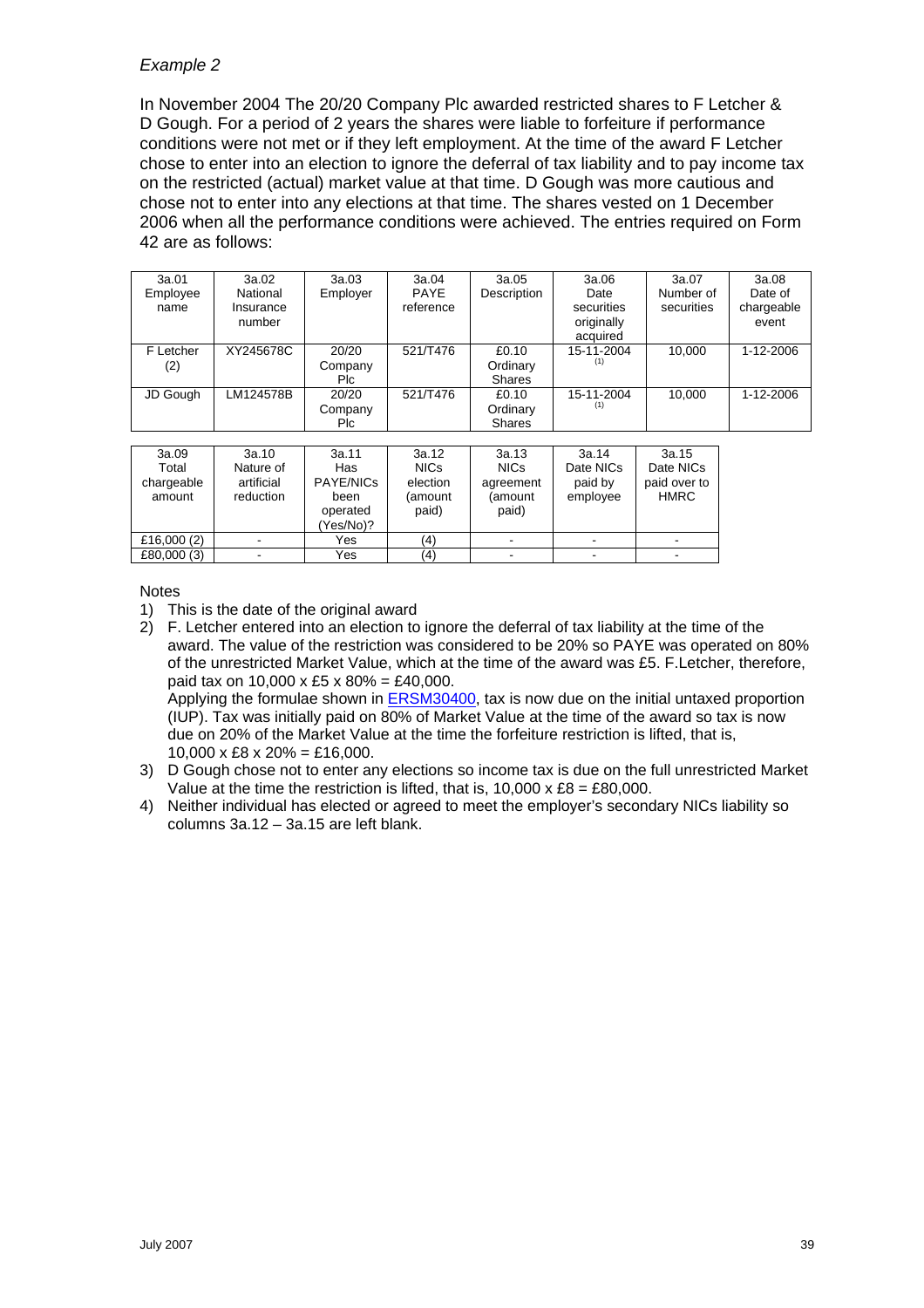# <span id="page-39-0"></span>**3.b. Variation of restrictions for Shares acquired before 16 April 2003**

This section should be used to provide details of chargeable events in the tax year ended 5 April if the value of shares acquired before 16 April 2003 is increased by an alteration in the rights or any restrictions attached to them or to other shares in the company.

**Do not** complete this section in connection with the variation if:

- all of the shares of the same class are similarly restricted, **and**
- the majority of the shares are held by persons other than employees or directors, **or**
- employees or directors control the company by virtue of their holdings of that class of shares, **or**
- the company is a subsidiary and has only one class of shares.

**Do not** complete this section if the exceptions detailed at Section 429 ITEPA 2003 apply, or a Section 431(1) ITEPA 2003 election to ignore all restrictions has been entered into.

## *Example*

J Bloggs (NINO AB123456A) works for XYZ plc (PAYE reference 106/A2006) and he was awarded 10,000 £1.00 "A" ordinary shares in XYZ plc on 1 April 2003 for no consideration. The "A" ordinary shares of XYZ plc were non-voting shares and carried no dividend rights.

On 1 July 2006, XYZ plc removed the restrictions attaching to J Bloggs "A" ordinary shares.so that they now shared the same dividend & voting rights as the £1.00 ordinary shares. On the date immediately before the variation the "A" shares were worth £2.50 each, immediately after the variation they were worth the same as the ordinary shares which was £3.00 per share. Form 42 would require the following entries in section 3b.

| 3b.01<br>Employee<br>name | 3b.02<br>National<br>Insurance<br>number | 3b.03<br>Employer | 3b.04<br><b>PAYE</b><br>reference | 3b.05<br>Date<br>securities<br>originally<br>acquired | 3b.06<br>Date of<br>variation | 3b.07<br><b>Total MV</b><br>of shares<br>directly<br>before<br>variation | 3b.08<br><b>Total MV</b><br>of shares<br>directly<br>after<br>variation | 3b.09<br>Number<br>of shares |
|---------------------------|------------------------------------------|-------------------|-----------------------------------|-------------------------------------------------------|-------------------------------|--------------------------------------------------------------------------|-------------------------------------------------------------------------|------------------------------|
| J Bloggs                  | AB123456A                                | XYZ Plc           | 106/A2006                         | 01-04-2003                                            | 01-07-2006                    | £25,000                                                                  | £30,000                                                                 | 10.000                       |

#### **How to calculate amount liable to tax**

The chargeable amount in this example is £5,000, that is, £30,000 - £25,000, the difference between the total MV before and after the variation.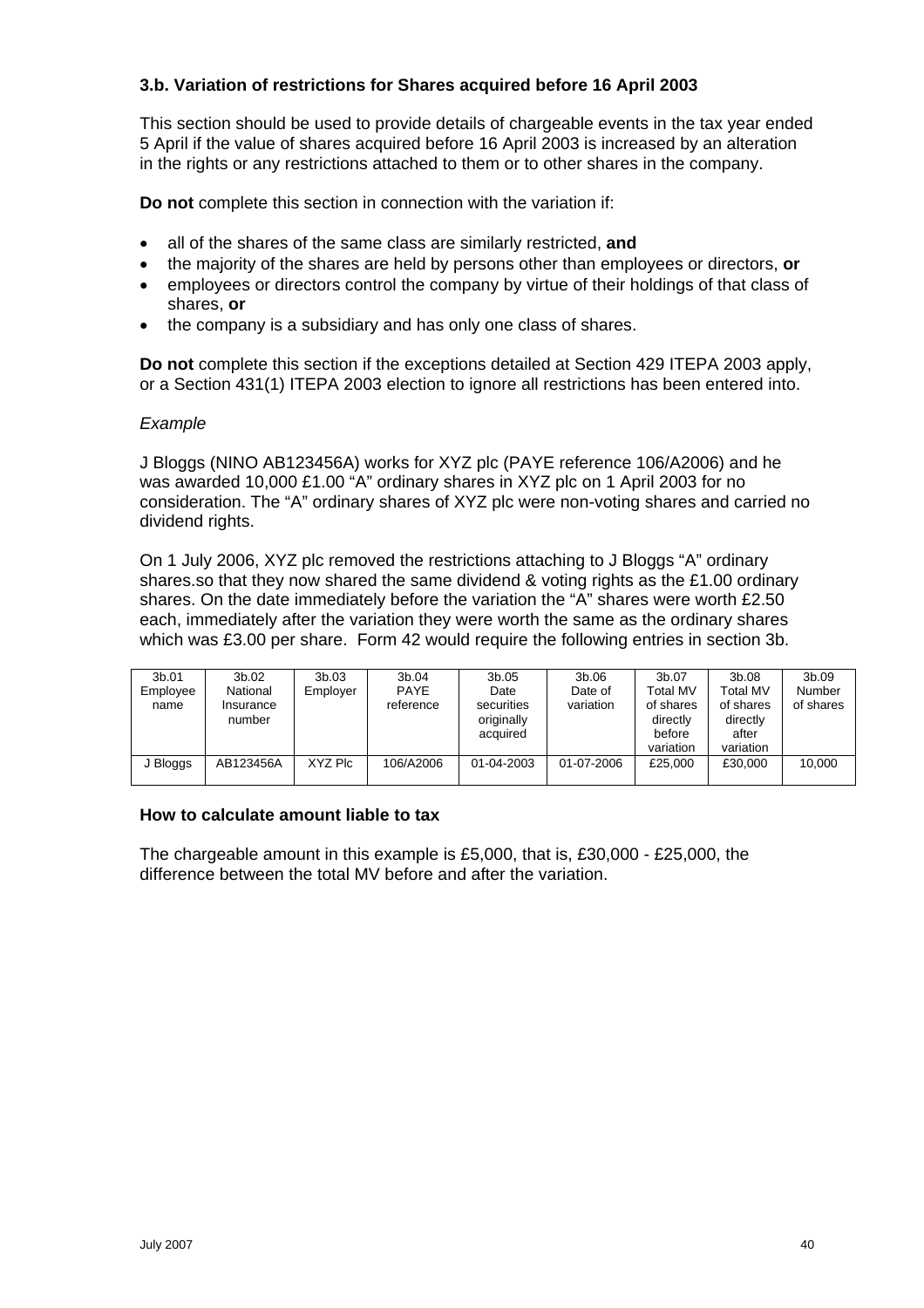# <span id="page-40-0"></span>**3.c. Conversion of Securities on or after 6 April 2006**

Complete this section if an employee has acquired employment-related securities that carry an immediate or potential entitlement to be converted into securities of a different description and a chargeable event occurs on or after 6 April 2006.

The chargeable events are:

- the conversion of securities into securities of a different description
- the disposal of the securities whilst they carry the entitlement to convert
- the release of the entitlement to convert
- the receipt of money or money's worth in connection with the entitlement to convert.

**Do not** complete this section if:

- all the shares of the same class are convertible securities, **and**
- all the shares of the same class are affected by an event similar to the chargeable event, and either immediately before the chargeable event
	- employees hold the majority of the company's shares of that class and as a consequence can control the company, **or**
	- associated companies, employers and their relations do not hold the majority of the company's shares of the same class as those shares acquired
- and the avoidance of tax and NICs was not the main purpose, or one of the main purposes, of the arrangements under which the right or opportunity to acquire the employment-related securities was made available.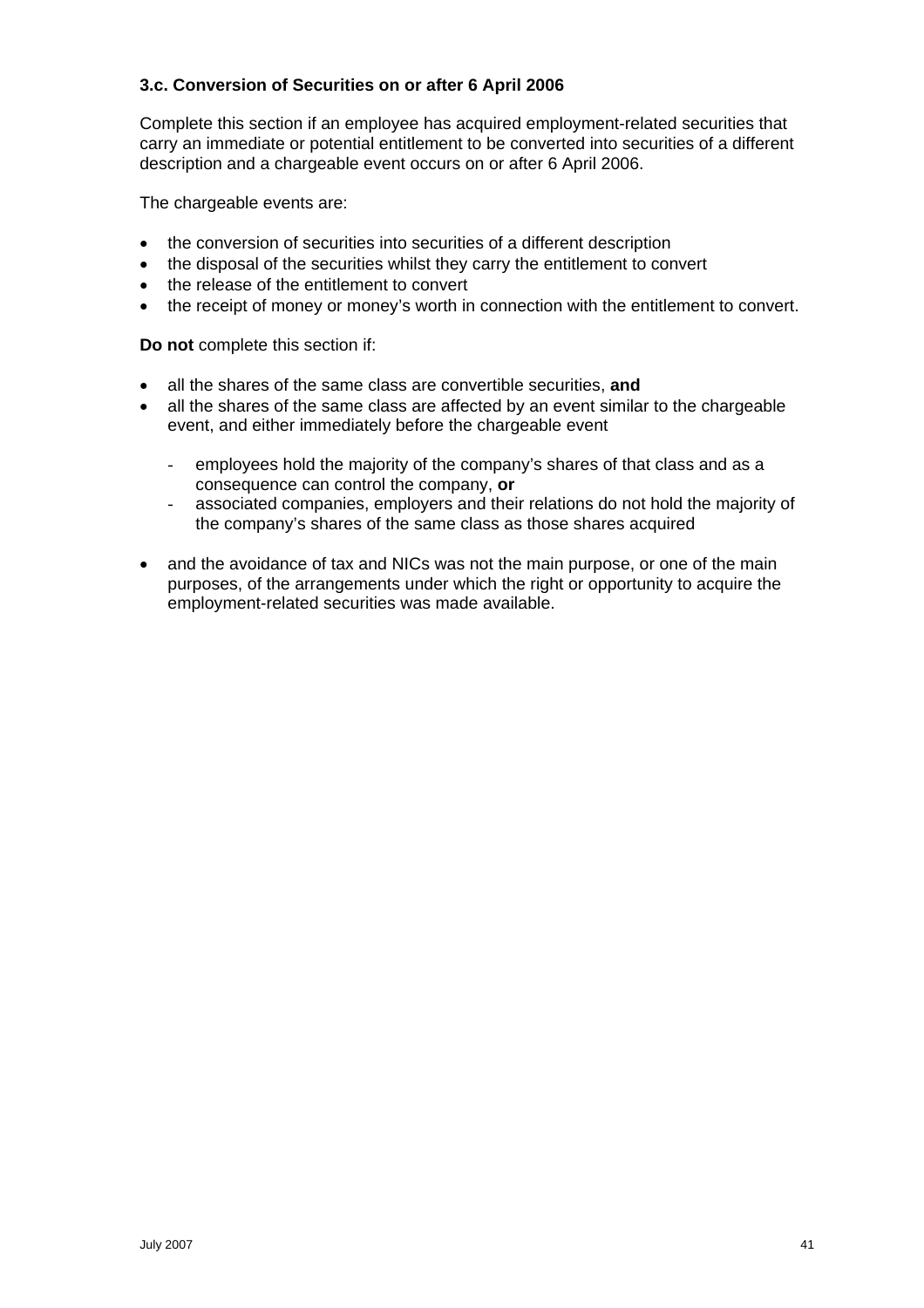On 1 July 2006 J Bloggs (NINO AB123456A) received 10,000 £1.00 convertible shares in XYZ plc (an entry should be made in section 2 for this acquisition) whose shares are listed on the London Stock Exchange (PAYE reference 106/A2006) for no consideration. At the time of acquisition the market value of the shares was £1 each on a **non-convertible** basis and £1.25 each on a CONVERTIBLE basis. On 1 December 2006 the 10,000 £1.00 convertible shares were converted into £10,000 £1.00 ordinary shares in XYZ plc and J Bloggs paid £500 for the conversion. J Bloggs entered into an election with the company to pay the employer's NIC and income tax and NICs was collected through PAYE on 1 February 2007. At conversion the ordinary shares were worth £3 each and the original convertible shares were worth £2 (on a **non-convertible** basis). Form 42 would require the following entries in section 3c.

| 3c.01<br>Employee<br>name | 3c.02<br>National<br>Insurance<br>number | 3c.03<br>Employer | 3c.04<br><b>PAYE</b><br>reference | 3c.05<br>Description                         | 3c.06<br>Date<br>securities<br>originally<br>acquired | 3c.07<br>Number of<br>securities | 3c.08<br>Date of<br>chargeable<br>event |
|---------------------------|------------------------------------------|-------------------|-----------------------------------|----------------------------------------------|-------------------------------------------------------|----------------------------------|-----------------------------------------|
| J Bloggs                  | AB123456A                                | XYZ plc           | 106/A2006                         | £1.00<br>convertible<br>shares in<br>XYZ Ltd | 01-07-2006                                            | 10.000                           | 01-12-2006                              |

| 3c.09<br>Nature of<br>chargeable<br>event                                           | 3c.10<br>Nature of<br>artificial<br>reduction | 3c.11<br>Total<br>chargeable<br>amount | 3c.12<br><b>Has</b><br><b>PAYE/NICs</b><br>been<br>operated<br>Yes/No)? | 3c.13<br><b>NICs</b><br>election<br>(amount<br>paid) | 3c.14<br><b>NICs</b><br>Agreement<br>(amount<br>paid) | 3c.15<br>Date NICs<br>paid by<br>employee | 3c.16<br>Date NICs<br>paid over to<br><b>HMRC</b> |
|-------------------------------------------------------------------------------------|-----------------------------------------------|----------------------------------------|-------------------------------------------------------------------------|------------------------------------------------------|-------------------------------------------------------|-------------------------------------------|---------------------------------------------------|
| Conversion<br>of £1.00<br>convertible<br>shares into<br>£1.00<br>ordinary<br>shares | Leave<br>blank                                | £9,500                                 | Yes                                                                     | £1,216                                               | Leave<br>blank                                        | 01-02-2007                                | 28-02-2007                                        |

# **How to calculate amount liable to tax**

At acquisition the chargeable amount would be:  $(10,000 \times \text{\pounds}1)$  less  $(10,000 \times \text{\pounds}0) = \text{\pounds}10,000$ At conversion the chargeable amount would be;  $(10,000 \times \text{\pounds}3)$  less  $(10,000 \times \text{\pounds}2 + \text{\pounds}500) = \text{\pounds}9,500$  using the formula: CMVCS – (CMVERS + CC). See [ERSM 40090.](http://www.hmrc.gov.uk/manuals/ersmmanual/ERSM40090.htm)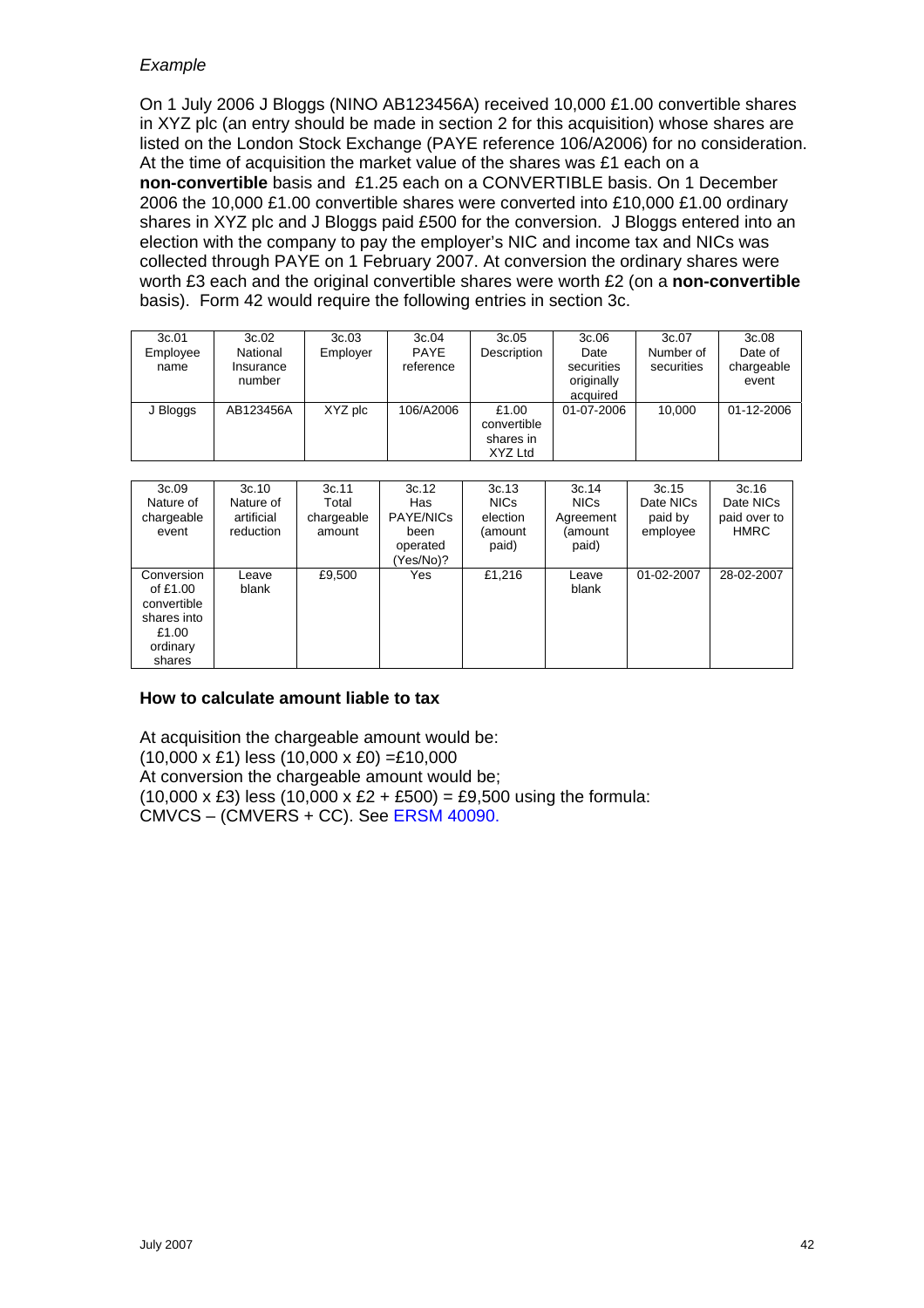# <span id="page-42-0"></span>**3.d. Discharge of notional loans**

Complete this section where employment-related securities were acquired on or after 16 April 2003 and a notional loan is treated as discharged (creating a taxable amount) when the employment-related securities are disposed of other than to a connected person or an outstanding liability to pay for the securities released.

## *Example*

On 1 January 2006 J Bloggs (NINO AB123456A) acquired 100,000 £1 ordinary shares in XYZ plc whose shares are listed on the London Stock Exchange (PAYE reference 106/A2006), his employer. The shares were acquired under the terms of the company's share incentive plan. The market value of the shares at the acquisition date was £7.00 each. J Bloggs paid £3.00 per share on 1 January 2006 and the terms of the plan require him to pay a further £4.00 per share on 1 January 2007. The undervalue on acquisition was:

> $100,000 \times \text{\pounds}7.00 = \text{\pounds}700,000$  $less$  100,000 X £3,00 = £300,000 undervalue £400,000

The original notional loan is £400,000. The cash equivalent of the benefit of the loan for the year ended 31 December 2006 assuming an official rate of interest of 5%, was £20,000. The benefit of this loan was included on form P11D for both 2005/6 & 2006/7 tax years. On 1 January 2007 the loan was discharged by the company with J Bloggs having to pay only half of the outstanding amount (£200,000). Form 42 would require the following entries in section 3d.

| 3d.01<br>Employee<br>name | 3d.02<br>National<br>Insurance<br>number | 3d.03<br>Employer | 3d.04<br><b>PAYE</b><br>reference | 3d.05<br>Number<br>οf<br>securities | 3d.06<br>Date of<br>discharge | 3d.07<br>Amount of<br>notional loan<br>outstanding<br>immediately<br>before<br>discharge | 3d.08<br>Has<br>PAYE/NICs<br>been<br>operated<br>(Yes/No)? |
|---------------------------|------------------------------------------|-------------------|-----------------------------------|-------------------------------------|-------------------------------|------------------------------------------------------------------------------------------|------------------------------------------------------------|
| J Bloggs                  | AB123456A                                | XYZ Plc           | 106/A2006                         | 10.000                              | 1-01-2007                     | £200,000                                                                                 | Yes                                                        |

#### **How to calculate amount liable to tax**

The amount of the notional loan initially outstanding is  $-$ 

#### MV – DA, where

MV is the market value of the employment-related securities at the time of the acquisition,

DA is the total of any deductible amounts.

 $MV = £700,000$  $DA = £300,000 + £200,000 = £500,000$ Chargeable amount =  $£200,000$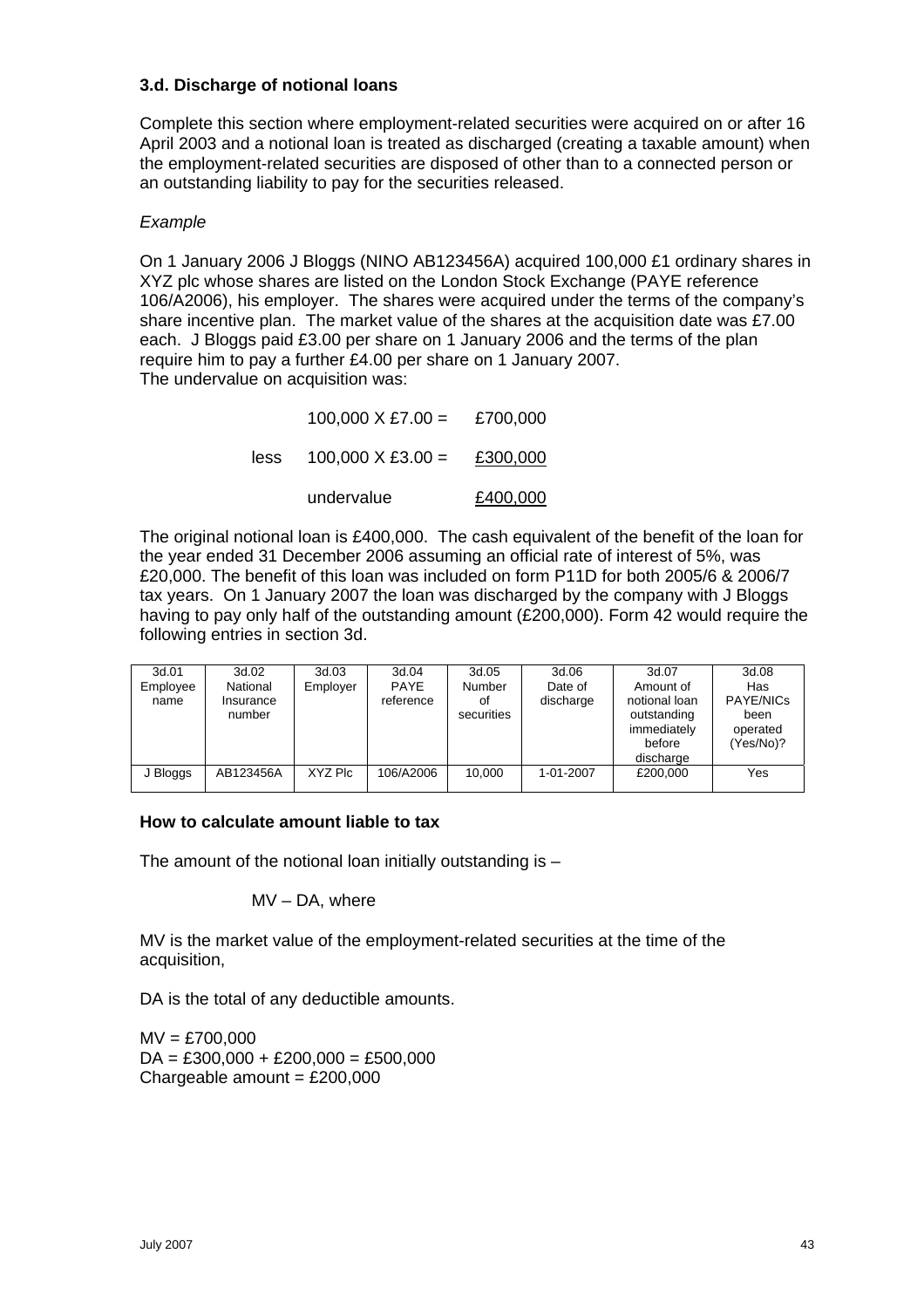# <span id="page-43-0"></span>**3.e. Receipt of other benefits from securities**

Complete this section if an employee or a person connected with the employee has received a benefit not otherwise chargeable to income tax by reason of their ownership of employment-related securities and that benefit was received on or after 6 April 2006.

# *Research Institute Spin Out Company*

If the shares acquired are in a spin out company, enter "spin-out relief" in column 3e.09 and leave the remaining columns blank.

#### *Example*

J Bloggs (NINO AB123456A) works for XYZ plc whose shares are listed on the London Stock Exchange (PAYE reference 106/A2006) and on 1 July 2006 he was awarded 10,000 £1 "B" shares in XYZ plc for no consideration. The "B" shares entitle J Bloggs to receive a free holiday to the value of £10,000 plus £10,000 spending money on 1 December 2006, 2007 and 2008. Form 42 would require the following entries in section 3e.

| 3e.01<br>Employee<br>name | 3e.02<br>National<br>Insurance<br>number | 3e.03<br>Employer | 3e.04<br><b>PAYE</b><br>reference | 3e.05<br><b>Description</b>       | 3e.06<br>Date<br>securities<br>originally<br>acquired | 3e.07<br>Number of<br>securities | 3e.08<br>Date<br>benefit<br>received |
|---------------------------|------------------------------------------|-------------------|-----------------------------------|-----------------------------------|-------------------------------------------------------|----------------------------------|--------------------------------------|
| J Bloggs                  | AB123456A                                | XYZ Plc           | 106/A2006                         | £1.00 "B"<br>shares in<br>XYZ plc | 01-07-2006                                            | 10.000                           | 01-12-2006                           |

| 3e.09                | 3e.10                  | 3e.11                   | 3e.12                 |
|----------------------|------------------------|-------------------------|-----------------------|
| Nature of<br>benefit | Amount of<br>MV of the | Nature of<br>artificial | Has<br>PAYE/NICs      |
| received             | benefit                | reduction               | been                  |
|                      |                        |                         | operated<br>(Yes/No)? |
| Holiday<br>plus cash | £20,000                | Leave<br>blank          | Yes                   |

#### **How to calculate amount liable to tax**

The taxable amount is the amount or market value of the benefit.

Based on the above example, the taxable amount is £20,000, that is, the value of the holiday plus cash (spending money).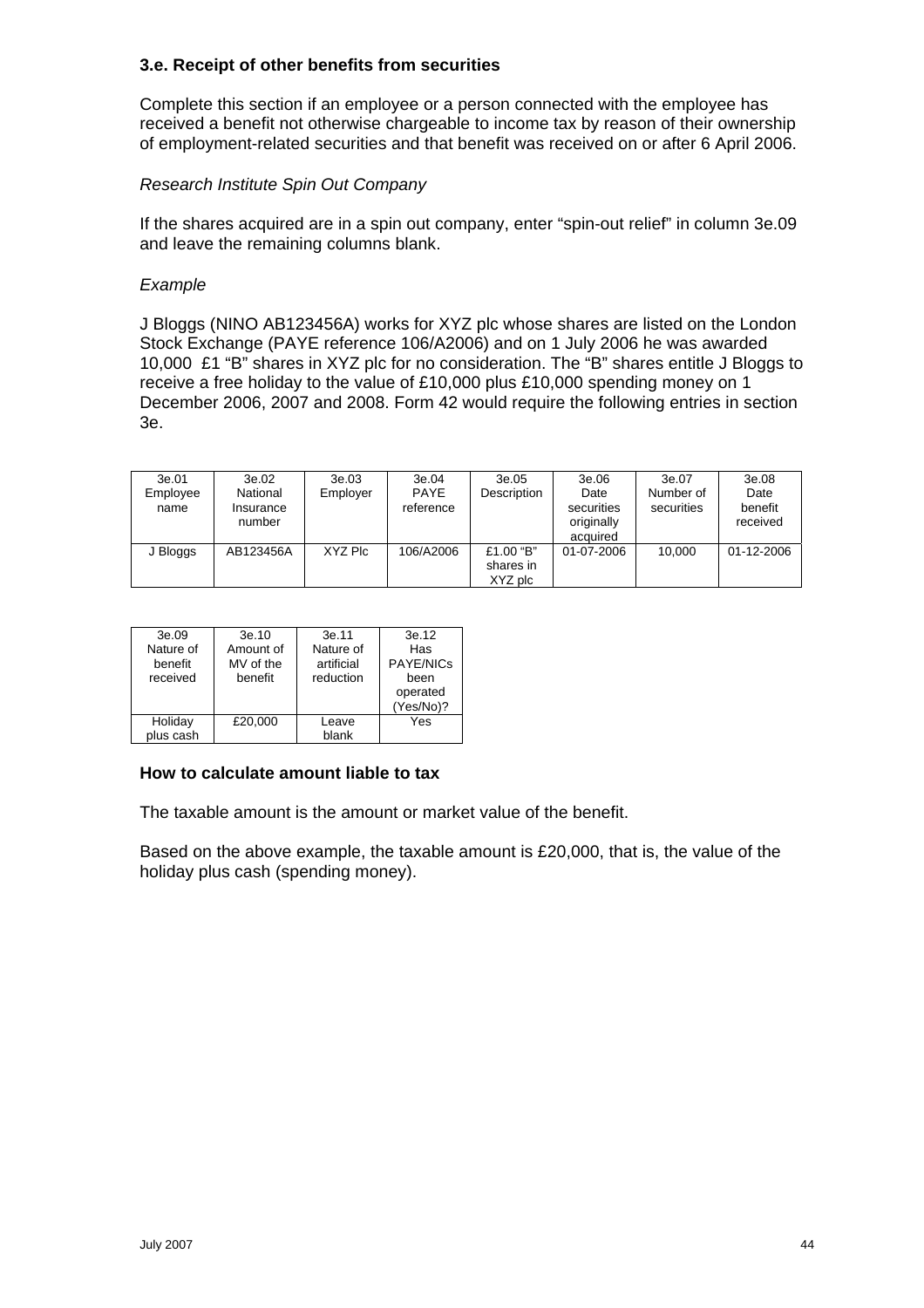# <span id="page-44-0"></span>**3.f. Securities sold for more than market value**

Complete this section if the employee or a person connected with the employee has disposed of employment-related securities on or after 6 April 2006 for more than their market value at the time of disposal. In this case the consideration received on disposal of the employment-related securities less their market value and expenses incurred at the time of disposal is employment-related income of the employee.

# *Example*

On 1 January 2005, J Bloggs (NINO AB123456A) was awarded 10,000 £1.00 ordinary shares in XYZ plc (under the terms of the company share incentive scheme) whose shares are listed on the London Stock Exchange (PAYE reference 106/A2006). The market value of the shares on acquisition was £50,000. Under the terms of the share incentive scheme, J Bloggs can dispose of his shares to the company's employee trust for the market value (at the time of acquisition) at any time during the first three years after the date of award.

On 1 July 2006 the market value of the shares had fallen to £40,000 and J Bloggs sold his shares to the company's employee trust for £50,000. Form 42 would require the following entries in section 3f.

| 3f.01<br>Employee<br>name | 3f.02<br>National<br>Insurance<br>number | 3f.03<br>Employer | 3f.04<br><b>PAYE</b><br>reference | 3f.05<br><b>Description</b>               | 3f.06<br>Number of<br>securities | 3f.07<br>Date of<br>disposal | 3f.08<br>Consideration<br>received on<br>disposal |
|---------------------------|------------------------------------------|-------------------|-----------------------------------|-------------------------------------------|----------------------------------|------------------------------|---------------------------------------------------|
| J Bloggs                  | AB123456A                                | XYZ Plc           | 106/A2006                         | £1.00<br>ordinary<br>shares in<br>XYZ plc | 10.000                           | 01-07-2006                   | £50,000                                           |

| 3f.09       | 3f.10      | 3f.11       | 3f.12     |
|-------------|------------|-------------|-----------|
| Total MV of | Nature of  | Expenses    | Has       |
| securities  | artificial | incurred on | PAYE/NICs |
| on disposal | reduction  | disposal    | been      |
|             |            |             | operated  |
|             |            |             | (Yes/No)? |
| £40,000     |            | Nil         | Yes       |

# **How to calculate amount liable to tax**

The chargeable amount is –

$$
CD - MV - DA
$$
, where

CD is the amount of the consideration given on the disposal,

MV is the market value of the employment-related securities at the time of the disposal, and

DA is the amount of any expenses incurred in connection with the disposal.

There is an income tax charge for 2005-06 on £10,000, the excess of the consideration for the disposal over the market value of the shares.

 $CD = £50,000$  $MV = £40,000$  $DA = f.0$ Chargeable amount = £50,000 - £40,000 = £10,000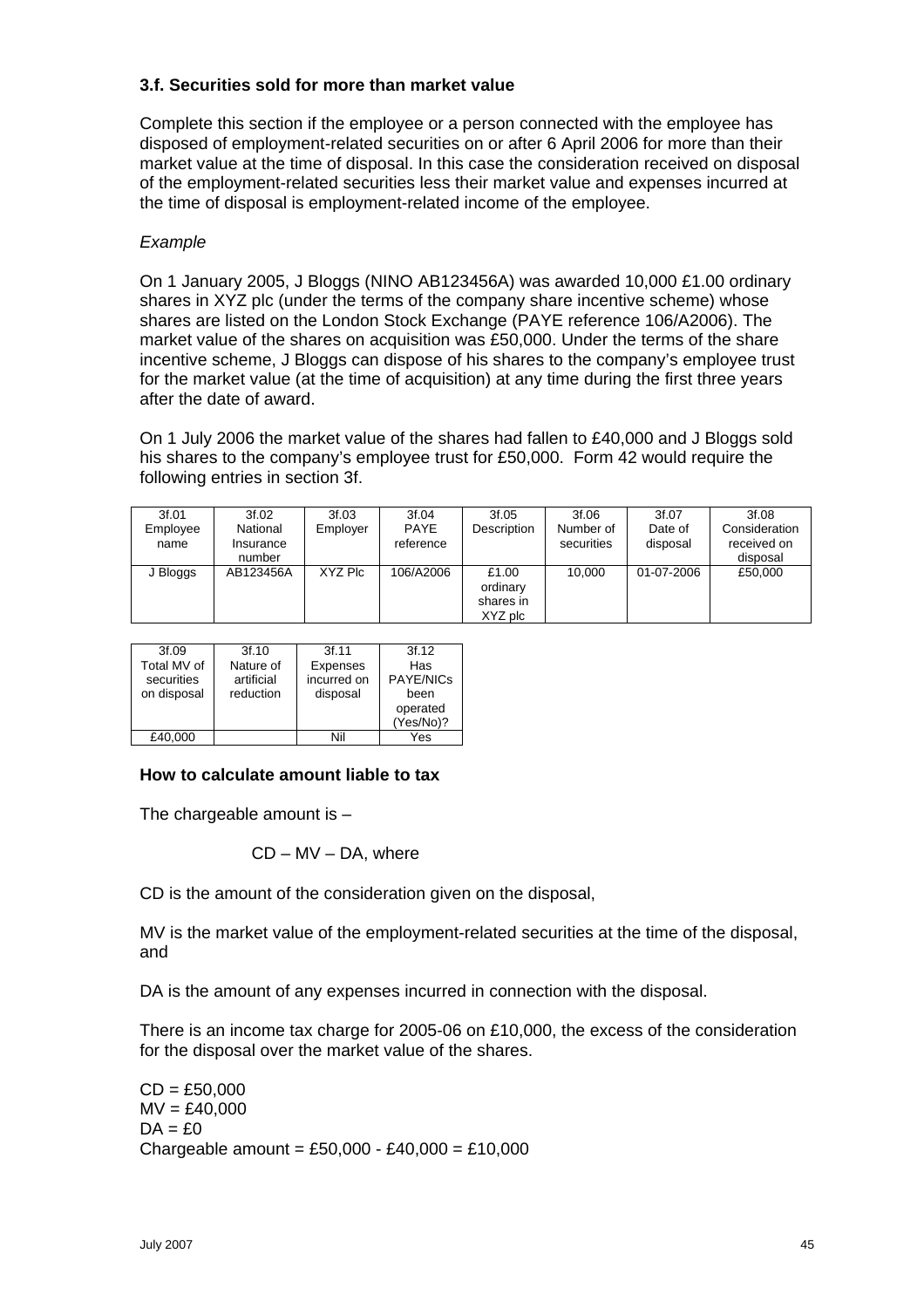# <span id="page-45-0"></span>**3.g. Artificial enhancement of market value**

Complete this section if the market value of an employee's employment-related securities is increased by more than 10% in a relevant period by non-commercial actions and the date of the taxable event is on or after 6 April 2006, regardless of when the securities were acquired. The relevant period runs from the date securities are acquired to the earlier of the date of disposal **or** 5 April 2007. The date of the taxable event will be 5 April 2007 **or** the date the securities were disposed of **if** earlier.

# *Example*

On 1 January 2005, J Bloggs (NINO AB123456A) acquired 6,000 £1.00 ordinary shares in a trading subsidiary of XYZ plc.(PAYE reference 106/A2006) and he paid £6,000 for the shareholding. This represented 30% of the share capital of the subsidiary who traded from the same premises as his employer however did not pay any rent. The market value rental was assessed at £10,000 p.a. so it is accepted that the arrangement will affect the value of 30% of the shares by £3,000 p.a. The market value of the shares was £5 each on 5 April 2007. For each relevant period there is an increased value caused by a thing done (no rent) otherwise than for genuine commercial purposes (the non-arms length transaction). Form 42 will require the following entries in section 3g.

| 3g.01<br>Employee<br>name | 3g.02<br>national<br>insurance<br>number | 3q.03<br>Employer | 3g.04<br><b>PAYE</b><br>reference | 3q.05<br>Description<br>Οt<br>securities<br>originally<br>acquired | 3q.06<br>Date of<br>original<br>acquisition | 3g.07<br>Number of<br>securities | 3g.08<br>Date of<br>taxable<br>event |
|---------------------------|------------------------------------------|-------------------|-----------------------------------|--------------------------------------------------------------------|---------------------------------------------|----------------------------------|--------------------------------------|
| J Bloggs                  | AB123456A                                | XYZ Plc           | 106/A2006                         | £1.00<br>ordinary<br>shares in<br>XYZ Ltd                          | 01-01-2005                                  | 6.000                            | 05-04-2007                           |

| 3q.09            | 3q.10            | 3g.11            |
|------------------|------------------|------------------|
| <b>Total UMV</b> | <b>Total UMV</b> | Has              |
| on 5 April       | ignoring         | <b>PAYE/NICs</b> |
| 2007 or. if      | effect of        | been             |
| earlier, the     | artificial       | operated         |
| date of          | increase on      | (Yes/No)?        |
| disposal         | date of          |                  |
|                  | taxable          |                  |
|                  | event            |                  |
| £33.000          | £30.000          | 'es              |

Chargeable amount = IMV (increased market value) less MV  $IMV = £33,000$  $MV = £30,000$ Chargeable amount =  $£3,000$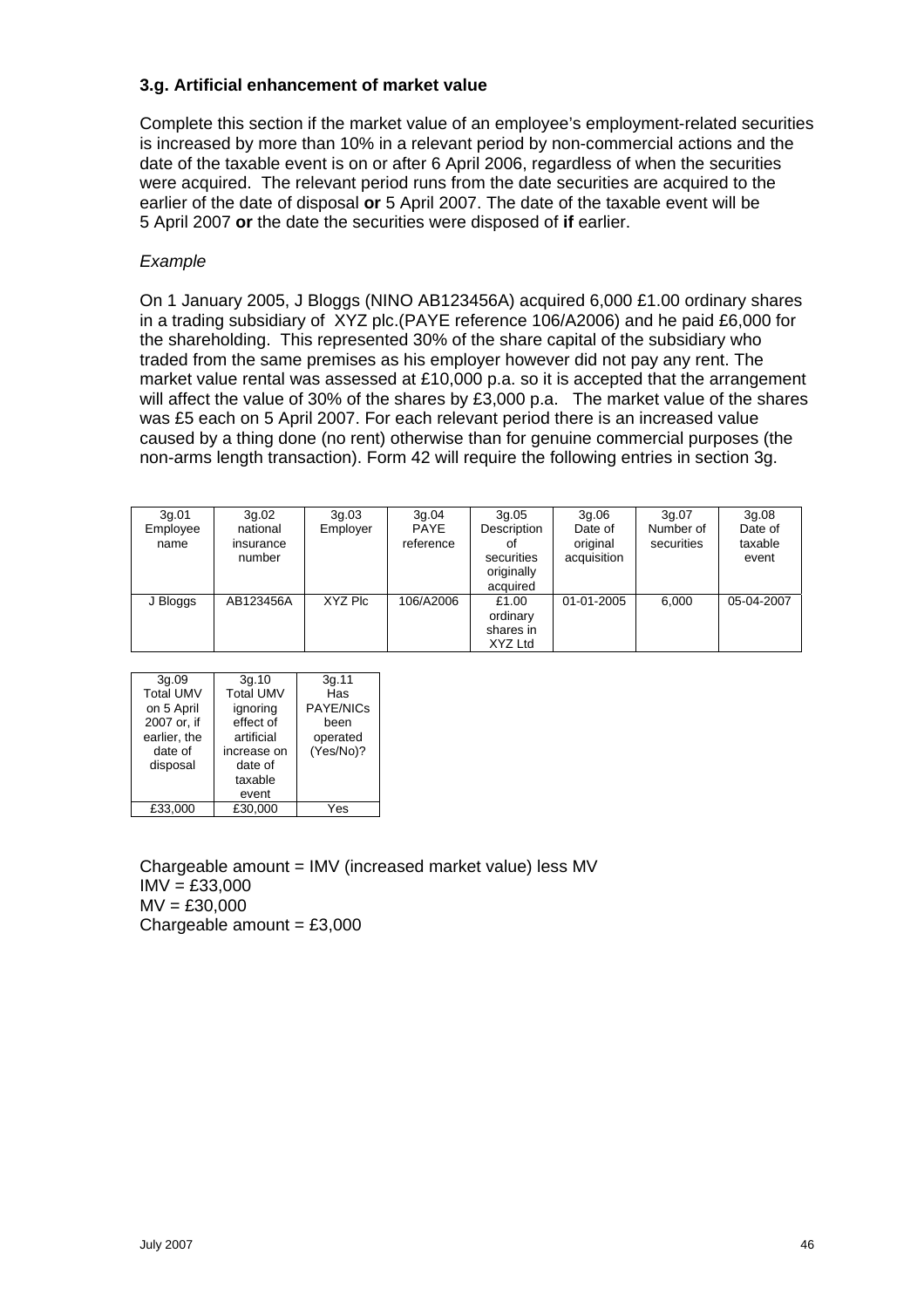# <span id="page-46-0"></span>**Section 4 Participating Companies**

If only one company is issuing employment-related securities to its employees, there is no need to complete this section. However, if this form is completed to cover a group of companies or organisations, please enter details below of the companies for whom the return applies.

| 4.01                  | 4.02                      | 4.03                 | 4.04                  |
|-----------------------|---------------------------|----------------------|-----------------------|
|                       | Corporation tax reference | Company registration | ESSU reference number |
| <b>PAYE</b> reference |                           | number               | (if anv)              |
|                       |                           |                      |                       |

# **Section 5 Nil Return**

If the scheme/plan was registered with the ESSU and there is no reportable event during the tax year, please enter 1 in the box.

# **Section 6 Declaration**

The Taxes Acts require that the Company Secretary or a person acting as the Company Secretary should complete the declaration. If a liquidator has been appointed they should complete the declaration.

In most cases, the employer, as one of the responsible persons, will usually make the report and complete the declaration. However, if the company has delegated the responsibility to make a report to another person, the person can make the report on behalf of the company.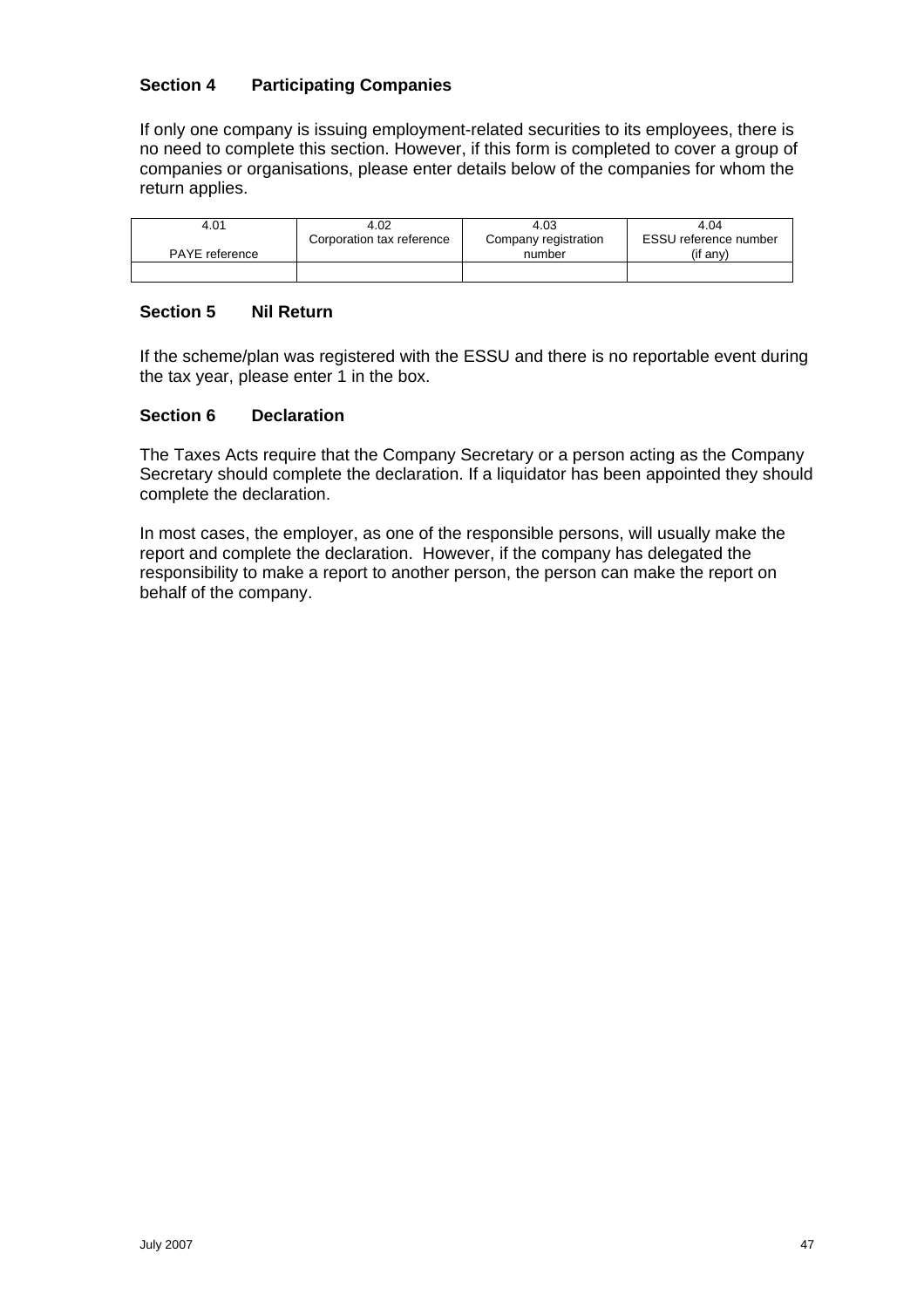# <span id="page-47-0"></span>**Some terms explained**

#### *By reason of employment*

These are securities and securities options which are:

- acquired because of employment, or
- deemed to have been acquired because of employment.

They are deemed to have been acquired because of employment when the opportunity to acquire them is made available to employees by an employer or a person connected with an employer.

#### *Employment-related securities and securities options*

Securities and securities options include:

- shares in any body corporate (wherever incorporated) or in any unincorporated body constituted under the law of a country or territory outside the United Kingdom ,
- rights under contracts of insurance other than excluded contracts of insurance,
- debentures, debenture stock, loan stock, bonds, certificates of deposit and other instruments creating or acknowledging indebtedness,
- warrants and other instruments entitling their holders to subscribe for securities ,
- certificates and other instruments conferring rights in respect of securities held by persons other than the persons on whom the rights are conferred and the transfer of which may be effected without the consent of those persons,
- units in a collective investment scheme.
- options & futures, and
- rights under contracts for differences or contracts similar to contracts for difference (other than contracts of insurance).

For the purposes of Form 42, the following are **not** securities:

#### *Cheques*

Cheques and other bills of exchange, bankers' drafts and letters of credit (other than bills of exchange accepted by a banker).

#### *Cash and Account balances*

Money and statements showing balances on a current, deposit or savings account.

#### *Property*

Leases and other dispositions of property and heritable securities.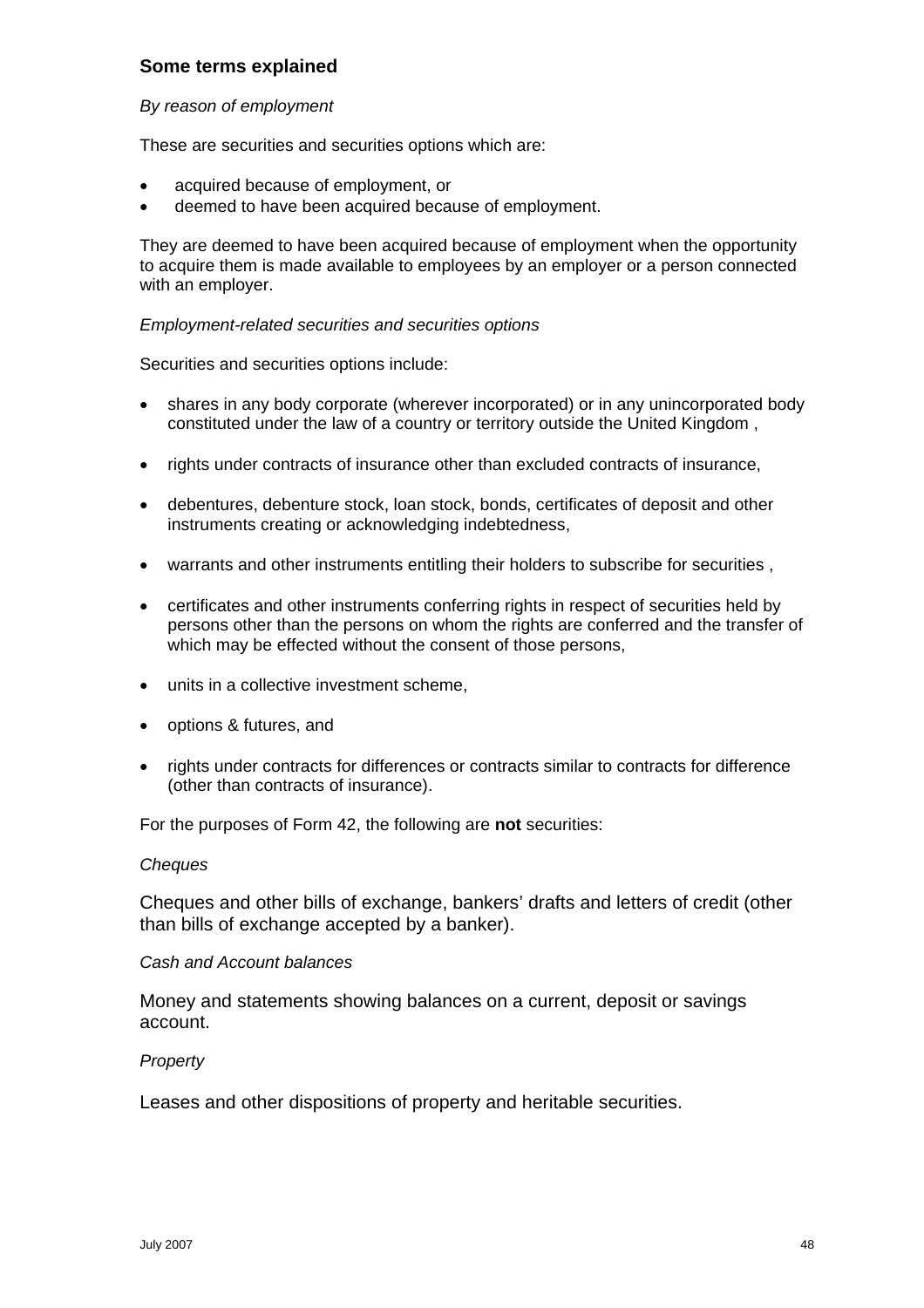#### <span id="page-48-0"></span>*Insurance*

Rights under contracts of insurance (within the meaning of the Financial Services and Markets Act 2000 (Regulated Activities) Order 2001) in relation to periods before 2 December 2004.

# *Death*

Securities cease to be ["employment-related securities"](#page-47-0) immediately before the death of the employee.

#### *Securities that cease to be employment-related - 7 Year Rule*

Securities cease to be ["employment-related securities"](#page-47-0) seven years after the employee leaves employment with:

- the employer (in most cases this will be the company the employee worked for, or
- the company which issued the securities to the employee, or
- a person connected with the employer or the company which issued the securities to the employee.

# *Market value to be used*

For the purposes of completing Form 42 it is not necessary to have a formally agreed valuation of the securities. The market value to be shown should be the best available value at the time of the particular transaction.

Where the value you enter on the form differs from that on which PAYE and NICs was operated, you should attach a note to this form explaining the difference. If, after the submission of the form, you determine that a different value is more appropriate, then that revised value should be used in your Corporation Tax computation and by employees in their Self-Assessment Tax Returns. There is no need to send in a revised Form 42.

When we have received the completed Form 42 we may enquire into the valuation used and it may then be necessary for us to consult with Shares & Assets Valuation who may then contact you or your agent to check the valuation used. This check may show a different valuation but provided that the valuation reported on Form 42 is the best available at the time of the transaction, then the subsequent agreement of a different value, will not mean that the form is incorrect.

If, however, the valuation shown is not the best available and is, for example misleading, then we will regard the form as incorrect and penalties may be imposed.

#### *Meaning of market value*

Market value has the same meaning as it has for the purposes of Taxation of Chargeable Gains Act 1992 in accordance with Part VIII of that Act.

Section 272(1) of TCGA 1992 defines market value in relation to any assets means the price which those assets might reasonably be expected to fetch on a sale in the open market.

For shares or securities quoted in the Stock Exchange Daily Official list, except where in consequence of special circumstances prices quoted in that list are by themselves not a proper measure of market value, the market value would be as follows: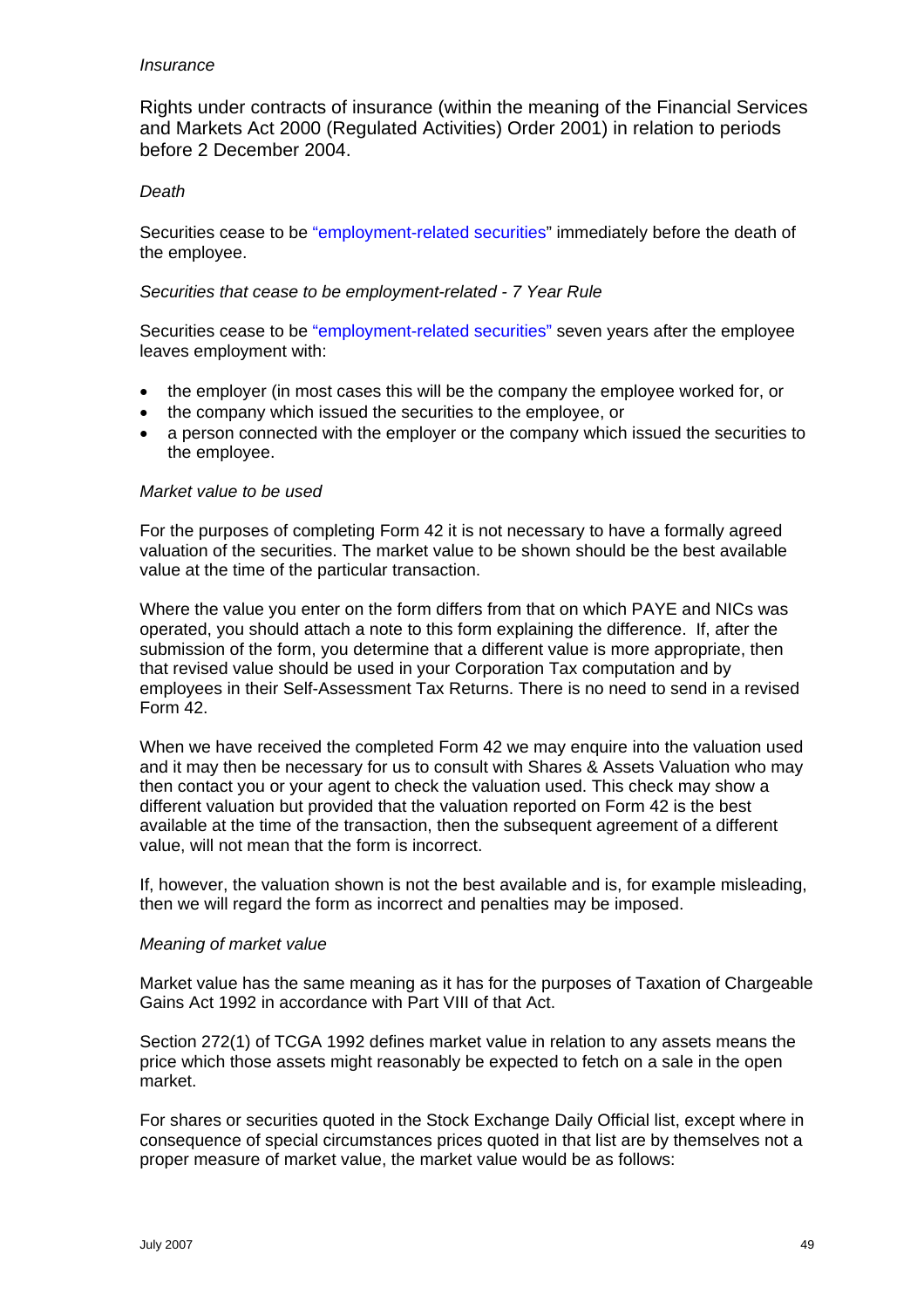- <span id="page-49-0"></span>(a) the lower of the two prices shown in the quotations for the shares or securities in The Stock Exchange Daily Official List on the relevant date plus one-quarter of the difference between those two figures, or
- (b) halfway between the highest and lowest prices at which bargains, other than bargains done at special prices, were recorded in the shares or securities for the relevant date.

If the shares are not quoted on a ["recognised stock exchange",](#page-51-0) the market value is the price which the asset might reasonably be expected to fetch on a sale in the open market. For the above, it shall be assumed that in that market, there is available to any prospective purchaser of the shares all the information which a prudent purchaser might reasonably require if he were proposing to purchase it from a willing vendor by private treaty and at arm's length.

## *NICs Agreements*

Paragraph 3A(2) of Schedule 1 to Social Security Contributions and Benefit s Act 1992 (SSCBA 1992) allows employees and employers to enter into agreements. These agreements allow employers to recover the whole or part of any secondary NICs payable in respect of gains treated as remuneration. If an agreement has been entered into, complete the relevant columns showing the amount of employer's NICs paid by the employee.

## *NICs Elections*

Paragraph 3B(1) of Schedule 1 SSCBA 1992 provides the basis for formal joint elections. The elections transfer the employer's liability to NICs from the employer to the employees. If an election has been made, complete the relevant columns showing the amount of employer's NICs paid by the employees.

#### *Non-commercial actions*

Non-commercial actions include anything done

- other than for a genuine commercial purpose
- as part of a scheme or arrangement designed to avoid tax and NICs
- between companies in a group of companies on terms other than would be expected from persons acting at arm's length.

#### *Readily convertible assets (RCAs)*

Shares and certain securities are RCAs if:

- the securities can be sold or otherwise realised on a recognised investment exchange, such as the Stock Exchange, The New York Stock Exchange, etc, or
- trading arrangements are in place in respect of the shares at the time the taxable income is provided, or
- trading arrangements are likely to come into existence in accordance with arrangements or an understanding in place at the time the taxable income is provided.

From 10 July 2003, shares and other employment- related securities are deemed to be RCA's and subject to PAYE and NICs, regardless of whether or not they fall within the above definitions, unless they are shares for which the company is entitled to a Corporation Tax deduction by reason of Schedule 23 to the Finance Act 2003.

[The flowchart may help you decide whether or not PAYE is due.](#page-15-0)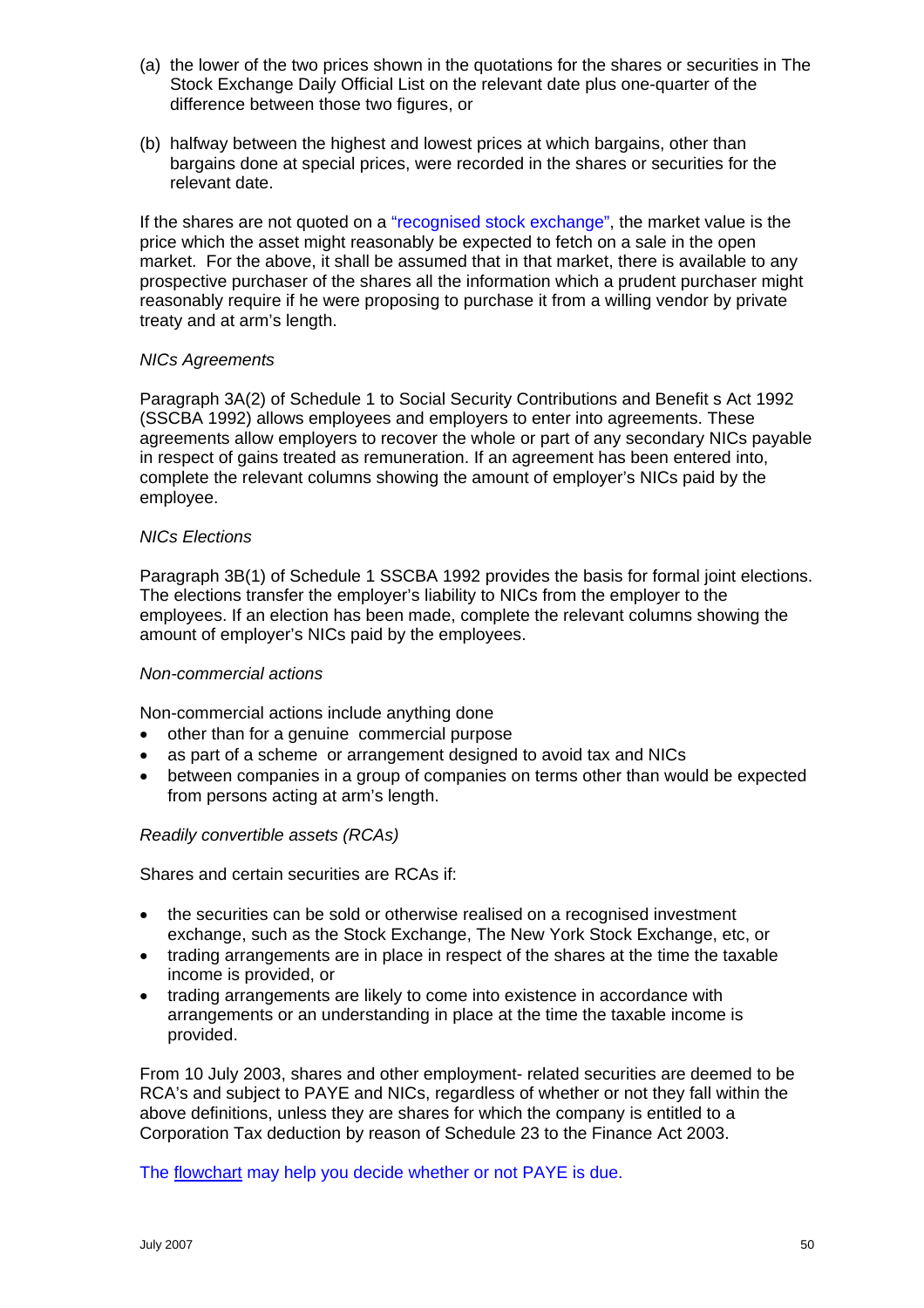## <span id="page-50-0"></span>*Restricted Securities*

Employment-related securities are restricted securities if:

- (1) there is any contract, arrangement or condition which makes provision whereby a freedom or right, conferred by the employment-related securities, is restricted, including restrictions on the right of disposal or retention of the security or proceeds from its disposal, **and**
- (2) the market value of the employment-related securities is less than it would be but for that provision.

Employment-related securities are not restricted securities if the only reasons for which they would be restricted are:

- 1. the employment-related securities are unpaid or partly paid shares which may be forfeited for non-payment of calls and there is no restriction on the meeting of calls by the person by whom they are held, or
- 2. that person may be required to offer for sale or transfer the employment-related securities on the employee ceasing, as a result of misconduct, to be employed by the employer or a person connected with the employer.

Restrictions on securities can be divided into those described as "conditions of forfeiture" and other restrictions. A "forfeitable security" means one that may have to be surrendered and for which you may get back less than its then market value.

## *Restricted securities elections (for sections 1b, 1c & 2 (Security Types B, C and D)*

Where employment-related securities are restricted securities, the employer and employee may jointly elect:

- that the effect of any forfeiture condition should be ignored on acquisition, or
- for the relevant purposes their market value at the time of the acquisition is to be calculated as if they were not restricted, and
- sections 425 to 431 are not to apply to the employment-related securities.

An election will affect both when a charge arises and whether or not the charge arises on the unrestricted market value or the actual market value. It will also affect whether or not further chargeable events arise on the lifting of restrictions at later dates.